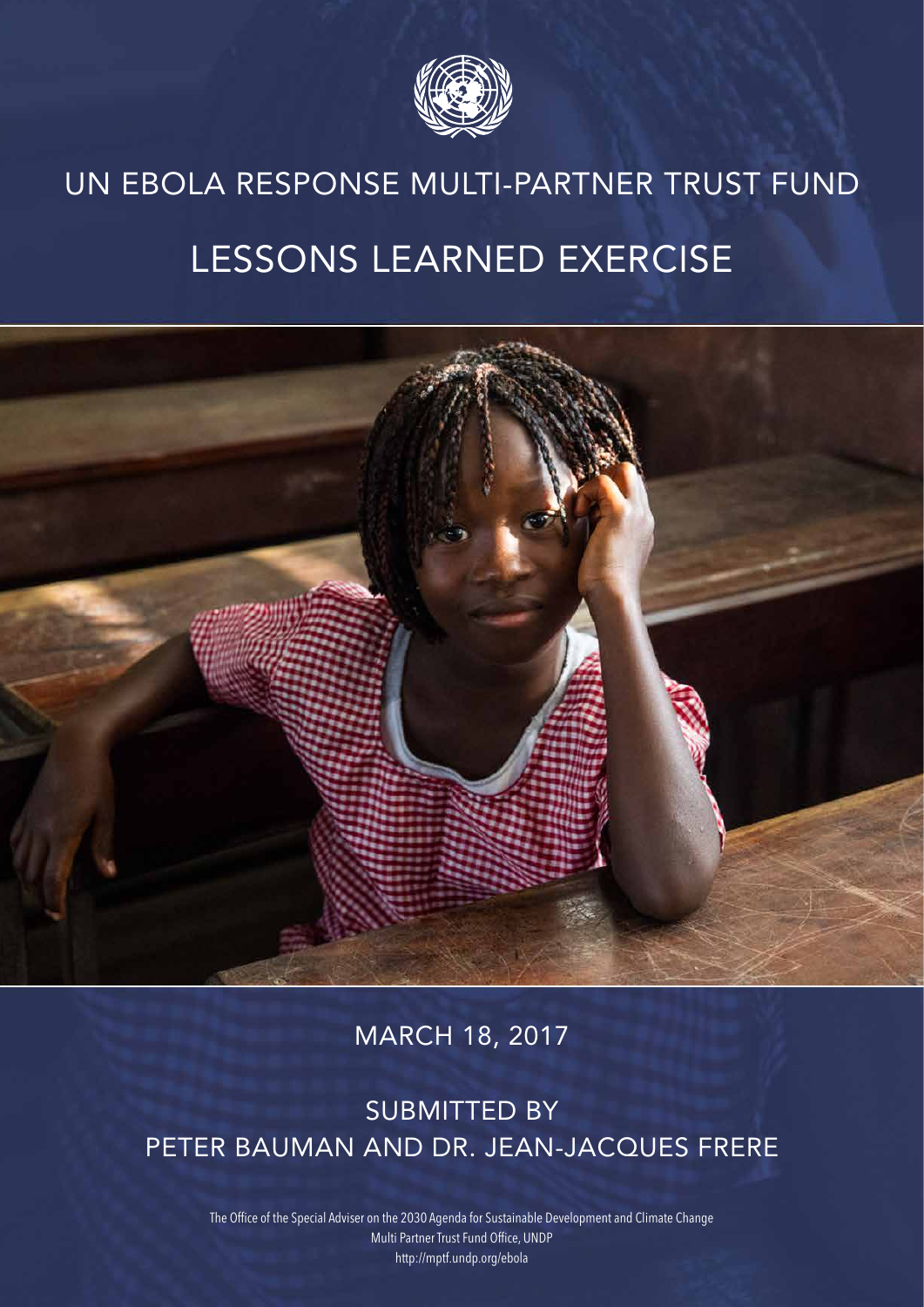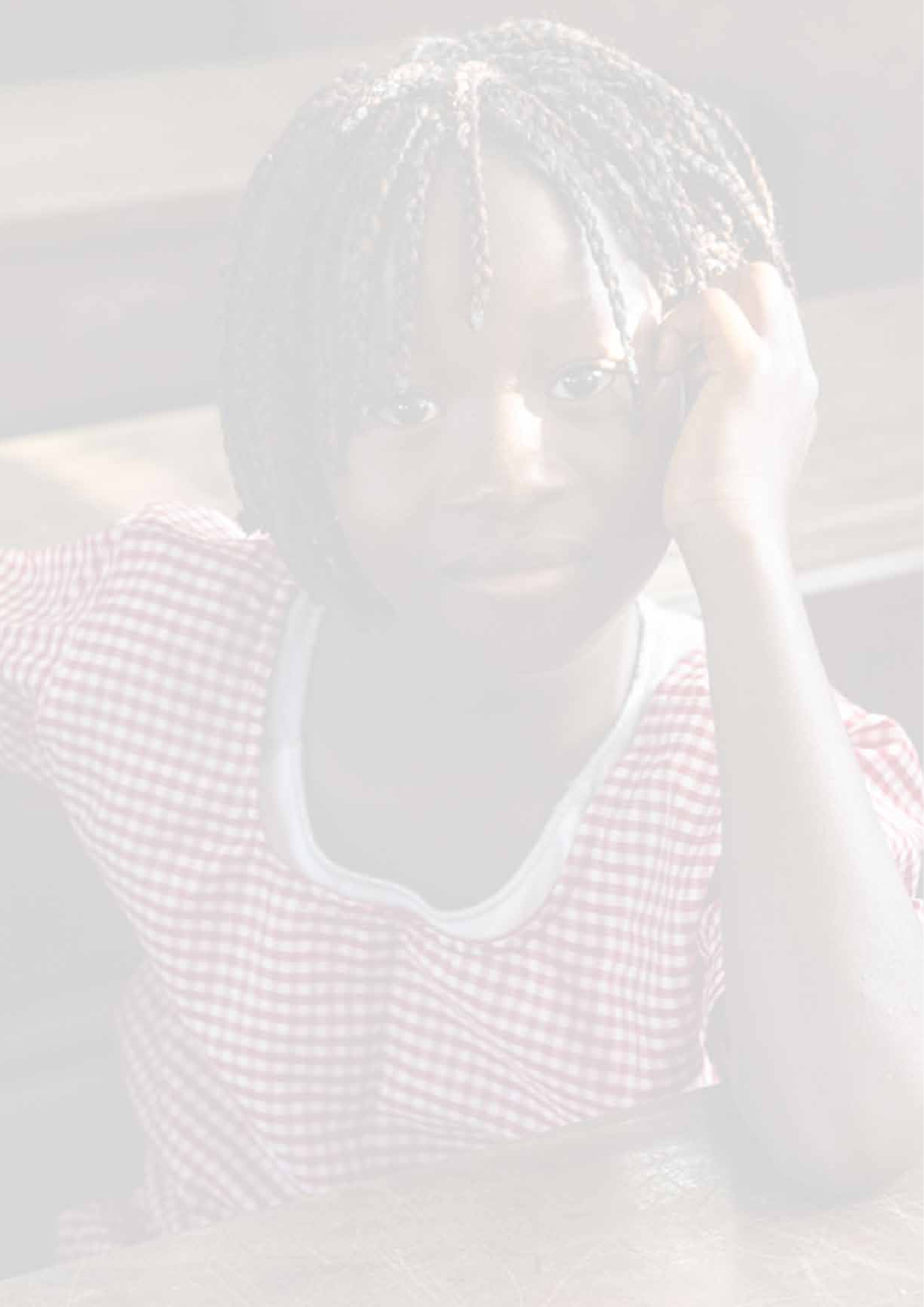# **CONTENTS**

EXECUTIVE SUMMARY 02

#### INTRODUCTION 06

- i. Background
- ii. Purpose
- iii. Methodology
- iv. Context
- v. Formation of UNMEER
- vi. Formation of the Ebola Response MPTF
- 1. ACHIEVEMENT OF TRUST FUND GOALS, STRATEGIC OBJECTIVES AND MCAS 10
- 2. GOVERNANCE STRUCTURE & LEGAL ARRANGEMENTS 16
- 3. PROCESSES FOR THE REVIEW AND APPROVAL OF PROPOSALS 17
- 4. COMMUNICATIONS 19
- 5. EFFECTIVENESS OF REPORTING PROCEDURES 21
- 6. BEST PRACTICES FOR OVERALL EFFECTIVE AND EFFICIENT OPERATION OF THE MPTF 22
- 7. CONSTRAINTS IMPEDING THE FUND'S EFFICIENCY AND EFFECTIVENESS 24
- 8. BEST PRACTICES THAT CAN BE APPLIED TO FUTURE POOLED FUNDING MECHANISMS 25
- 9. MAJOR BENEFITS OF POOLED FUNDING MECHANISMS 26
- 10.RECOMMENDATIONS FOR BUILDING STRONGER, MORE RESILIENT HEALTH SYSTEMS 27
- 11. RECOMMENDATIONS FOR UTILIZING THE REMAINING BALANCE 28
- ANNEX 1: RESPONSE STRATEGY (STEPP) AND MISSION CRITICAL ACTIONS (MCA) 30
- ANNEX 2: CASE STUDIES 31
- ANNEX 3: LITERATURE REVIEW AND INTERVIEW GUIDE 35
- ANNEX 4: PROJECTS PER COUNTRY 37
- ACRONYMS 39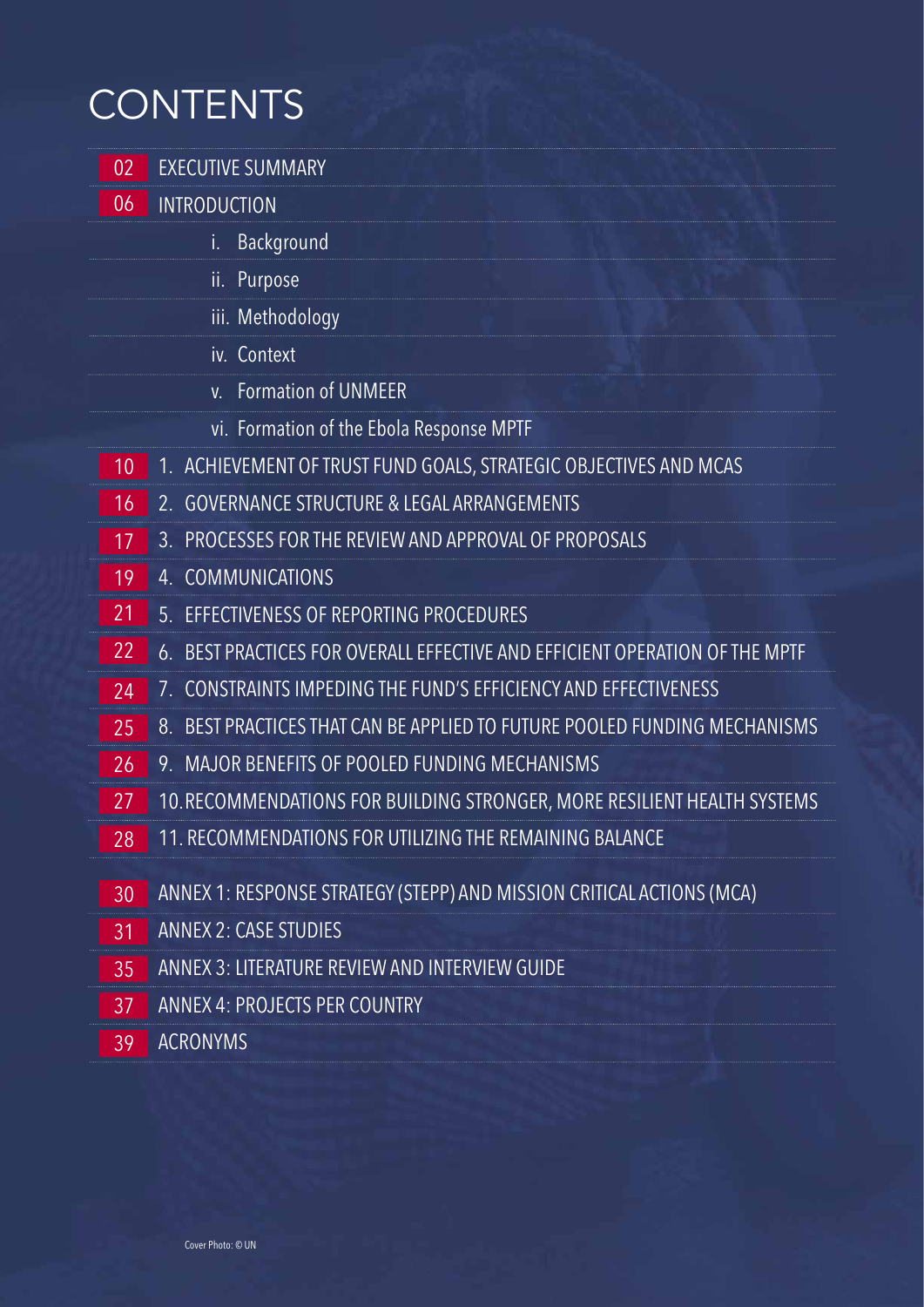The Ebola epidemic was unprecedented and unpredictable. Between March 2014 and March 2016, WHO reported 28,616 confirmed, probable and suspected cases mostly in Guinea (3,811), Liberia (10,675) and Sierra Leone (14,124). Due to state fragility and weak health and social systems, without a massive and well-organized response, the epidemic could have become a global catastrophe. In response to the growing threat, the UN General Assembly unanimously adopted resolution (69/1) and Security Council resolution 2177 (2014)'. Shortly after, the UN Secretary General (SG) established the UN Mission for Emergency Ebola Response (UNMEER); appointed Dr. David Nabarro as the SG's Special Envoy on Ebola; and created the UN Ebola Multi-Partner Trust Fund (TF).

The purpose of the TF was to provide a central financing mechanism to support the UN System's Ebola response including the mobilization, allocation, and targeting of resources. The TF was designed to enable donors to pool resources and provide funding or fill gaps in funding for urgent needs. Administered by UNDP Multi-Partner Trust Fund Office, the priority objective of the fund was "to offer all phases of the response a fast, collaborative and strategic financial mechanism to meet unfunded needs."2 It included a Response Strategy with 5 Strategic Objectives (SO) and 13 related Mission Critical Actions (MCA) as well as a Recovery Strategy with 4 Strategic Objectives (See Annex 1). Considered one of the most successful Multi-Partner Trust Funds, it received over US\$ 166 million from 43 UN member States, two foundations, three businesses, and many individuals, including school children. To date, nearly all the funding was allocated to twelve UN entities<sup>3</sup>, which have financed over 70 projects covering nearly all 13 MCAs.

The overarching purpose of this Lessons Learned Exercise (LLE) is to assess the efficiency and effectiveness of the TF and identify best practices that can be applied to future pooled funding mechanisms. Based on a thorough literature review, in-country site visits, and over 100 key informant interviews and focus group discussions in Guinea, Liberia, Sierra Leone, and New York the findings of this LLE indicate that the TF performed exceptionally well considering the unprecedented nature of the epidemic; the fragility of the three most effected countries; and the lack of preparedness of host governments and of the international community. Critiques of the TF were limited and often beyond its control. For instance, the TF's governance structure and systems enabled rapid project approval and disbursement of funds to UN agencies. However, in certain instances, UN agencies struggled with their own bureaucracies to apply the funds resulting in delays on the ground. With few exceptions, interviewees praised the effectiveness and efficiency of the fund's governance structure, leadership and management practices, decision making processes, reporting and financial management, despite significant exogenous constraints.

### Challenges and Constraints

The TF assisted UN agencies to work within and overcome the following challenges and constraints.

- Delays in the global response.
- Complex and chaotic operating environment rendering planning extremely challenging.
- Lack of precise epidemiological information.
- Unpredictable course of the epidemic.
- Limited local expertise and experience even within the UN agencies.
- Lack of preparedness and response capacity of UN agencies and governments.
- Lack of a UN culture and systems encouraging inter-agency cooperation and coordination.
- National politics and competition for resources between government institutions particularly during the recovery phase.

Despite major challenges, the TF's governance structure was remarkably effective. Overhead costs were minimal; the Secretariat staff were efficient, flexible, and responsive; and key donor / country representatives were highly engaged ensuring that project proposals were targeted and approvals were rapid and consensual. The choice to use UN agencies as the primary recipients of the TF was also optimal given the unpredictable and unprecedented nature of the outbreak, limited national institutional capacity, and the distrust of affected populations in government institutions.

#### Key Achievements:

- 1. By aligning effective leadership, strategy, structure and resources the TF promoted a coherent, swift<sup>4</sup>, and effective UN system response. More specifically, the TF improved UNMEER's ability to serve its mandate and encouraged interagency coordination, cooperation, and partnerships.
- 2. Funds were allocated consistently with the STEPP framework<sup>5</sup> and the selection of UN recipients was based on institutional

<sup>1</sup> http://www.un.org/en/ga/search/view\_doc.asp?symbol=S/RES/2177(2014)

<sup>2</sup> See 3rd Interim Report http://mptf.undp.org/document/download/16728

<sup>3</sup> UNMEER, WHO, UNICEF, WFP, UNDP, UNFPA, UNOPS, UN WOMEN, ILO, UN-HABITAT, UNAIDS and ICAO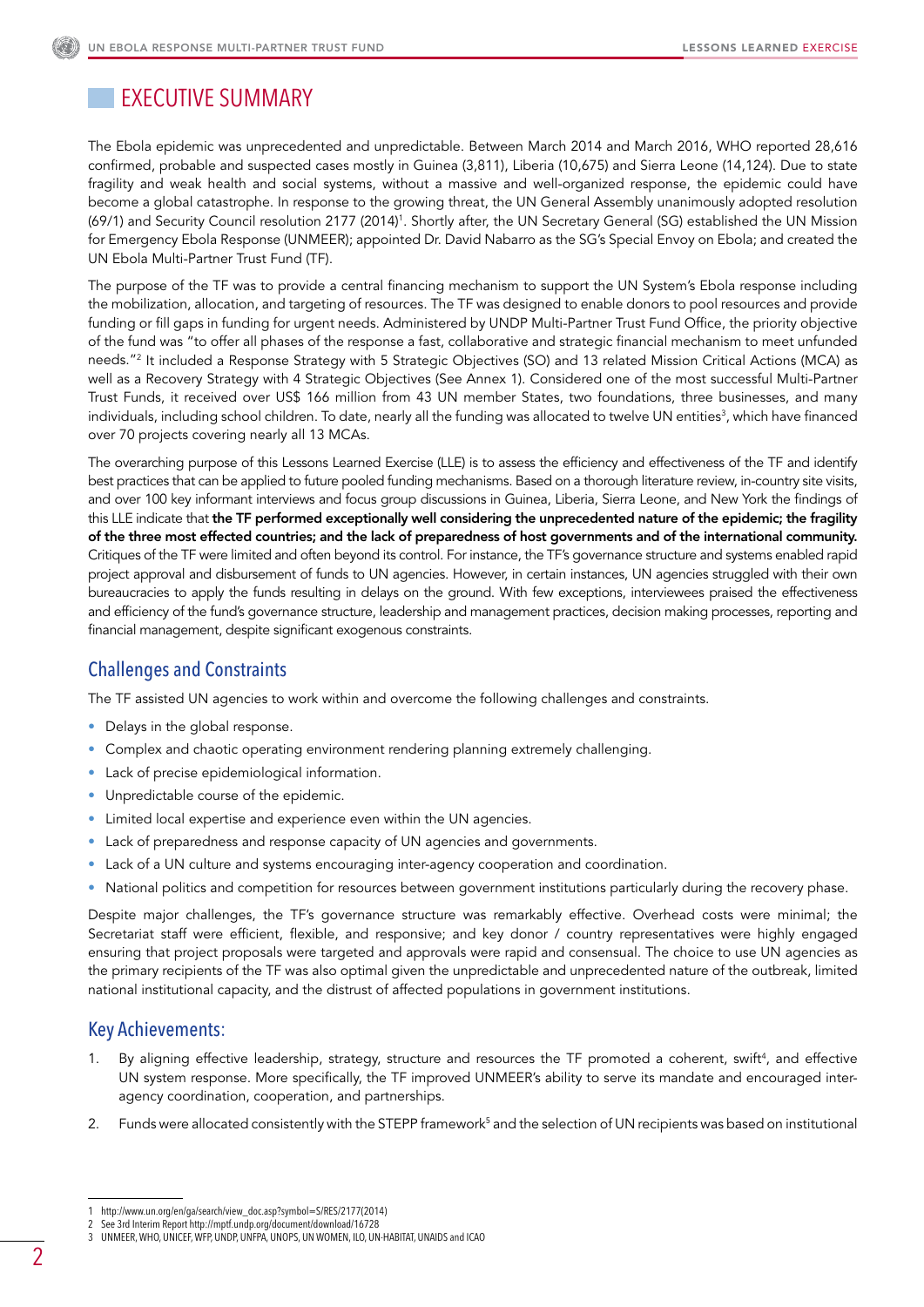capacities, technical competencies, field presence, and existing partnerships with national stakeholders. This results framework served as a general guide for targeting, prioritizing, coordinating and sequencing interventions. Adherence to the framework did not hinder flexibility and context specific programming.

- 3. A major function of the TF was to meet immediate needs required by the response that could not be funded swiftly through other financing mechanisms. By injecting rapid and non-earmarked funds, the TF was able to fill critical gaps including: logistical needs, equipment and training, construction of Ebola Treatment Facilities, payment of health workers and volunteers responsible for contact tracing and safe burials, provision of care and social services to survivors and their families, etc. This access to flexible and rapid<sup>6</sup> emergency funds increased the credibility to the entire UN response.
- 4. The TF helped to strengthen, legitimize, and coordinate national government and non-governmental institutions at the regional, national and local levels. Via Quick Impact Projects (QIPS), the TF strengthened NGOs and CBOs capacity to perform fundamental activities throughout the response and recovery phases. While the individual grants were relatively small, they supported critical activities that helped to restore confidence at community level, enabled effective social mobilization, promoted attitude and behavior change, supported key local public awareness campaigns, and provided essential equipment.
- 5. The Trust Fund allowed the UN System to work towards collective outcomes stop transmission chains and getting to zero - quantifiable and measurable results that required the combined efforts of the entire UN System. The UN agencies worked in a synergistic and non-competitive manner, capitalizing on their comparative advantages and technical capabilities but also going beyond their traditional roles, competencies, and mandates. It also encouraged UN agencies to test novel approaches that could be scaled up once proven successful. For example, the use of e-banking for the payment of health workers and volunteers and the construction of special isolation units to prevent transmission among inmates in detention centers.
- 6. A small recovery window was created to support survivors and affected families, restore basic health services, and build resilient health systems. Although, recovery resources were limited with only 2.4% of the funds allocated by December 2015, the projects supported important gaps related to survivor health care, nutrition and social support, restoration of basic livelihoods, access to education and basic maternal and obstetric care, and some limited WASH activities. These projects were not designed to address all development and humanitarian needs that would appear in the aftermath of the crisis. Rather, the underlying rationale was to implement demonstration projects that, if successful, would be sustained and expanded with donor support and led by government institutions.
- 7. Despite the challenge of expediting proposal preparation, approval and implementation, reporting, and fiduciary requirements met donor expectations. Communication between the MPTF Office and donors who participated in the Advisory Board was fully satisfactory. Use of the MPTF Office Gateway monitoring and reporting system allowed easy access to a range of relevant information regarding the TF.
- 8. Communication with host-governments was effective at the operational level and whenever necessary it was handled personally by the UNSG Special Envoy who was actively engaged in the dialogue with high level national counterparts.

### Best Practices and Lessons Learned

The Ebola Response was a learning experience for governments, civil society, and development partners including UN agencies. A major learning was that pooled financing instruments, such as UN Trust Funds supported by Member States, encourage efficiency, cooperation, and joint delivery, all of which is necessary for responding to complex health emergencies. While the context of the Ebola outbreak was unique, many of the following best practices and lessons learned from the Response can potentially be applied and adapted to other contexts.

Key actions and critical outcomes of UN Ebola Response MPTF operations, as highlighted in the 2016 Lessons Learned Exercise, draw from structural elements and operative mechanisms of the fund as well as what was learned through collaborative implementation of projects on the ground.

### Structural Elements and Operative Mechanisms of the Fund – Key Actions and Outcomes

1. The UNSG Special Envoy provided strong leadership that capitalized on his technical and operational skills, experience handling complex emergencies, capacity for dialogue and unique aptitude for consensus building.

<sup>4</sup> Proposals were prepared using a simple template and discussions were inclusive of national stakeholders and other partners. After review by the Advisory Committee projects were approved by the Special Envoy with a target of 7 days to release funding. This was exceptionally swift.

<sup>5</sup> STEPP: (1) Stop the outbreak; (2) Treat the infected; (3) Ensure essential services;(4) Preserve stability; (5) Prevent outbreaks.

<sup>6</sup> Project selection and allocation of funds was swift: 95% of available funds were committed within three months following the creation of the TF.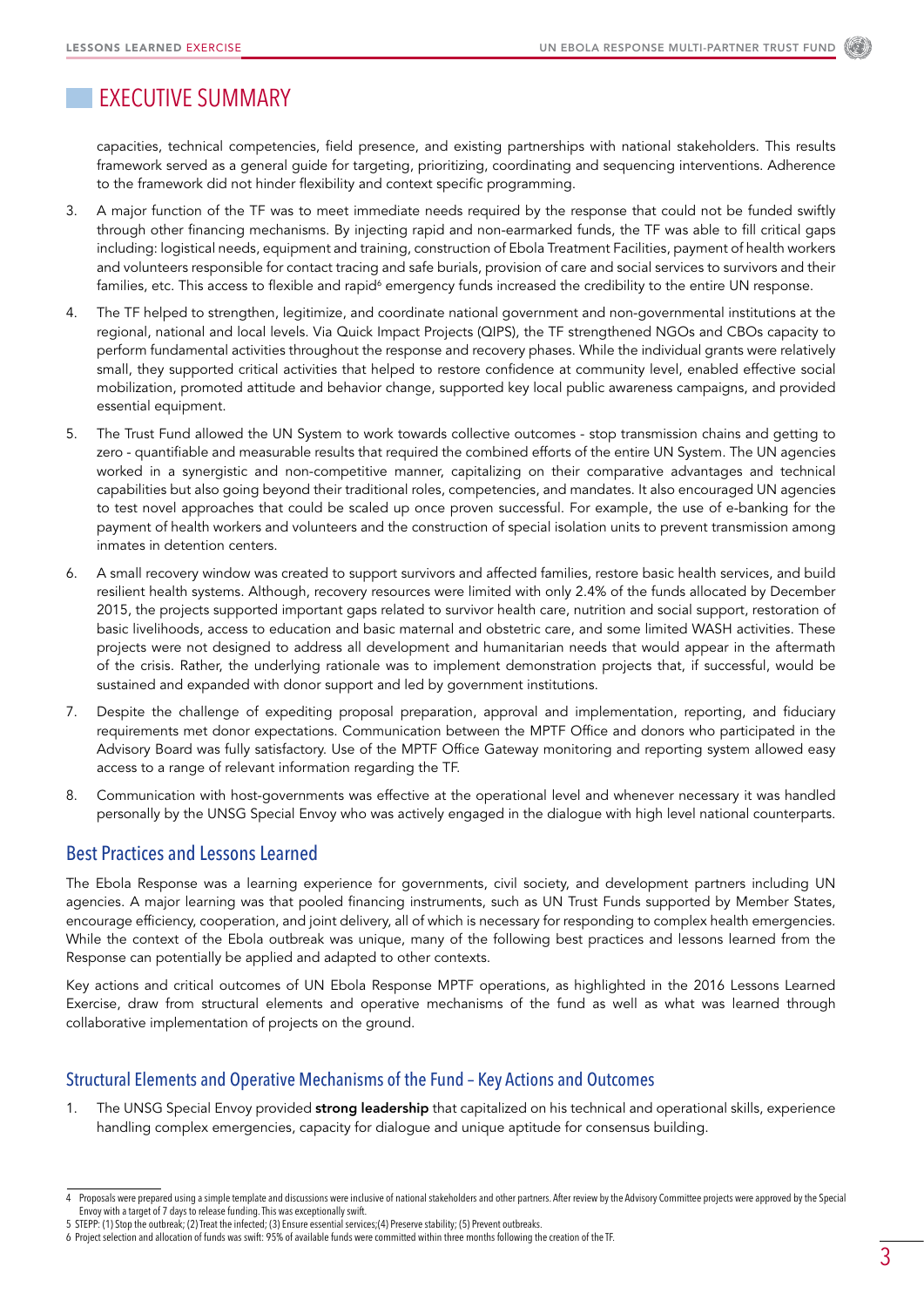- 2. Fund operations focused the UN system's response on a simple and clearly defined common goal guided by a results framework that all stakeholders agreed upon from the onset of the operation.
- 3. The fund signaled political will and commitment from the highest level of the UN system, which helped attract support from an array of donors and brought the necessary political weight to the funding mechanism.
- 4. The fund increased the credibility of UN agencies by ensuring that they could rapidly access funds and take an active, timely and visible role in achieving results.
- 5. The fund infused rapid and flexible resources into UN agencies, enabling them to adapt to evolving contexts and unpredictable needs while also creating incentives for critical synergies.
- 6. By providing the UN with resources for logistics and infrastructure, such as for transport, storage facilities, safe water and the construction of Ebola Treatment Centers, the fund strengthened the effectiveness of the UN's logistical platform.
- 7. A lean and responsive governance structure, including an active Advisory Committee, benefited from a small, competent, committed and responsive fund Secretariat.
- 8. For the fund Secretariat, Monitoring and Evaluation officers on the ground in each country provided consistent and high-quality Monitoring and Evaluation as well as support for proposal preparation, field assessments and coordination.
- 9. The Secretariat's ability to engage and adapt to a broad range of donor interests and various UN agency needs, demands and modus operandi contributed to the fund's effectiveness as well as donor satisfaction with the trust fund mechanism.
- 10. Regular interaction with and briefings to donors by the Special Envoy and the UN MPTF Office at the technical level facilitated transparent communication and effective operations. This, reinforced by regular and high-quality reports on the Fund's performance, strengthened the fund's visibility.

#### Lessons Learned through Collaborative Implementation of Projects on the Ground

- 11. Engage with governments early, even if country systems for procurement or financial management are not in place. It is critical to be inclusive, and to listen to and to recognize local leadership. The Ebola Response MPTF successfully balanced the need for effectiveness and rapid action with respect for country leadership.
- 12. Encourage Inter-agency cooperation that accounts for technical capabilities, resources, field presence, leadership and past performance; and engage in partnerships with other donors and non-public actors such as NGOs and the private sector, whenever feasible.
- 13. Recognize that communities own the response. Once communities took leadership of the response, reticence and in some cases, violence against response workers, was replaced with action that stopped transmission. Through training, education and outreach, community members, local and traditional leaders, women and youth groups became essential partners and leaders in case detection, surveillance, referrals, education and infection control campaigns, and, critically, in safe burials, which went against most traditional beliefs and practices.
- 14. Infectious disease outbreaks like Ebola present country leaders with a set of politically difficult circumstances: a situation beyond their control; the need for external assistance; and devastating threats to economic development. Recognizing the socio-cultural, economic and political implications of a health crisis can foster effective response by helping country leaders come to terms with the need for rapid recognition and response.
- 15. The fund showed the importance of **building on existing structures** as much as possible, even if a unified command chain must be temporarily created under severe circumstances.
- 16. Communicate frequently, clearly and transparently about the health situation as well as on what and how resources need to be mobilized and used.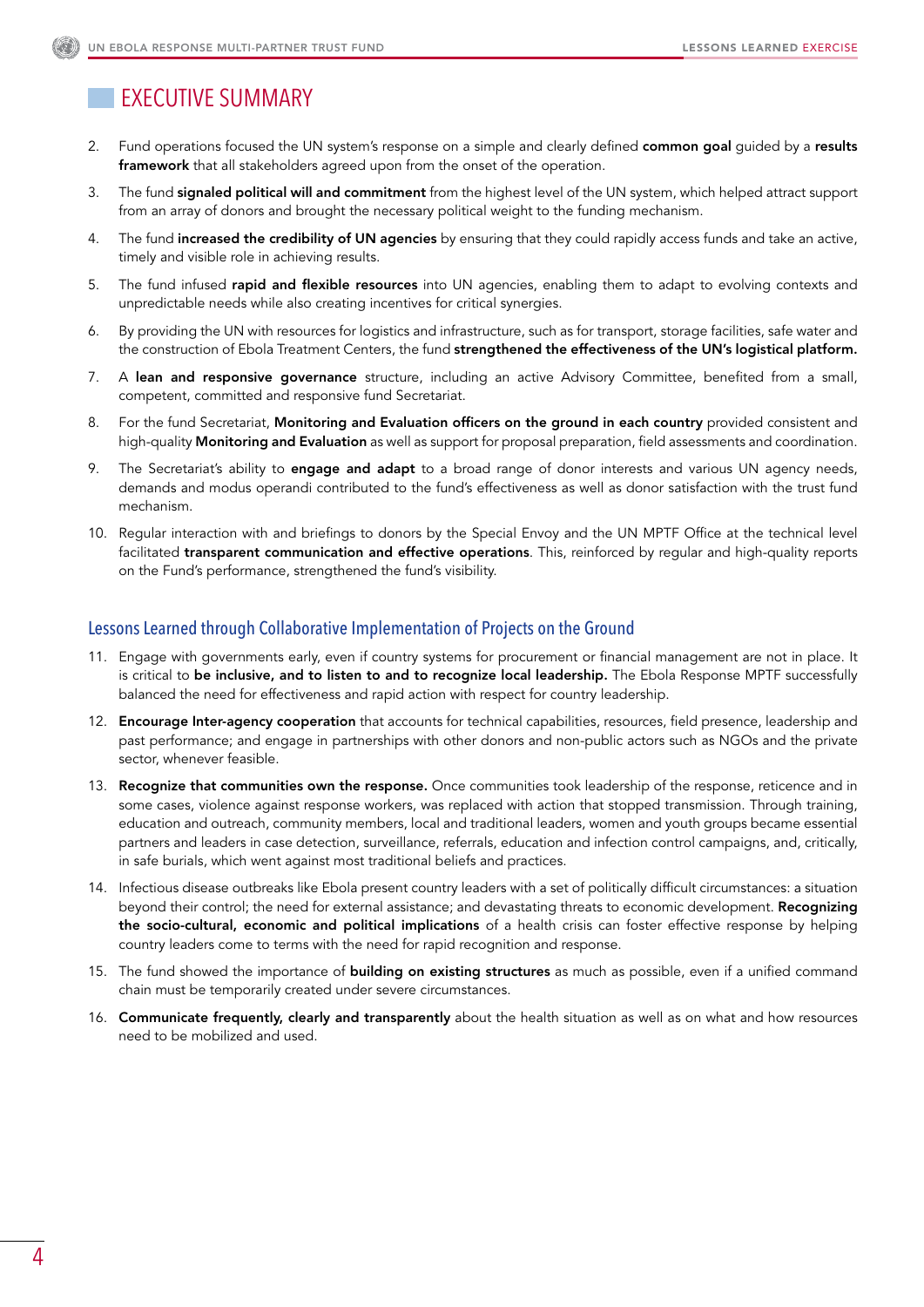- 17. Although it may be challenging given an unprecedented and unpredictable epidemic like the Ebola outbreak, start planning for recovery early. The donor community and governments need to devise recovery projects focused on survivors, the restoration of basic health and education services and livelihoods as early as possible.
- 18. Share and disseminate lessons learned. According to the Lessons Learned Exercise, the fund needs to assure that affected countries have the support they need to exchange experiences and share best practices - mechanisms that will improve coordination as well as collaboration.
- 19. Disaster preparedness and pandemic response plans need to be tested and resourced. Most countries have developed pandemic preparedness plans or are engaged in their preparation, but preparedness goes beyond the writing of a plan, no matter how well-crafted and aligned with guidelines issued by technical agencies. Preparedness requires, among other things, the ability to quickly access emergency funding, maintenance of a critical mass of trained respondents, diagnostic/laboratory capacity, and well performing surveillance and health information systems.

### Recommendations for allocation of remaining funds:

Ebola will not be the last pathogen to emerge in West Africa. Guinea, Liberia, and Sierra Leone and the region remain at risk and capabilities to detect and respond to an outbreak remain limited. The 2014-2016 Ebola epidemic tested preparedness and response capacities at the country and regional levels and within the UN system. Capacities were built, however there is a risk that these capacities and the momentum will be lost. To avoid this scenario, UN agencies could invest the remaining Ebola MPTF funding to complement ongoing efforts deployed by the countries and their partners to build more resilient health systems including the following key components of preparedness: (1) surveillance, (2) infection prevention and control, (3) health workforce readiness, and (4) community outreach.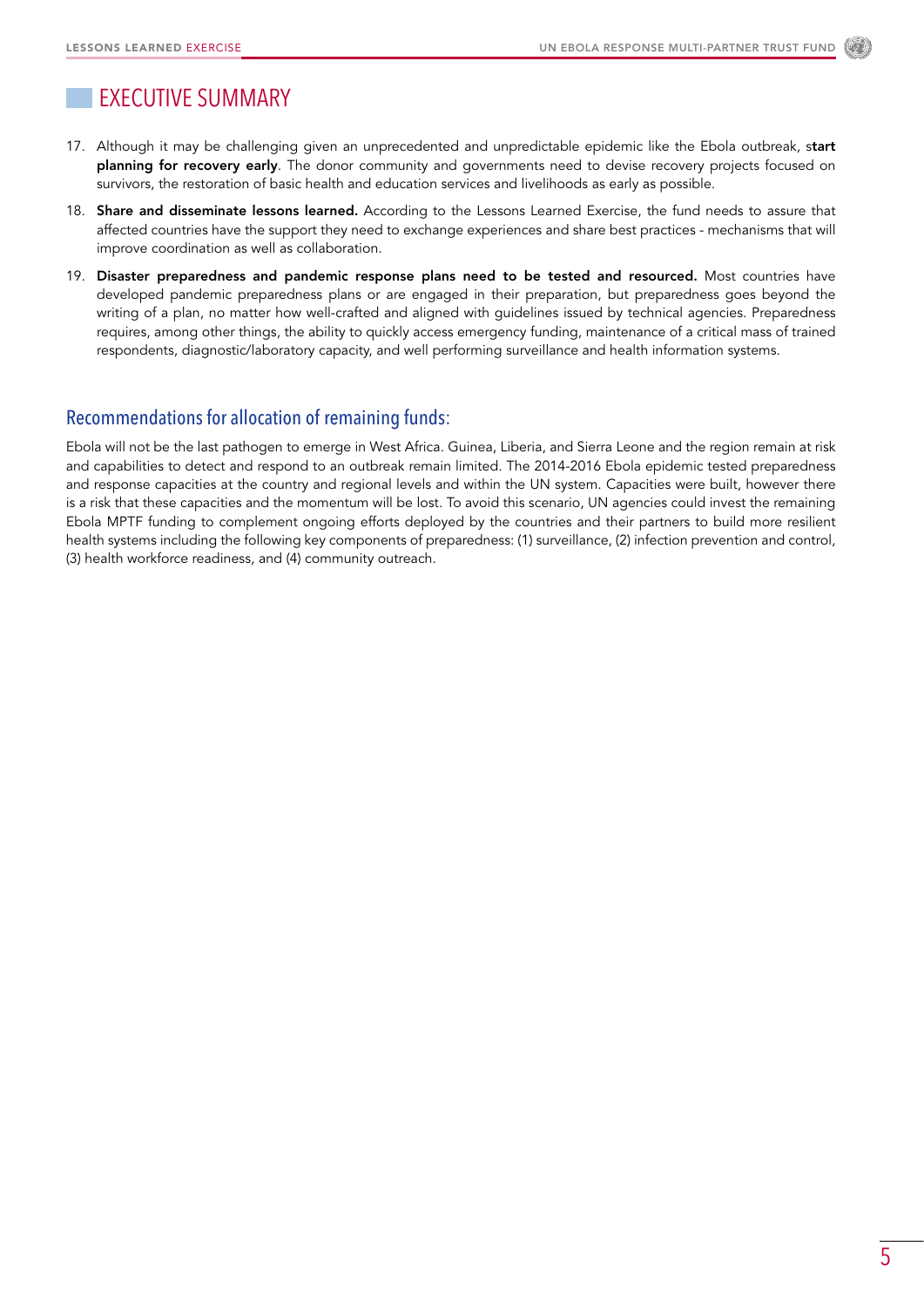#### i. BACKGROUND

In September 2014, the UN Secretary General established the UN Ebola MPTF (TF) to provide a central financing mechanism to support the UN System's Ebola Response including the mobilization, allocation, and targeting of resources for specific activities and functions. The TF included a Response Strategy with 5 Strategic Objectives (SO) and 13 related Mission Critical Actions (MCA). It also included a Recovery Strategy with 4 SO (See Annex 1). The TF was designed to enable donors to pool their resources and provide funding or fill a gap in funding for urgent needs in Guinea, Liberia and Sierra Leone. The Ebola TF was administered by the UN Multi-Partner Trust Fund Office, the Office that administers over 100 different UN funding instruments. The priority objective of the TF was to offer a fast, collaborative and strategic financial mechanism to meet unfunded needs throughout all phases of the Ebola response and recovery process. Specific goals were to ensure a coherent UN System contribution to the overall Ebola outbreak response; speedy, coordinated, and rapid UN action; mobilization of funding; results-based management system to enable monitoring of the Fund's contribution to the Ebola response; and support for UN's efforts in establishing a global platform that facilitates the work of the other partners and stakeholders in the fulfillment of the Strategic Objectives. The TF received over US\$ 166 million from 43 UN Member States, two foundations, three businesses, and many individuals, including school children. Over US\$ 157 million of these funds has been allocated to twelves UN entities (UNMEER, WHO, UNICEF, WFP, UNDP, UNFPA, UNOPS, UN WOMEN, ILO, UN-HABITAT, UNAIDS and ICAO), which have financed over 70 projects in nearly all 13 MCAs.

#### ii. PURPOSE:

The MPTF mechanism has experienced significant growth since 2004 with over 64 operational TFs and a total cumulative value of over US\$ 9.7 billion. Given the breadth of the Ebola Response and the level and diversity of contributions, this provides a unique opportunity to "identify best practices and provide greater insight on the design and operation of an effective and efficient UN pooled funding instrument that can be applied in the future."7 Therefore, the purpose of this Lessons Learned Exercise (LLE) was to review how effective, swift and efficient the UN system was in setting up a pooled funding mechanism as an instrument to respond to an unprecedented situation than can be replicated to address other health-related emergencies and crises. More specifically, the LLE is intended to assess effectiveness and efficiency, identify best practices that can be applied to future pooled funding mechanisms, and identify constraints that have impeded effectiveness and efficiency. It also intended to examine reporting procedures, legal arrangements, the governance structure, and the process for reviewing and approving proposals and to assess how this process contributed to the TF's ability to focus on under-funded priority activities, to be flexible, and to mobilize and disburse funds rapidly.

### iii. METHODOLOGY

This LLE included the following overlapping phases: (1) Desk review of relevant literature contained in the project proposals, quarterly and annual progress reports, project evaluation reports, financial reports, and relevant governance and legal documents including the MoU, Standard Administrative Arrangement, and Terms of Reference (TOR). (2) Collection of primary data including over 100 interviews with key stakeholders in Guinea, Liberia, Sierra Leone and New York, and observations through field visits to project sites in each country. The LLE also included case studies of a few specific projects in each country for deeper analysis. The field visits were preselected for the evaluation team by the MPTF field-based M&E Officers with two criteria in mind: the size of the projects and the number of projects in one district to allow the LLE team to cover more projects within a limited timeframe. Upon completion of each country visit the evaluation team debriefed representatives of the UN Country Team including head of UN agencies and Project Officers. Upon completion of the fieldwork, in-person interviews and debriefs were conducted in NYC with Dr. David Nabarro who was the UNSG Special Envoy for the Ebola Response, Ms. Jennifer Topping, MPTF Office Executive Coordinator, Ms. Olga Aleshina, Head of the Ebola Response MPTF Secretariat, and mission representatives from the affected countries as well as donors who contributed to the TF. (3) Once the primary and secondary data collection was complete, the evaluation team consolidated and analyzed data resulting in the draft report. (4) Input from the MPTF Office and the Advisory Committee was incorporated in the final report.

A few limitations to this LLE should be acknowledged. First, this LLE was an ambitious exercise given the nature of the epidemic, the size of the fund, number and diversity of projects, and multitude of stakeholders involved. Considering this, time spent in each country was limited. However, the visits were greatly facilitated by M&E Officers of the Trust Fund Secretariat posted by the MPTF Office in Guinea, Liberia, and Sierra Leone who were exceptionally helpful and managed to arrange meetings with key informants as well as to organize field visits despite time constraints and logistical challenges. Another challenge was staff turnover. By the time we reached the countries many of the key stakeholders had moved to other

<sup>7</sup> Stated by Dr. David Nabarro in the Foreword of the 3rd Interim Report.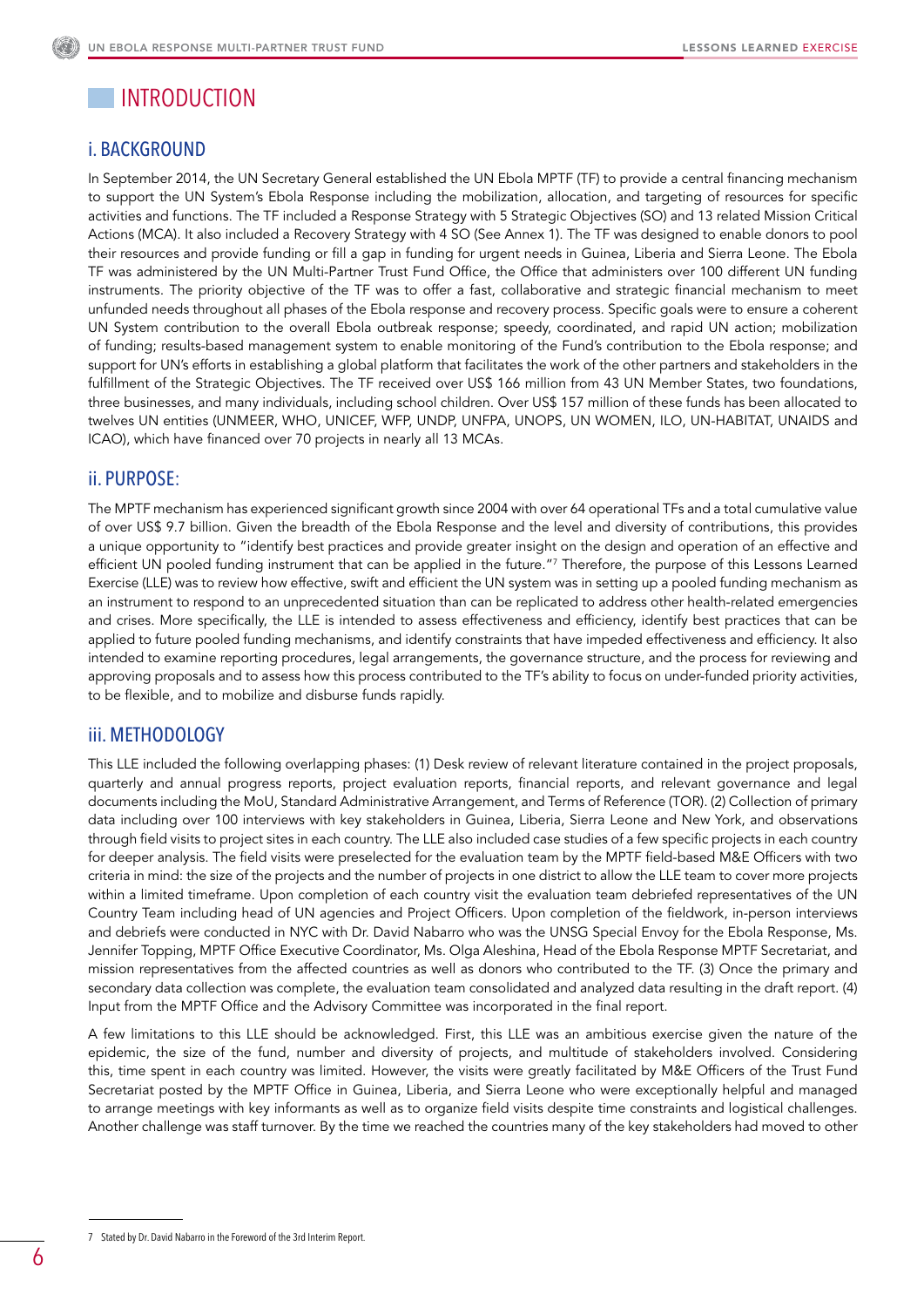countries to take new responsibilities within the UN system. While Skype/phone interviews were conducted with some of these stakeholders, in the future, it would be preferable to conduct LLE sooner after the end of the main operations. It might have also been useful to dedicate more time for exchanges with non-UN partners who had mobilized substantial resources and staff during the response such as the US CDC, financing institutions such has the World Bank, international NGOs like Medecins Sans Frontieres (MSF), and others who played a key role in alerting public opinion and in the response, itself.

### iv. CONTEXT

The Ebola epidemic was the first and largest of its kind affecting countries where the presence of the virus had never been documented or suspected. The three most affected countries: Guinea, Liberia, and Sierra Leone were low income, slowly emerging from devastating conflicts and civil unrest, and essentially fragile states with weak health and social systems. Between March 2014 and March 2016, WHO reported 28,616 confirmed, probable and suspected cases of Ebola mostly in Guinea (3,811), Liberia (10,675) and Sierra Leone (14,124). This far exceeded the number of cases reported in the 20 previous outbreaks since the 1970s, which mostly occurred in the two Congo, Uganda, and South Sudan. Other countries in the region (Nigeria, Mali and Senegal) were affected by imported Ebola cases, but these countries quickly contained the spread, which in the case of urbanized Nigeria would have taken catastrophic proportions.

The first cases of Ebola were reported in December 2013 in Guinea Forestiere, the southeastern forested mountainous region of Guinea bordering Liberia and Sierra Leone. The outbreak became an epidemic as the disease spread to other regions including urban areas and to neighboring countries. There was no functioning surveillance system in place, and the capacities for testing, isolating, and treating cases were quickly overwhelmed. Moreover, there was transmission in health care facilities resulting from poor infection control, lack of equipment and more importantly lack of previous experience in confronting the disease. Health workers were particularly vulnerable resulting in several hundred infections and mortalities from exposure.

Initial skepticism and denial were followed by panic. Neither the affected countries nor the international community were prepared. Key socio-cultural and political components of the response like community engagement were not initially recognized. How the outbreak would evolve and spread was unpredictable and planning was challenged by a lack of epidemiologists and reliable epidemiological data. Thus, the health systems collapsed, health facilities closed, vaccination campaigns stopped, and essential maternal and child health services including obstetric care were not available. Stated by CDC director, "more people probably died because of Ebola than from Ebola. The epidemic shut most health care systems and derailed programs to prevent and treat malaria, tuberculosis, vaccine-preventable diseases, and other conditions."8

Without a massive and well-organized global response, the Ebola epidemic could have become a global catastrophe. Per September 2014 modeling analysis the CDC "estimated that approximately 555,000 Ebola cases (1.4 million cases when corrected for underreporting) could occur in Liberia and Sierra Leone by January 20, 2015, if approximately 70% of all persons with new cases were not effectively isolated. The model also showed that the speed with which this 70% target was reached would profoundly affect the total number of cases attributable to the epidemic."9 This prediction led to a massive scale up of resources including the "deployment of thousands of CDC employees and contracted staff over two years and approximately 3,000 U.S. Department of Defense personnel to Liberia to build ETUs and support other response activities."10 In addition, the Africa Union Support to Ebola outbreak in West Africa (ASEOWA) was formed on August 20, 2014.

On August 8, 2014, eight months after the outbreak was reported, the WHO Director-General, declared the Ebola epidemic a Public Health Emergency of International Concern (PHEIC).11 This decision was affected by delays related to several factors including: country situations and politics, institutional politics and culture, and the international community's failure to take notice of early warnings. On March 29, 2016, WHO declared that Ebola was no longer a Public Health Emergency of International Concern. In its wake, it resulted in 11,310 confirmed fatalities and 11,349 survivors who struggle with health issues, social stigma and integration challenges.<sup>12</sup> The epidemic also resulted in the loss of family and friends, widows, widowers, and orphans. Economists approximate the loss of US\$ 2.8 billion in GDP across all three countries (Guinea US\$ 600 million; Liberia US\$ 300 million, and US\$ 1.9 billion in Sierra Leone)<sup>13</sup>.

<sup>8</sup> See CDC's Response to the 2014-2016 Ebola Epidemic -West Africa and United States. US Department of Health and Human Services/Centers for Disease Control and Prevention - MMWR / July 8, 2016 / Vol. 65 / No. 3 (http://www.cdc.gov/mmwr/volumes/65/su/pdfs/su6503.pdf).

<sup>9</sup> Ibid.

<sup>10</sup> Ibid.

<sup>11</sup> http://who.int/mediacentre/news/statements/2014/ebola-20140808/en/

<sup>12</sup> World Health Organization (WHO) Ebola Situation Report, 19 May 2016.

<sup>13</sup> http://www.worldbank.org/en/news/press-release/2016/05/21/world-bank-group-launches-groundbreaking-financing-facility-to-protect-poorest-countries-against-pandemics

<sup>14</sup> Dahl BA, Kinzer MH, Raghunathan PL, et al. CDC's Response to the 2014–2016 Ebola Epidemic - Guinea, Liberia, and Sierra Leone. MMWR Suppl. 2016;65(Suppl-3):12–20. DOI: http://dx.doi. org/10.15585/mmwr.su6503a3.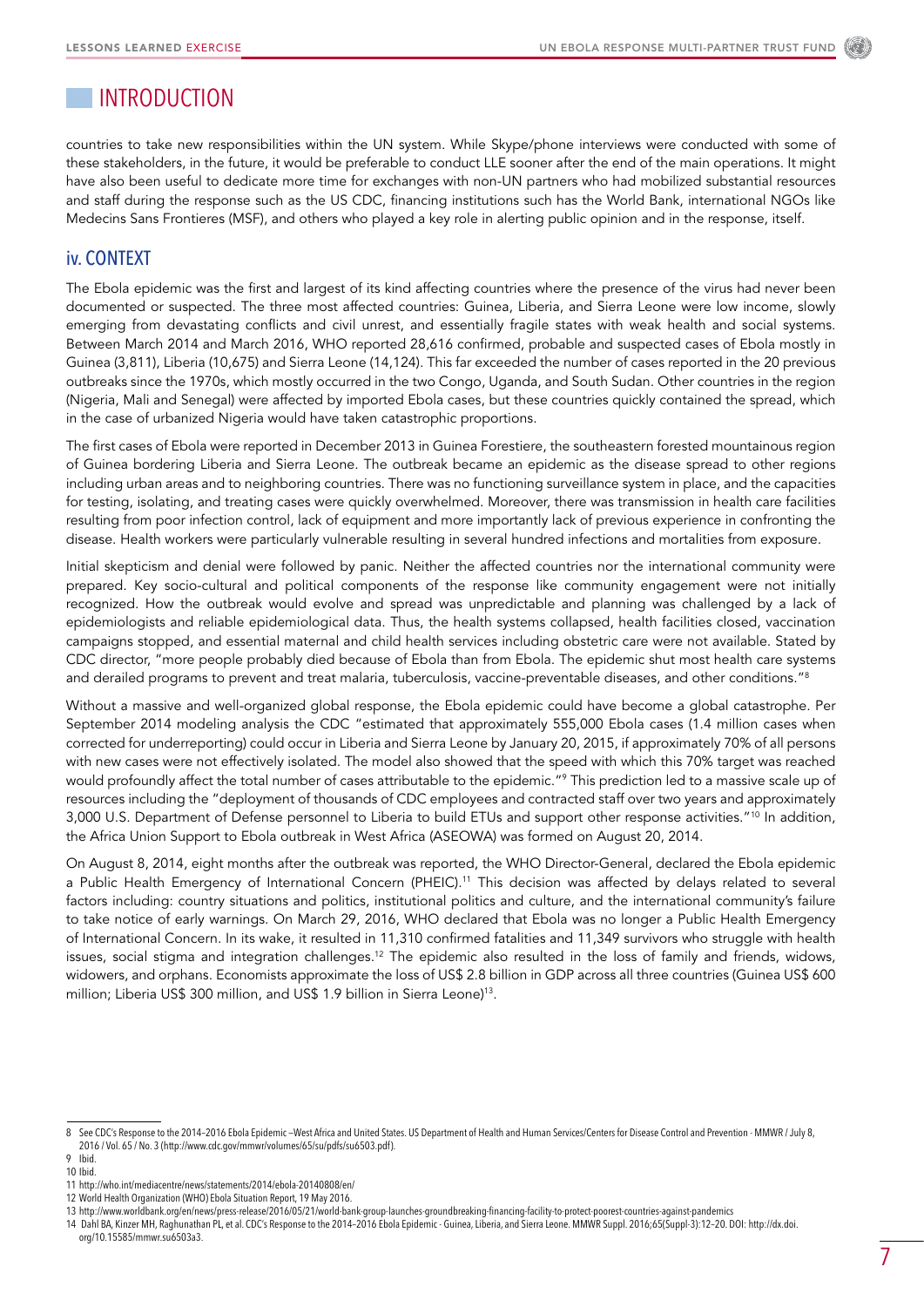

#### FIGURE 1. Ebola cases per 100,000 population - December 2013–March 31, 201614

#### v. FORMATION OF UNMEER15

In response to the unanimous adoption of UN General Assembly resolution (69/1)<sup>16</sup> and Security Council resolution 2177 (2014)<sup>17</sup>, the UN Mission for Emergency Ebola Response (UNMEER) was established on September 19, 2014. A few days later, Dr. David Nabarro was appointed as the UN Secretary-General's Special Envoy on Ebola "to provide strategic and policy direction for an enhanced international response, and galvanize essential support for affected communities and countries."<sup>18</sup> UNMEER, the first-ever UN emergency health mission, was established "to respond to immediate needs related to the fight against Ebola."19 The mission was to "harness the capabilities and competencies of all the relevant UN actors under a unified operational structure to reinforce unity of purpose, effective ground-level leadership and operational direction, in order to ensure a rapid, effective, efficient and coherent response to the crisis."<sup>20</sup>, The mission had a singular purpose – "to work with others to stop the Ebola outbreak."21 More specifically, UNMEER's objectives, in line with the STEPP strategy, were to Stop the outbreak, Treat the infected, Ensure essential services, Preserve stability and Prevent further outbreaks.<sup>22</sup>

As a temporary mission, it was foreseen that UNMEER would bring together UN agencies to harness their combined capabilities and unite their expertise. For instance, WHO was made responsible "for overall health strategy and advice within the Mission, while other UN agencies [acted] in their area of expertise under the overall leadership and direction of a single Head of Mission."23 In addition to leveraging the "existing presence and expertise of UN country teams", it was also

<sup>14</sup> Dahl BA, Kinzer MH, Raghunathan PL, et al. CDC's Response to the 2014–2016 Ebola Epidemic - Guinea, Liberia, and Sierra Leone. MMWR Suppl. 2016;65(Suppl-3):12–20. DOI: http://dx.doi. org/10.15585/mmwr.su6503a3.

<sup>15</sup> http://www.un.org/ebolaresponse/mission.shtml

<sup>16</sup> http://www.un.org/en/ga/search/view\_doc.asp?symbol=A/RES/69/1

<sup>17</sup> http://www.un.org/en/ga/search/view\_doc.asp?symbol=S/RES/2177(2014)

<sup>18</sup> http://ebolaresponse.un.org/special-envoy-ebola

<sup>19</sup> Ibid.

<sup>20</sup> Ibid.

<sup>21</sup> Ibid.

<sup>22</sup> Ibid.

<sup>23</sup> Ibid.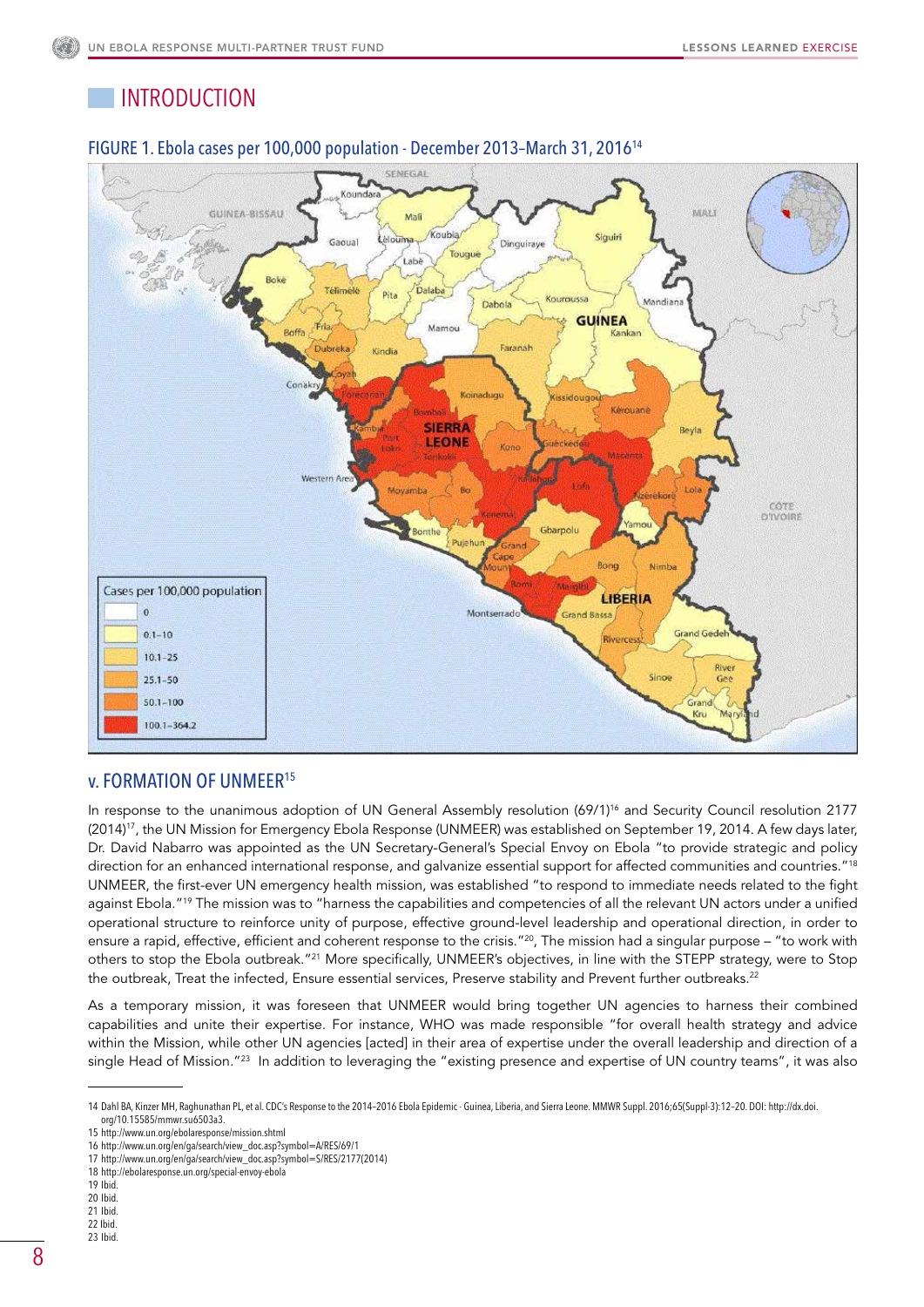envisaged that UNMEER would "work closely with governments and national structures in the affected countries, regional and international actors, such as the African Union (AU) and the Economic Community of West African States (ECOWAS), and with Member States, the private sector and civil society... to minimize gaps and ensure leadership."<sup>24</sup> Ultimately the goal was to convene everyone around the common strategic objective of stopping the Ebola outbreak.

After achieving its objectives, UNMEER officially closed on July 31, 2015 and the leadership of the UN system's Ebola emergency response was transferred to WHO via the Inter-agency Collaboration on Ebola on August 1, 2015.<sup>25</sup>

### vi. FORMATION OF EBOLA RESPONSE MPTF

To support UN Agencies and UNMEER, the MPTF was established in September 2014 "to offer all phases of the response a fast, collaborative and strategic financial mechanism to meet unfunded needs."<sup>26</sup> To following structure was devised to help guide TF priorities and sequencing based on an overarching Response Strategy and results framework that included 5 Strategic Objectives (SO) and 13 related Mission Critical Actions (MCA). It also included a Recovery Strategy with 4 Strategic Objectives (See Annex 1).

- 1. Priority Category A: *Getting to Zero*. Activities which support the strategic objective of getting to zero new cases of Ebola in the affected countries. Priority Category A included Phase 1 and Phase 2 responses. Phase 1 interventions included activities such as rapid scale-up of treatment beds, safe and dignified burial teams, and behavior change capacities, which were active from August to December 2014, and was the main strategy for allocating funds in 2014. The Phase 2 response aimed to identify all chains of transmission, ensure all new Ebola cases are from known contacts, with a result that flare-ups of Ebola cases in areas where transmission had stopped are minimized or prevented. Phase 2 interventions included:
	- a. Strengthened epidemiology and contact tracing functions at district level: proposals to support adjustable, districtfocused response, including people and facilities for Ebola diagnosis and treatment, for finding cases, tracing contacts and maintaining surveillance, and for assuring that people affected by Ebola can access essential services. Districts have access to the right services, provided when and where needed.
	- b. Logistical capacity: proposals that directly support the UN system's ability to implement the STOP and TREAT elements of the response.
	- c. Incentives for workers to actively participate in the Ebola Response: examples of proposals supporting this element would be those that fund cash and food incentives for Ebola Workers.
	- d. Incentives for families/contacts and survivors and support to orphans: proposals to support Ebola survivors and families classified as contacts.
- 2. Priority Category B: *Improving Regional Preparedness*, in countries that are currently Ebola-free. Investments which mitigate the risks to those countries of getting Ebola, due to proximity to the borders of the three most affected countries. Activities include planning, institutional strengthening and knowledge sharing.
- 3. Priority Category C: *Revival and Remodeling of Essential Services.* Activities which strengthen the systems, processes and institutions which will play important roles in the process of recovery and strengthening of public systems. A special Window dealing with Recovery was activated to respond to and manage calls for proposals for Recovery.

In addition, the fund included two modalities including: (A) support to the response through UN system entities and (B) support to CSO's and NGO's primarily to support community level activities focused on raising awareness of Ebola and thereby preventing transmission.

<sup>24</sup> Ibid.

<sup>25</sup> http://ebolaresponse.un.org/un-mission-ebola-emergency-response-unmeer

<sup>26</sup> See 3rd Interim Report http://mptf.undp.org/document/download/16728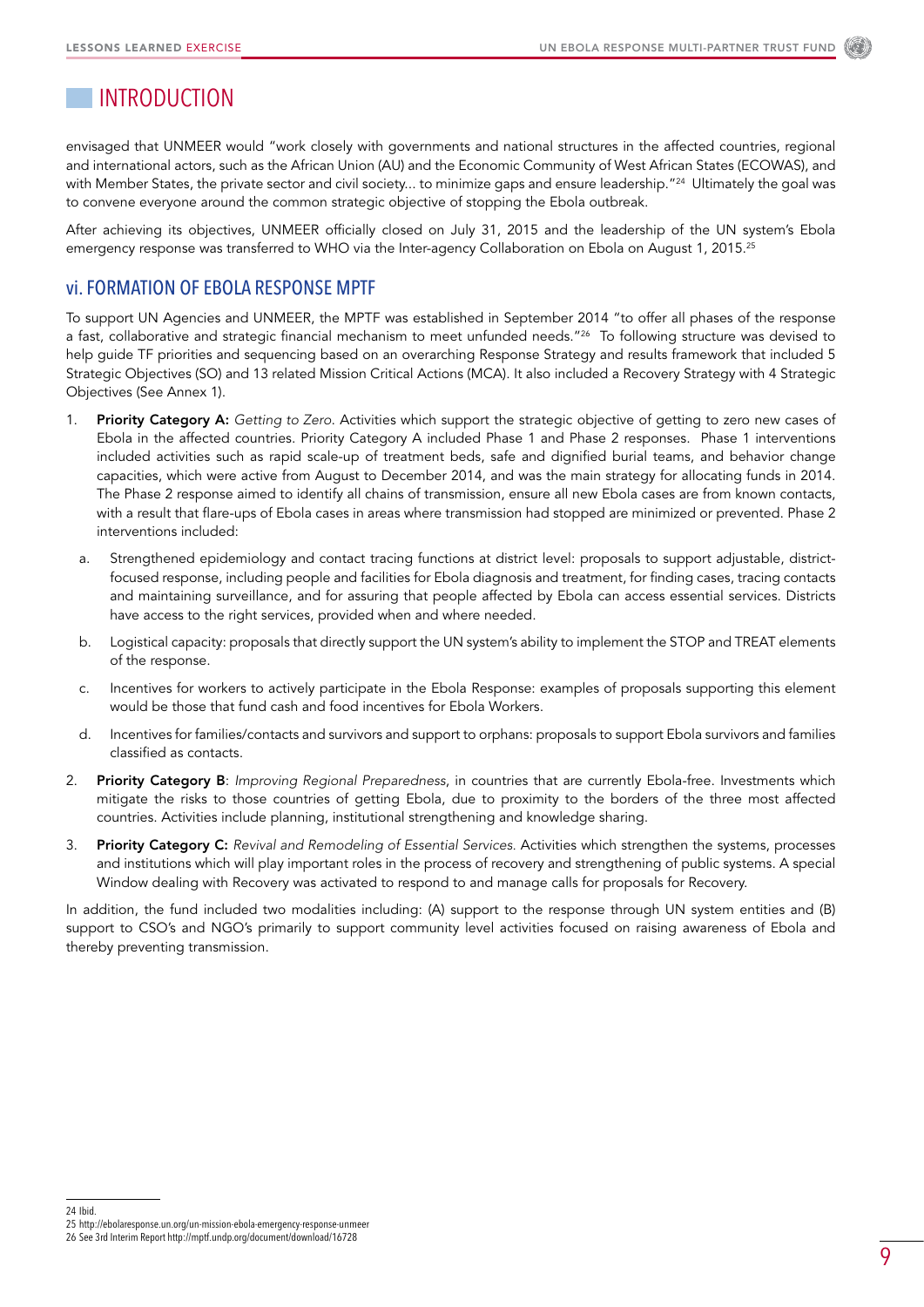Based on a thorough literature review, structured individual interviews and focus group discussions with a broad range of over 100 stakeholders, the findings of this LLE indicate that the TF made a critical contribution to the achievement of the SOs and MCAs carried out by the recipient agencies.

The TF performed exceptionally well considering the unprecedented nature of the Ebola Epidemic and its threat of widespread contagion, the fragility of the three most effected countries, and the lack of preparedness of governments and the international community. Funds were allocated consistently with the STEPP framework and UN recipients were determined based on institutional capacities and competencies, geographic location, and key stakeholder relationships. The TF also enabled UN agencies to go beyond traditional mandates and competencies to work together to achieve SOs and MCAs. In terms of design and selection there were no inconsistencies in allocation of

# stepp strategy Stop the outbreak Treat the infected Ensure essential services **Preserve stability** Prevent outbreaks

funds and strategic priorities. With few exceptions, the funds were used to address well-defined and specific challenges that other instruments could not fill in a timely or appropriate manner.

Critiques of the TF were limited and often beyond the control of the Trust Fund mechanism. The fund also demonstrated the capacity for pooled funding mechanisms to be focused on a specific goal while at the same time being situation driven and highly adaptive to evolving and unpredictable contexts. This was made possible by prioritizing funding based on three major variables including:

- 1. The latest assessment of the evolving epidemiology of the outbreak (from WHO and other sources);
- 2. Priority needs in the Ebola response, as assessed by regular interaction with all stakeholders in the response; and
- 3. The comparative advantage of the UN System, as assessed by the Special Envoy and his interactions with the UN Agencies, Funds and Programs.

In addition, many donors have a tendency to earmark funding making it difficult for recipients to fill gaps in a flexible and timely manner. The TF had a structured response strategy and framework that encouraged and guided un-earmarked funds so the projects remained highly relevant without being rigid so that important gaps could be filled as specific needs emerged. While the majority of contributions were un-earmarked, for those donors unable to provide un-earmarked funding, ear-marking was possible. By closely connecting the TF to UNMEER, which coordinated closely with existing government structures in each country at the national and district level, the funds were able to bolster national and community lead responses. To ensure that decisions were made based on local realities, UNMEER and governments engaged local stakeholders, UN agencies, INGOs, and NGOs to ensure that decisions were inclusive, responsive to rapidly changing needs, and field-driven. The following highlight some of the major achievements of the TF in greater detail.

### 1.1 PROMOTED A COHERENT AND EFFECTIVE UN SYSTEM RESPONSE

The initial alignment of the TF with UNMEER's Response Strategy (STEPP) assisted in promoting a coherent and effective UN system response. UNMEER had a regional management structure established in Ghana with UN Secretary General Special Representative and Ebola Crisis Managers appointed as leads in each of the three countries. Operations were guided by a clear strategy and results framework with guidelines for prioritizing and sequencing the response. By aligning these four elements – leadership, strategy, structure, and resources – with the singular mission of ending Ebola, the UN could respond to the crisis as a system. While each of these elements was fundamental to the UN's role in ending Ebola, without the TF, these elements would have been less effective because without significant additional funding, the activities of UNMEER would have remained limited. Therefore, one of the primary achievements of the TF was to enable UNMEER to implement important response initiatives. As a result, the UN system was able to operate in an unprecedented emergency situation in a complex and fluid environment. The mechanisms set by the fund improved coordination, provided access to emergency funds, and gave credibility to the UN's response.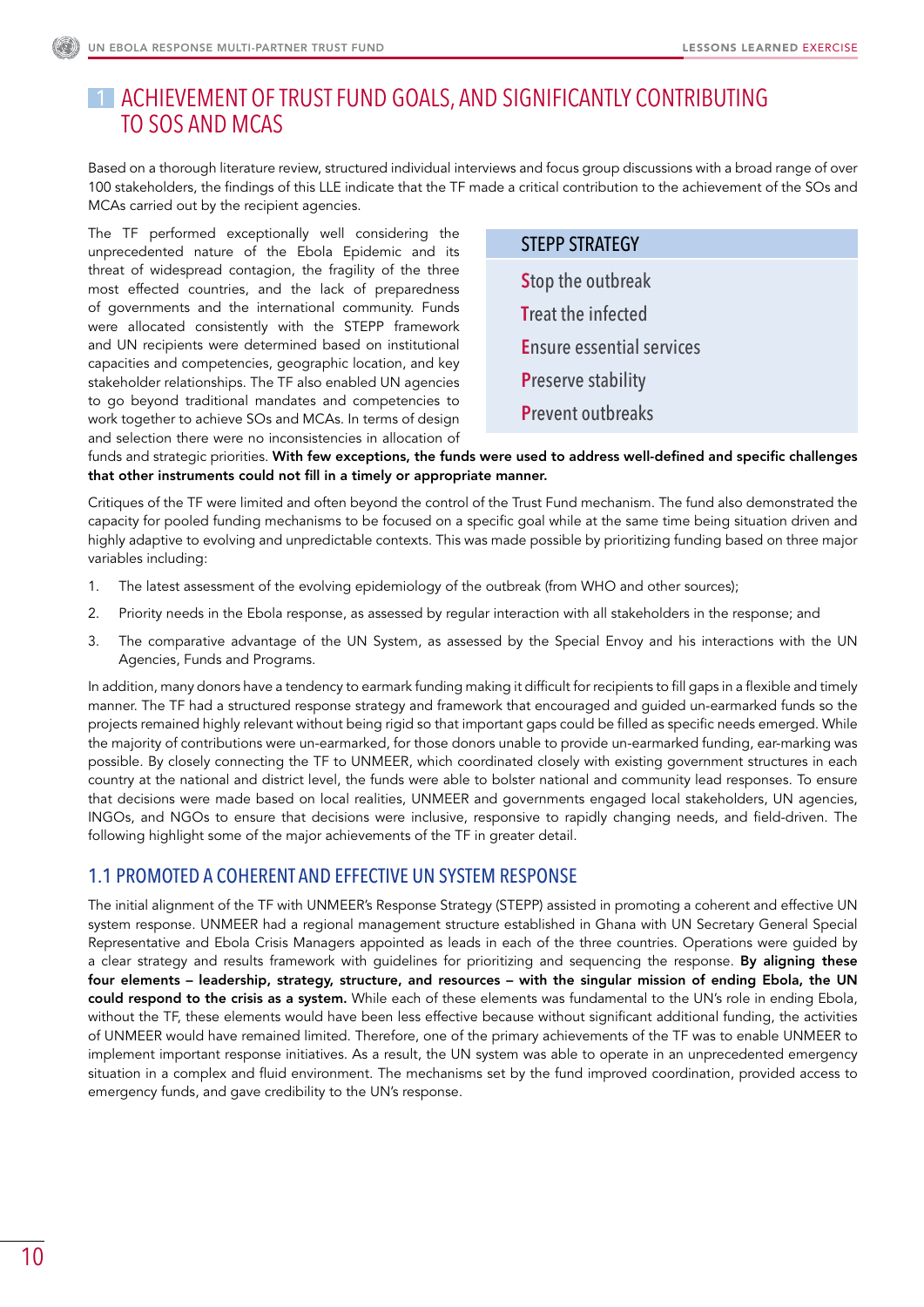Therefore a measure of the initial success of the TF in promoting a coherent and effective UN System response has been its effectiveness in supporting the UN System (UNMEER, UN Agencies, Funds, and Programmes). As stated in an UNMEER lessons learned exercise, "existing capacities required galvanizing support to scale up the level and pace of their interventions so as to be commensurate with the escalating emergency. For example, WHO advocated that it required substantial resources and robust logistics capacities

Before UNMEER came, the UN Country Teams were operating on the ground, but the wheels were not turning quickly enough and the agencies did not have money... UNMEER came with a mandate, authority, money secured through the MPTF, and focus.

to scale up to the level required."27 Thus, there was consensus that UNMEER played a fundamental role in sending a political signal and bringing together and improving partnerships between UN agencies, which were not initially equipped or funded for a rapid response of this magnitude.

### 1.2 FILLING GAPS

Many UN agencies had trouble accessing funds fast enough to meet fundamental needs. The TF generated a significant volume of unearmarked resources (including from countries that do not traditionally contribute to the UN Trust Funds), which could be programmed to address the most critical needs. This LLE did not find that any of the projects supported by the TF were redundant or duplicative. Rather, the TF supported several key projects that were not funded through other channels. These projects filled gaps and were catalytic in enabling other important initiatives. For example, Project # 16 Epidemiology, Surveillance, and Social Mobilization and Project # 17 Integrated Disease Surveillance Reporting (IDSR) increased WHO's credibility and enabled it to scale up. This, in turn, enabled other UN agencies and the government to do their work during the Response phase. During the Recovery phase, Project # 45



Figure 1 © Peter Bauman: Ebola survivor and her family who received support from UNICEF in Liberia

Comprehensive Programme for Ebola Survivors (CPES) allowed WHO and UNICEF to work with the Ministry of Health and the Ministry of Social Welfare to shape the government's survivors program. This included creating a database of the survivors, conducting a needs assessment and screening, providing psychosocial support and support for reintegration. The following testimony from a broad range of stakeholders substantiates the TFs critical role in filling gaps.

- The TF helped us to fill gaps because it came faster than the other pledges. So we were able to fill gaps while waiting for the other pledges to become realized. The funds came rather quickly and were made available immediately... We could have operated without the TF, but the funds allowed us to go full speed... We needed to move people and things quickly – so TF supported UNHAS flights. We needed to build ETUs in Guinea and Liberia. We needed storage and forward operation bases... We needed engineers, etc.
- The governments had limited capacity to respond quickly... the TF filled the gap of payroll and stipends for health workers – no one else would have supported this.
- The World Bank had funds to also fill gaps that the TF did not fill. For example, purchasing vehicles and stipends for contact tracers. The TF also helped to divide up responsibilities between UN agencies per country. The TF was also instrumental in supplementing or assisting with the implementation of World Bank-funded activities such as the payment of health workers and volunteers.
- The TF came at the right time for Liberia. All UN agencies came together to determine the amount needed for the response. We created a road map and came up with an amount of US\$ 400 million. This did not come. We tried to go bilaterally, but some donors said that their money was already in other funds or to channel their existing donations. So, the TF helped to fill this funding gap for the immediate response... For example, contact tracing would not have happened without the TF.

<sup>27</sup> See Report of the Secretary-General: Lessons Learned exercise on the coordination activities of the United Nations Mission for Ebola Emergency Response. Seventieth session. Agenda item 133. 4 March 2016 (A/70/737)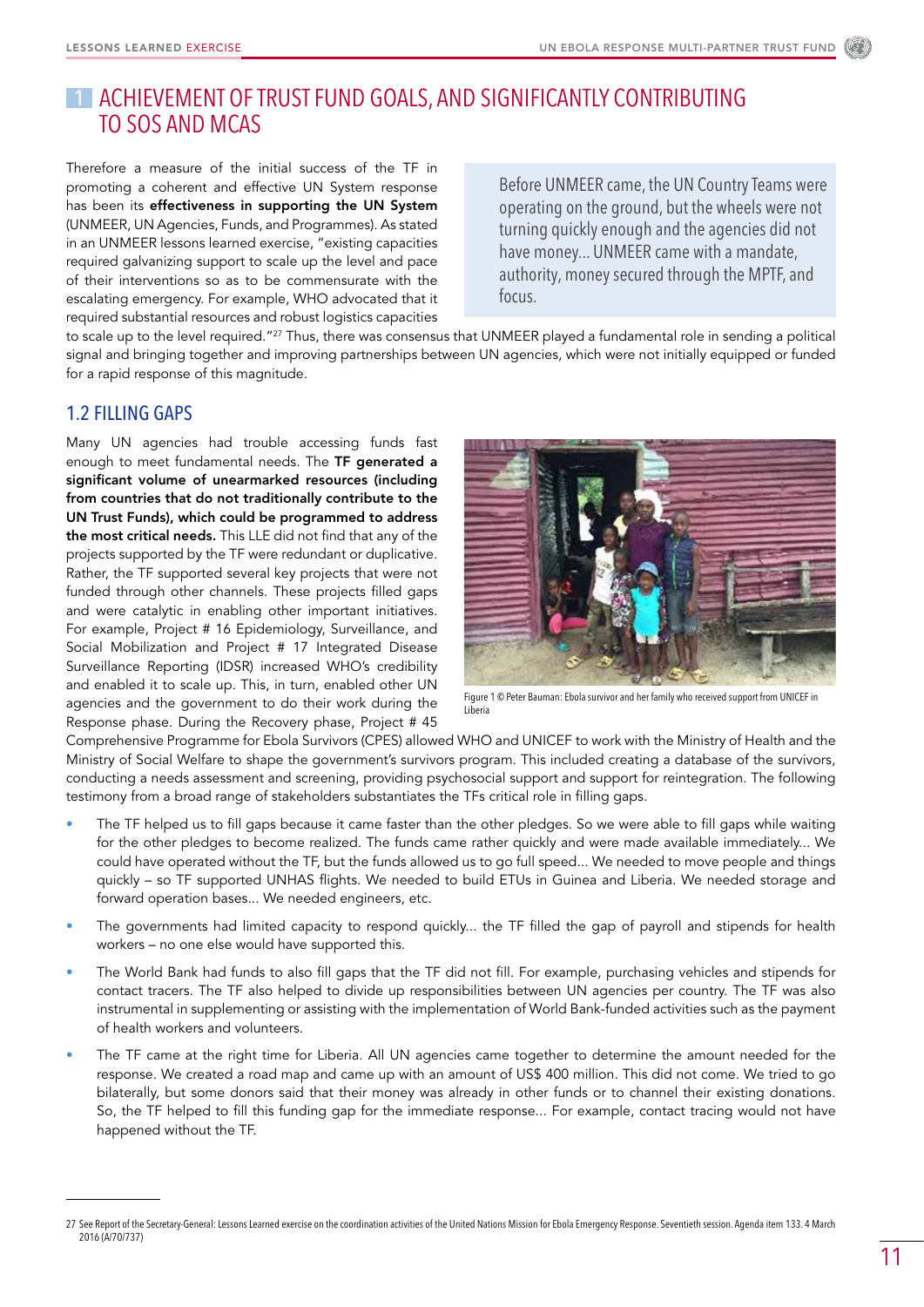- The TF provided the framework for survivor care. DFID paid salaries, but not training... the TF filled this gap especially for survivor advocates who were also survivors.
- The situation was quite chaotic the TF enabled us to put some key supplies in place in a timely manner. Even just the airlift enabled UNICEF to receive and distribute key supplies quickly (rapid distribution of Personal Protective Equipment (PPE) and nutrition and Non-Food Items (NFIs) to key priority areas). This was the largest airlift that we have ever done. 2 or 3 flights a day at the height of the response. TF was a contributing factor in stabilization. And, enabled UNICEF to largely meet the requirements.
- Detention centers filled an important gap by preventing the spread of Ebola in highly congested prisons and addressing the needs and safety of highly marginalized people.
- The Program for Payment for Ebola Response Workers filled a fundamental gap by paying allowances to all medical staff in Sierra Leone. Without this, staff would have protested, rioted, or stopped working. This became a backbone of the response by preventing major disturbances. The programmes supported by the TF in all three countries were also used to enable channeling of larger WB-funded salary payments.
- Integrated Disease Surveillance and Reporting (IDSR) provided training for people, developed curricula, and tools for IDSR to be possible. It also facilitated links between the various health units involved in the response.

### 1.3 RAPID AND TARGETED ALLOCATION OF RESOURCES

In accordance with the TF's priorities, during the first three months nearly all funds (95%) were used to support Category A (Getting to Zero) and were distributed via Modality A (UN Agencies). For instance, the first TF project was US\$ 40 million to WFP for Special Operation Project's including: Setting up two staging areas in Guinea and Sierra Leone and five Forward Logistical Bases (FLBs); Rehabilitating two UN Clinics in Guinea and Sierra Leone; Transporting essential items by trucks and air, allowing for undisrupted functioning of ETUs and CCCs; and Providing Air Services. While WFP received significant funds for the Ebola response, the TF provided the first major infusion of resources necessary for critical operations.



Figure 3 © Peter Bauman: Ebola response facilities supported by WFP in Guinea Figure 4 © Peter Bauman: Ebola response facilities supported by WFP in Guinea



Figure 2 © Peter Bauman: Ebola response facilities supported by WFP in Guinea



In addition to the above criteria, the TF has two primary windows: (A) The Response Window; and, (B) The Recovery Window which was created later by the decision of the Advisory Committee. Most of the funds (US\$ 149 Million)<sup>28</sup> were allocated to the Response, which was based on 5 Strategic Objectives: Stop, Treat, Ensure essential services, Preserve stability, and Prevent. To reach these objectives 13 MCAs were defined. Among these, the three most funded MCAs were: 20.6% to MCA1 (Identify and Trace); 30% to MCA3 (Care for Persons); and, 12.7% to MCA13 (Preparedness).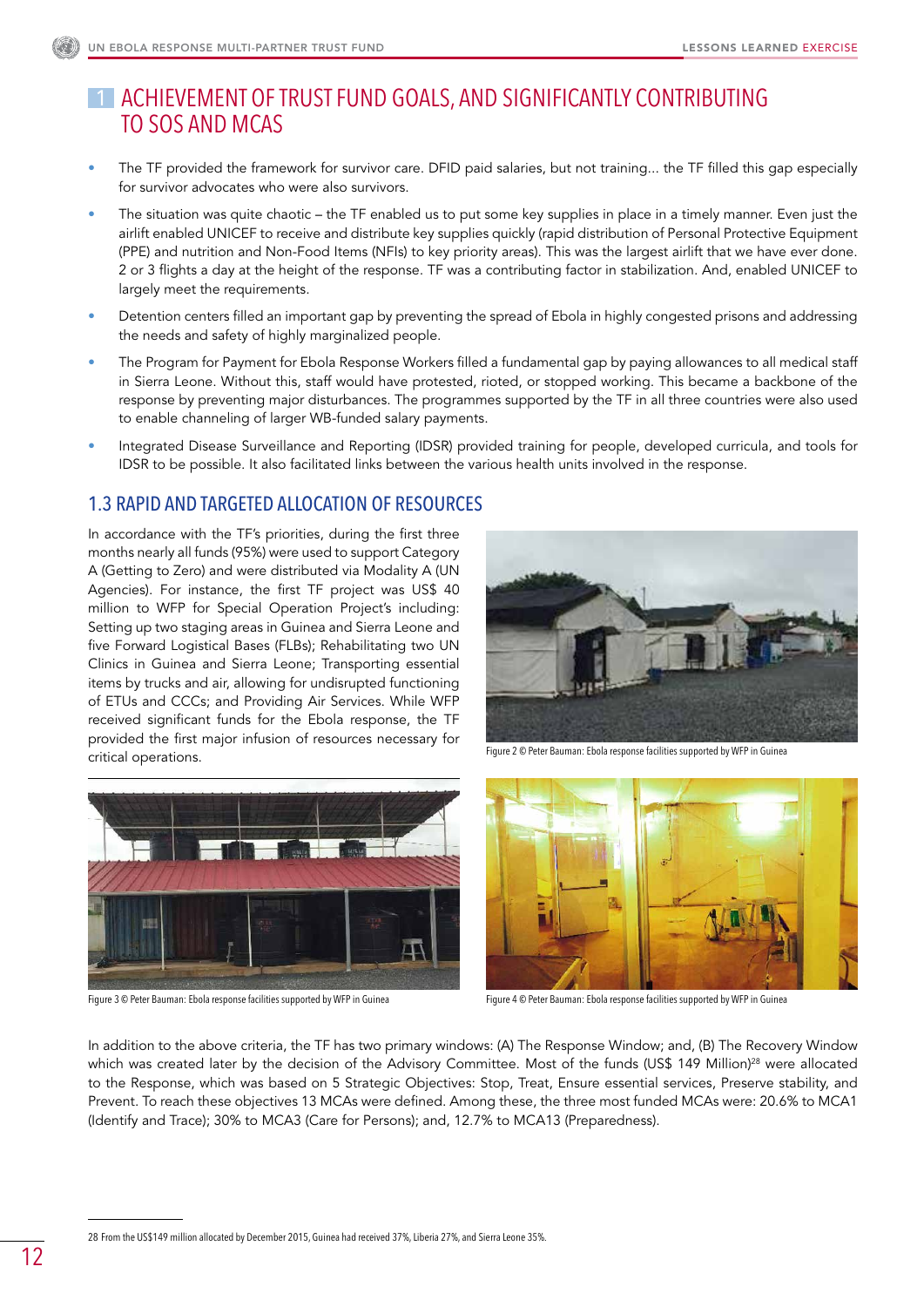| Transfer by Strategic Objective as of 31 December 2015 (US\$) <sup>29</sup> |                          | Net Funded Amount by Recipient Organization, as of 31 December 2015<br>$(US$)^{30}$ |                          |
|-----------------------------------------------------------------------------|--------------------------|-------------------------------------------------------------------------------------|--------------------------|
| <b>Strategic Objective</b>                                                  | <b>Net Funded Amount</b> | Organization                                                                        | <b>Net Funded Amount</b> |
| SO1 STOP the outbreak                                                       | 36,221,260               | <b>WFP</b>                                                                          | 36,221,260               |
| SO2 TREAT the infected                                                      | 55,561,662               | <b>WHO</b>                                                                          | 55,561,662               |
| SO3 ENSURE essential services                                               | 15,183,185               | <b>UNDP</b>                                                                         | 15,183,185               |
| <b>SO4 PRESERVE stability</b>                                               | 19,663,745               | <b>UNICEF</b>                                                                       | 19,663,745               |
| <b>SO5 PREVENT</b>                                                          | 14,955,448               | <b>UNFPA</b>                                                                        | 14,955,448               |
| <b>RSO1 Health Nutrition WASH</b>                                           | 1,555,336                | <b>UNOPS</b>                                                                        | 1,555,336                |
| RSO2 Socio-Economic Revitalization                                          | 748,728                  | <b>UNMEER</b>                                                                       | 748,728                  |
| RSO3 Basic Service & Infrastructure                                         | 1,047,396                | <b>UNWOMEN</b>                                                                      | 1,047,396                |
| RSO4 Govern Peace Building Cohesion                                         | 247,915                  | ICAO                                                                                | 247,915                  |
| <b>TOTAL</b>                                                                | 145,184,675              | <b>TOTAL</b>                                                                        | 145,184,675              |

#### FIGURE 5. Allocation of funds per Strategic Objective and Recipient Organization

The TF also supported Quick Impact Projects (QIPS). Initially these were managed by UNMEER and then transferred to UNDP. The use of QIPS varied per country, but generally included projects aimed at supporting community-based activities, social mobilization, media campaigns and logistical support. Generally small projects, QIPS were approved and implemented quickly at the local level to achieve critical outcomes. They were essentially problem-solving activities and made important contributions by directly supporting NGOs, CSOs, and communities. They also helped to gain confidence in and build trust with local partners, which enhanced the overall response.

The Recovery Window was established in April 2015 with 4 strategic objectives, in line with the Post-Ebola Recovery Framework developed by the UN, European Union, World Bank and African Development Bank: (1) Health, nutrition, revitalization, and WASH; (2) Socio economic revitalization; (3) Basic Services and Infrastructure; and (4) Governance, Peace building and Social Cohesion. The Recovery Window was small with only 2.41% of the funds being allocated by December 2015. Some recovery activities are ongoing and are expected to be supported until the closure of the MPTF in June 2017. Recovery projects were meant to amplify some elements of the response, particularly at the community level, to bridge gaps in essential health services such as obstetric care, and to support pilot projects that would serve as successful examples of reconstruction activities.<sup>31</sup> With a few exceptions, recovery projects largely followed these guidelines. However, some of the recovery projects could have been more focused and better designed given the limited amount of funding and truncated timeframe.



Figure 6 © Peter Bauman: UNICEF supported community radio station in Guinea Figure 7 © Peter Bauman: UNICEF supported community radio station in Guinea



<sup>29</sup> See 3rd Interim Report http://mptf.undp.org/document/download/16728 30 See 3rd Interim Report http://mptf.undp.org/document/download/16728

<sup>31</sup> Details about the projects supported by the TF can be found in the three interim MPTF reports (issued in October 2014, May 2015, and December 2015) and are accessible on the MPTF website.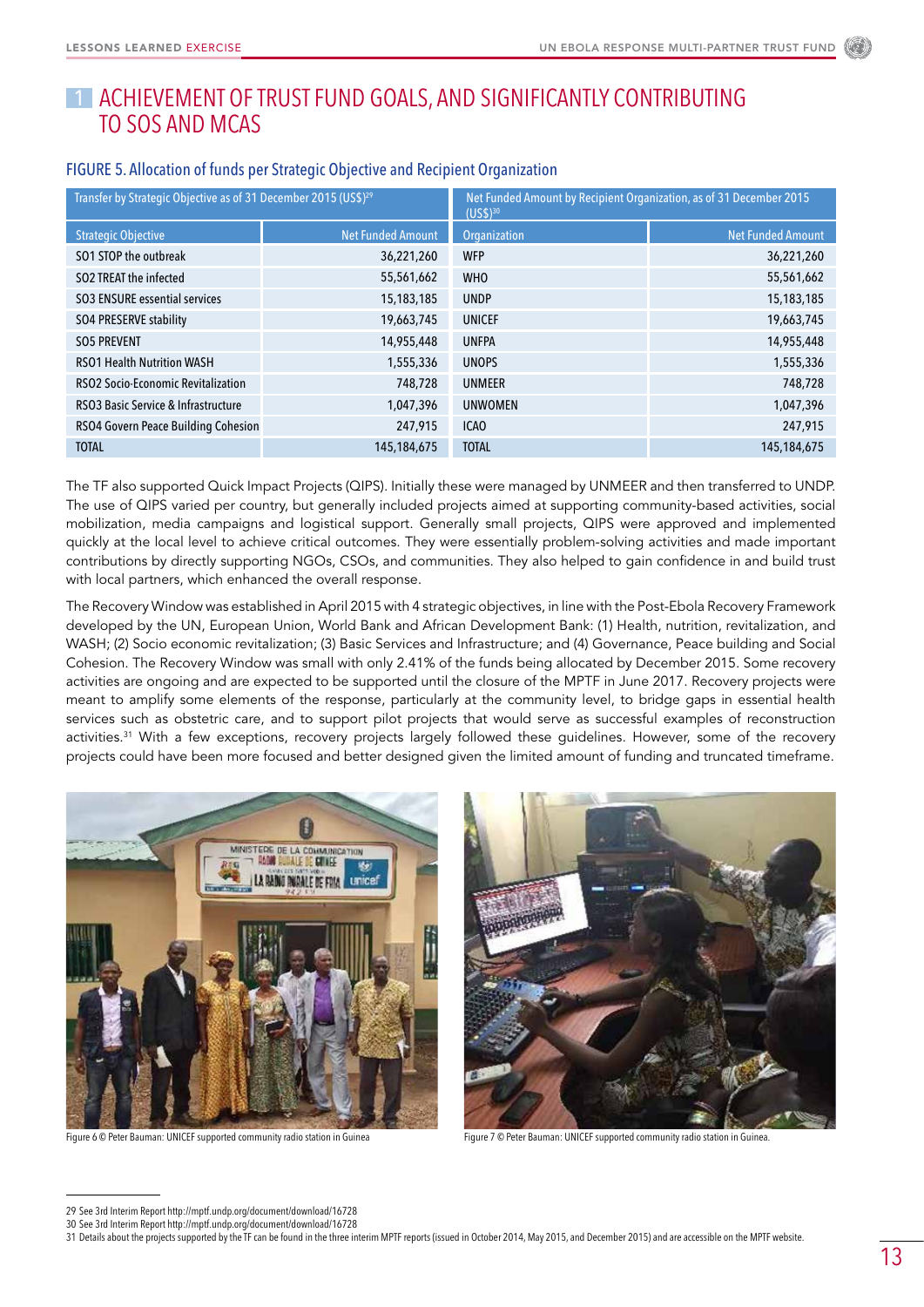### 1.4 FLEXIBLE AND ADAPTIVE FUNDING

The results framework, which served as a guide for targeting, prioritizing, coordinating, and sequencing interventions, did not inhibit context-specific programming. Due to contextual variations, the UN system's response had to be adaptive. TFsupported projects were context-sensitive and aligned with national responses even when they were based on slightly different approaches. For example, in Guinea the response included community outreach, active case finding, contact tracing, and rapid transport of patients to ETUs rather than the rapid construction of ETUs which was part of the approach used in Liberia and Sierra Leone. Enhanced surveillance was put in place in the most affected prefectures and later Guinea implemented the "mini-cerclage" to contain the flares. This required the provision of essential medical services, food, water and hygiene materials. Local leaders were engaged to ensure communities acceptance of restricted movements. This approach was adapted from the Rapid Isolation and Treatment (RITE) strategy in Liberia and the quarantined village approach used in Sierra Leone. Another example of adaptive approaches includes the decision to use existing facilities in some countries and establish new ETUs in others.

Representatives of UN agencies expressed appreciation for the TF's flexible and adaptive nature. Given the unique and overwhelming nature of the epidemic, the TF enabled UN agencies to test out innovative ideas that could be scaled up. For example, one representative stated, *"The TF provided resource mobilization for more creative ideas left unexplored like the payment program through e-Banking."* It also enabled UN agencies to go beyond their typical mandates to fill important gaps.

"It was the first time UNFPA moved away from its traditional activities such as family planning, sexual and reproductive health into field-based disease control activities so it was a risk for us... the TF was willing to take the risk. The fund was flexible enough to address missing issues that other funds would not cover. For instance, due to Ebola regular maternal health and delivery services were not being provided by the medical system. Pregnant women were giving births on the street. Women would go to the hospital and get rejected... so pregnant women were very vulnerable. The TF was flexible enough to provide resources for maternal health in the most effective counties in Liberia... The midwife program gained recognition with the President and helped gain traction with the Ministry of Health for midwife program and the health system. The midwife program also helped to restore confidence in the clinics and the health system."

– UNFPA representative in Liberia

### 1.5 RESPONSIVE TO THE NEEDS FROM THE FIELD IN A SWIFT MANNER

In all three countries, the TF made strategic early and rapid decisions to target funds on key priorities that served as catalysts for the larger Ebola response. For example, US\$ 28 million (60%) of the funds allocated to Sierra Leone were invested in WFP project #1 and WHO project #16. In addition to supporting WFP and WHO with core functions, in Sierra Leone, the TF was used to support UNMEER and UNOPS (projects #11, #17, and #18) to boost the management capacity of the national government (NERC) to respond and manage the crisis by providing salaries for expert staff, rapid response capabilities, and funds to fill immediate gaps via QIPS.

The TF enabled UNMEER to respond quickly to needs on the ground, staffed and equipped NERC (National Ebola Response Center), and created systems for other financial inflows to be effective.

#### A relatively modest injection of funds from the TF enabled much larger funds to be effectively used.

The MPTF was set up to provide fast access to funds aimed at addressing urgent needs in the field. Response funds were released within 7 days after approval by the Advisory Committee. This was exceptionally swift. Stated by a UN Agency representative, *"The Ebola Fund moved as quick as any fund has ever moved for a TF out of NYC... Thus, UN agencies were able to identify gaps and mobilize very quickly."* 

Delays in implementation were mainly caused by bottlenecks encountered at the level of the recipient agencies, but were not the result of the TF management system. It is worth noting that most projects under the response window, which was by far the largest, were approved within the first two months of the TF's life.



Figure 8 © Peter Bauman: Volunteers for Safe & Effective Burials in Sierra Leone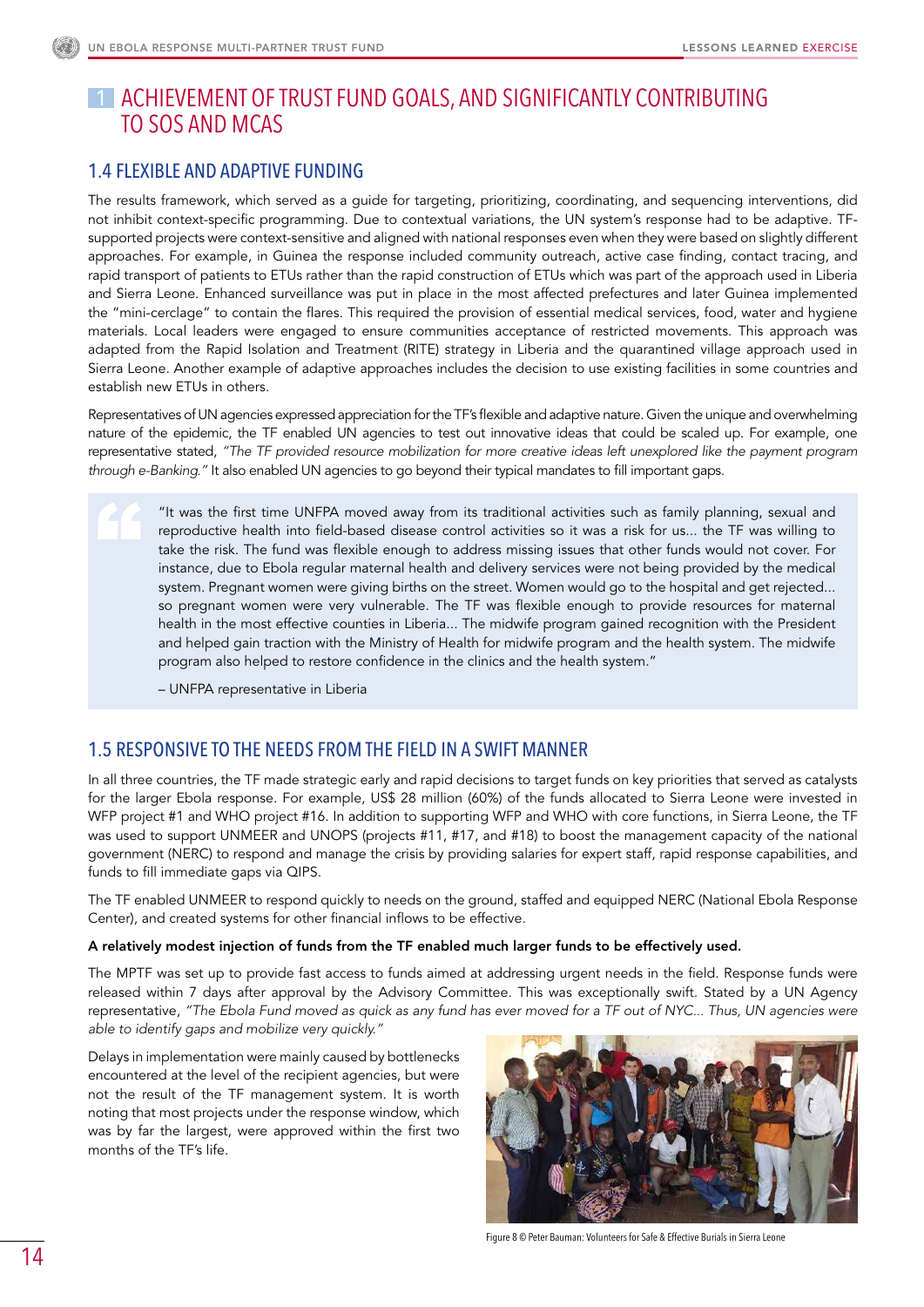### 1.6 CATALYTIC ROLE OF TFS

While most of the UN agencies had an existing presence at the regional and country level, at the time of the Ebola outbreak, they lacked sufficient human and financial resources for the response. A few UN agencies such as WHO, WFP, UNICEF, UNDP, UNFPA, and UNOPS had a well-established capacity to function swiftly and effectively in difficult situations, but they lacked an effective mechanism that would harness their strengths towards a united response. Due to the complex nature of the epidemic and the context, multi sectoral expertise was needed. More specifically, it quickly became apparent that the response required more than health expertise. Logistical capacity, experience in rapid procurement and deployment of equipment, ability to build treatment centers or adapt existing infrastructure, and the capacity to recruit and pay respondents were all essential for a rapid and effective response. This required UN agencies to go beyond their individual mandates and standard modus operandi because extraordinary interagency cooperation and teamwork were necessary.

Encouraged by the Special Envoy and UNMEER, which served a convening, prioritizing, and coordinating role, UN agencies displayed flexibility in the use of their agencies respective resources and competencies. For example, while WHO remained the lead health agency, other agencies such as UNICEF presented a comparative advantage to address communication issues, mobilize communities, and help bridge the gaps that existed between the governments and communities. UNICEF's work on social mobilization enabled

*"The TF was immensely helpful... without that source of funding we would have been unable to control and prevent the spread of Ebola as the TF supported treatment units, contact tracing, community based surveillance, etc."*

*-* UNFPA Representative

other initiatives to work. Stated by an interviewee, "*without a high level of community engagement and buy-in none of the more technical (epidemiological) interventions would have worked."* WFP's logistical capabilities could be mobilized from a regional platform. UNOPS had experience in construction, and UNDP provided the necessary technical assistance to use World Bank funds to pay health workers as effectively and transparently as possible. The UN recipients were also able to work together and adjust surprisingly quickly to a complex situation where no single agency could possibly respond in isolation.

"The overall approach to using communities for surveillance is a big lesson learned for Liberia and contributed to a major policy shift... When we started, the contact tracing we were sitting in the coordination meetings. Most of the focus was on burials, IPUs, etc. We struggled to get attention to the issue of families hiding people that were either infected or diseased... People who went to ETUs and died and families never saw them again so people stopped sending family or community members to the ETUs resulting in contagion. The contact tracers and surveillance helped to stop these transmissions.... We had youth health volunteers, but they were not incentivized... The TF allowed us to pay stipends to youth case workers, which helped turn the tide by building on existing structures... Without the TF, we would not have partnered together."

– UNFPA representative

This substantiates the potential for TFs to have a catalytic role, which in the case of the Ebola Response allowed different members of the UN family to operate as a UN System in a synergistic manner without being hindered by traditional boundaries, agency competition, or competition for resources. Noted by a UN representative, the TF encouraged cooperation between UN agencies and limited competition between agencies on the ground. *"Without the TF, the UN Agencies all go to the same donors for money creating a fragmented approach and competition. The entire strategy will not work without a unifying mechanism for funding. The fund brings together UN agencies by providing a carrot."*



Figure 9 © Peter Bauman: Contact Tracers in Liberia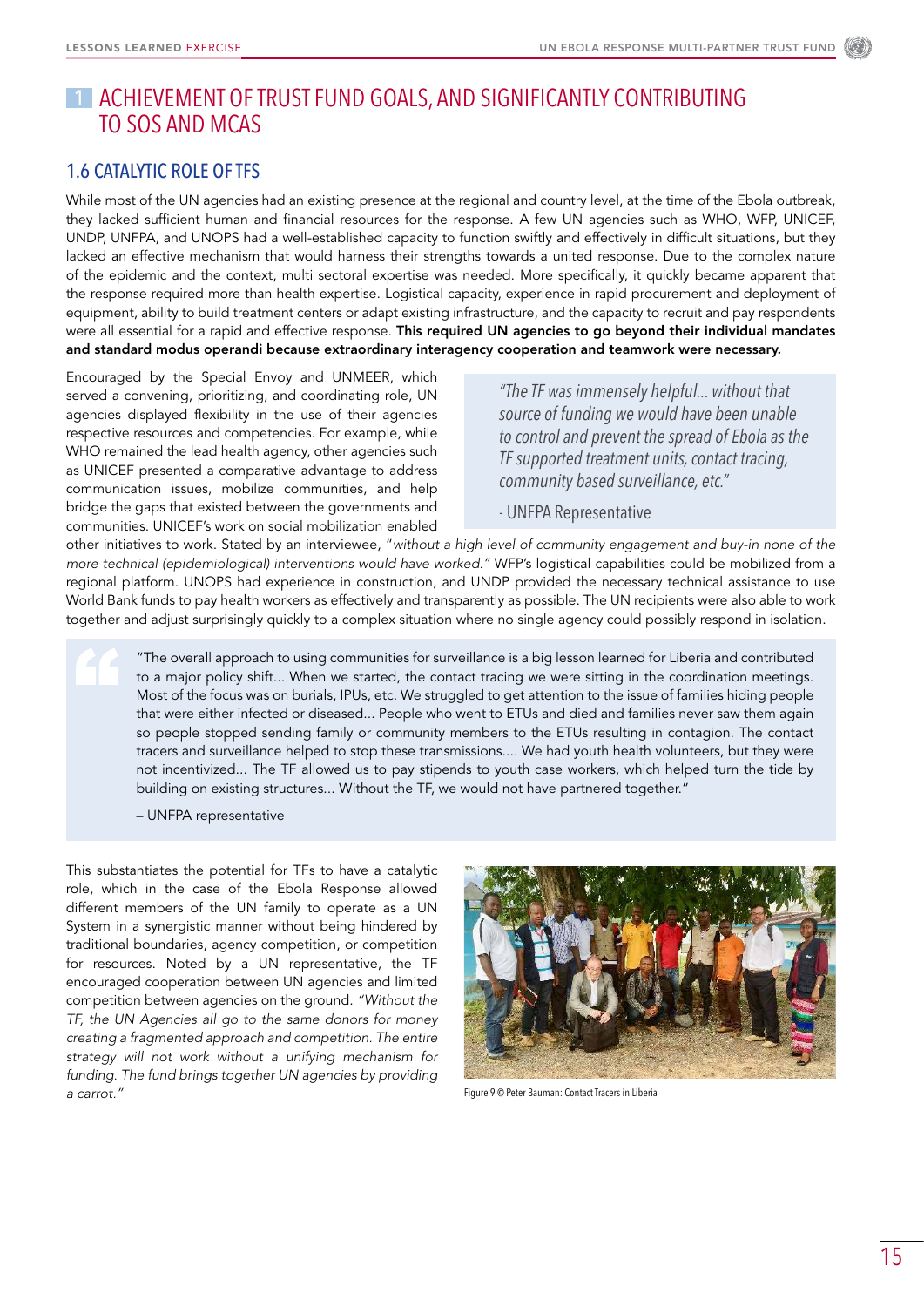### 2 GOVERNANCE STRUCTURE AND LEGAL ARRANGEMENTS

The lean and simple governance structure established for the management of the TF was very effective in managing donor expectations; promoting dialogue and transparency; expediting proposal submissions, review, and approvals; and, encouraging the UN family to work as a system.

Nearly every interview expressed great satisfaction with the governance structure and legal arrangements and suggested using this as a model for future trust funds of this nature. The structure included the following core elements.

A. The Advisory Committee consisted of The Chair, three representatives of contributing donors, a representative from each of the three most affected countries, and other members from the recipient organizations serving as resource persons to the committee. The UN MPTF Office also served as ex-officio member of the committee. The UN Secretary-General's Special Envoy on Ebola, who served as the Chair, worked in consultation with the committee to articulate funding priorities and make fund allocation decisions. The committee also served as a forum for discussing strategic issues and sharing information on funding coverage. Proposals that needed immediate support were prepared by UN agencies working together and were then prioritized and cleared by the Ebola Crisis Managers and later Resident Coordinator (RC) in each country who submitted them to the AC for approval.<sup>32</sup>

B. The Fund Secretariat function was housed in the MPTF Office. It supports the Chair by serving a range of functions including: providing administrative support to the Advisory Committee; supporting fund mobilization efforts led by the Chair; organizing calls for and appraisal of proposals; and monitoring and reporting on the TF's programmatic performance to the Advisory Committee. The Secretariat also oversees the TF's Operational Procedures, which were streamlined to facilitate rapid fund allocation processes. For instance, a compressed timeframe was established for the response phase with the goal of 7 days between Calls for Proposals, approvals, and fund disbursement.

C. Administrative Agent: the UN MPTF Office served as the Administrative Agent of the fund. It was responsible for TF design and set-up, legal agreements, maintenance of the TF account, receipt and administration of donor contributions, and the disbursement of funds upon instructions from the Special Envoy, and provision of periodic consolidated reports.33 Contributions to the TF were accepted from Member States, regional legislative bodies, inter-governmental or nongovernmental organizations, businesses and individuals. To contribute to the TF, a Standard Administrative Agreement with the MPTF Office needed to be signed. Contributors were encouraged to provide un-earmarked contributions. However, if due to specific donor preferences the un-earmarked contributions were not feasible, donors could earmark contributions to a specific affected country or Strategic Objective of the Ebola Response.

### UN AGENCIES AS PRIMARY RECIPIENTS

The use of national country systems was not an option for the immediate Ebola response. The government's ability to comply with basic safeguards and fiduciary requirements was not in place in public institutions. Local NGOs and CSOs also had limited management capacity. There were also governance issues and conflict of authority as ministries were not used to working under a single command structure that had been established in the three countries. In addition, political contexts were heavily charged in the three countries albeit for slightly different reasons. The affected populations were also suspicious of misuse of external assistance by their own public institutions. Therefore, the use of the UN system was practical and politically safer.

<sup>32</sup> The AC met 10 times, bi-weekly at the beginning of the TF operation, and the minutes of each meeting can be accessed on the MPTF website.

<sup>33</sup> The 1% fee allocated to TF management and the 7% operational costs charged by the recipients (UN agencies) were well accepted by donors and not subject to controversy.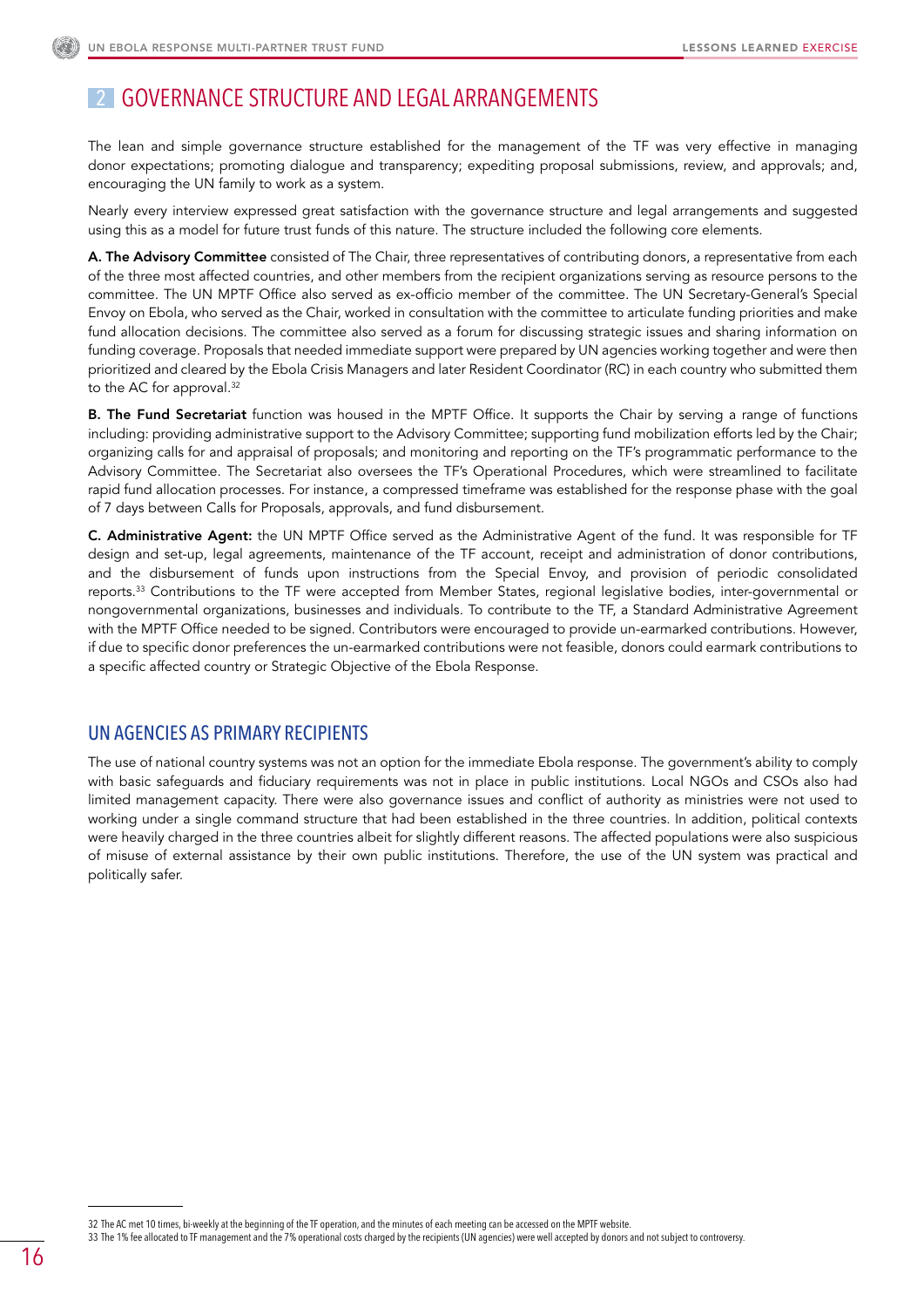### 3 PROCESSES FOR THE REVIEW AND APPROVAL OF PROPOSALS

The TF had very specific priorities for ensuring that proposals were targeted to achieve specific goals and underfunded or unfunded necessities. For example, by using *Priority Category A* as a primary criterion during the response phase, it ensured that proposals to the TF were focused on supporting the strategic objective of *Getting to Zero*. More specifically Category A specifies that proposed activities should target: identifying all chains of transmission, ensuring all new Ebola cases are from known contacts, with a result that flare-ups of Ebola cases in areas where transmission had stopped are minimized or prevented. It goes on to provide illustrative examples of interventions including:

- a. Strengthened epidemiology and contact tracing functions at district level: proposals to support adjustable, districtfocused response, including people and facilities for Ebola diagnosis and treatment, for finding cases, tracing contacts and maintaining surveillance, and for assuring that people affected by Ebola can access essential services. Districts have access to the right services, provided when and where needed.
- b. Logistical capacity: proposals that directly support the UN system's ability to implement the STOP and TREAT elements of the response.
- c. Incentives for workers to actively participate in the Ebola Response: examples of proposals supporting this element would be those that fund cash and food incentives for Ebola Workers.
- d. Incentives for families/contacts and survivors and support to orphans: proposals to support Ebola survivors and families classified as contacts.

The evaluation team found that most proposed projects targeted these categories and were in-line with the approved results framework. Given that the most immediate priority of the TF was to *Stop Ebola*, it is logical that a limited number of proposals and funds were focused on *Priority Category B - Improving Regional Preparedness; Priority Category C - Revival and Remodeling of Essential Services;* and Recovery activities.

Proposals also targeted both modalities based on capacity and context. Initiatives were channeled through the UN system entities and when appropriate and more advantageous, funds were channeled through CSO's and NGO's, via UN Agencies, to support community level activities.

#### Best practices, lessons learned, and recommendations emerging from interviews include:

- 3.1 The TF used the situation analysis performed by UNMEER and WHO, which were constantly monitoring the dynamic and fluid context. It was also able to gain input from governmental and non-governmental actors on the ground all the way down to the local level. This helped to ensure that proposals were focused on immediate priorities and not duplicative.
- 3.2 The above process enabled the identification of gaps, which UNMEER senior representatives in each country (Ebola Crisis Managers) channeled to the Special Envoy, David Nabarro, to inform the Advisory Committee on priorities resulting in a streamline proposal process. Once the proposals reached the board they had already been vetted and agreed to. Stated by an Advisory Committee member, *"we typically raised questions in advance of the board meetings. We discussed a lot of proposals off-line via phone and email so the minutes from the meetings only reflect the final decisions, not necessarily the actual deliberations. There was not time at the board meetings... Once we got to that stage of the board meeting, it was just to say yes to the proposals."* This somewhat informal and streamlined process ensured an efficient, effective, and targeted used of limited resources.
- 3.3 Initially there was occasionally some confusion on how to access the TF. However, once communicated effectively to the UN agencies the proposal and approval process was clear, simple, and efficient. Much of the relevant information was available on the MPTF's website, but verbal briefings might have been more effective during a complex emergency. Critical information was also supplemented by the deployment of the Planning, Monitoring and Evaluation Officers to each of the three affected countries.
- 3.4 The proposal template was simple with clear results logical framework and adapted to the context of an emergency response. It was derived from the widely approved United Nations Development Group template for Project Documents that was adapted to be simpler and more user-friendly.
- 3.5 Building on the previous recommendation, UN agencies appreciated the fund's flexibility and willingness to support pilot projects based on changes in context, priorities, and learning. For example, several UN agencies piloted more creative, non-medical community engagement programming that paved the way for more intrusive interventions that could not have been achieved without raising awareness and building trust first. By allowing initial proposals to simply outline a general concept that is in line with the TF's priorities it enabled UN agencies to adapt programming to the context at a very local level.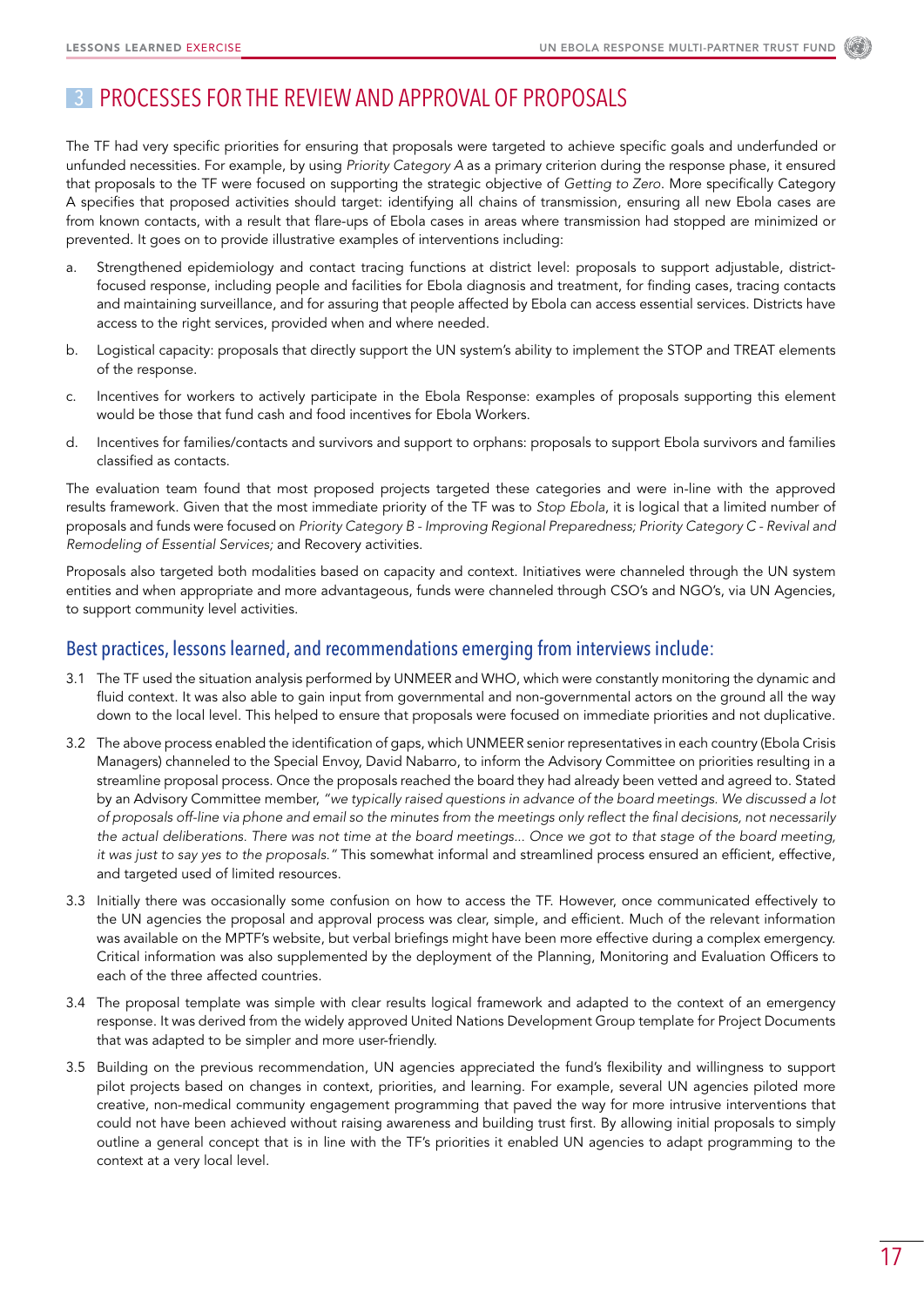### 3 PROCESSES FOR THE REVIEW AND APPROVAL OF PROPOSALS

- 3.6 Delays between proposal approval and implementation had less to do with the TF's processes and more to do with internal UN agency bureaucracies. Thus, the MPTF Office ability to transfer funds rapidly did not always result in rapid responses on the ground as individual UN agency procurement procedures were not as streamlined as the TF itself. Although, this is not the responsibility of the TF, it did result in minor bottlenecks especially when UN agencies transferred funds to local implementing partners.
- 3.7 During the recovery phase the process shifted to a more passive approach whereby the UN agencies through the RC were asked to submit proposals with a broader defined goal and less defined illustrated examples of activities than were provided for Priority Category A. This level of ambiguity may have affected the focus and timeliness of projects. Maintaining the initial system for decision-making and proposal development may have helped to keep programming focused ensuring the efficient use of the remaining–and limited-funds.
- 3.8 Representatives of UN agencies also recommended that the Trust Fund Secretariat post someone on the ground in each country to assist with the preparation of proposals and liaise with the MPTF office. In some cases, particularly in Sierra Leone, the TF's M&E Officer delivered this service without facing major challenges and with full support from the UN country team including the RC. In Liberia and Guinea, the M&E officers had less access and struggled more to be accepted and fulfill this role. In the future, the presence and function of the M&E officers should be perhaps communicated more clearly to the UN agencies.
- 3.9 During the response phase, governments were included in the project selection process as much as possible without causing delays or becoming influenced by local politics. Each country had a representative on the advisory committee in NYC. However, they were admittedly not proactive in communicating with their counterparts on the ground and often had limited contextual knowledge to provide constructive feedback on proposals. The level of engagement of governments on the ground varied and was partially dependent on personalities and the institutions created by governments. Most complaints from government representatives had less to do with UN engagement with them and more to do with intergovernmental communication issues. During the recovery phase, once a unified command structure was not required, line ministries resumed their traditional responsibilities and engagement with governments in decision-making processes for proposals caused some difficulties. It is difficult to provide recommendations on how to manage a successful transition from emergency to "normal operations" as it would likely depend on the local leadership and the context. Nonetheless, it is useful to expect that government institutions will exert pressure to regain full ownership of funding allocations and operations once the emergency phase is over.
- 3.10 A major issue was the effect of the epidemic on basic health services. As the epidemic subsided the need to rebuild health systems became critical. The MPTF supported pilot projects through the recovery window, funded technical assistance to assist governments in preparing recovery plans, and contributed to the sectoral dialogue. However, many of the recovery projects, which were in fact influenced by MPTF donors' categorical interests could have been more carefully designed and targeted as pilot activities or demonstration projects. Stated by a UN representative, *"we want*  to see the recovery resources go into seed funding rather than funding complete projects. The funds should have been used to generate more resources. We did not have specific criteria for funding recovery projects. For instance, the *question could be asked if the proposed recovery projects were part of a bigger program and if there are potential donors? Donors like to see proof of concept."* Other interviewees suggested that recovery funds should be used as a catalyst for more funding rather than funding complete projects, without adequate resources and time for a sustainable effort - "*US\$10 million for recovery projects should have been harnessed to generate US\$ 100 million."* In addition, interviewees expressed that due to staff turnover after the initial response the institutional memory was lacking and relationships between stakeholders had been weakened, which may have inhibited the focus of the recovery projects. The interviewee suggested getting commitments from donors to add additional funds to the recovery projects early on before their interest wanes or they leave. To ensure that the recovery phase is as efficient and effective as the response phase, it may be worth considering the formation of country-level sub-advisory committees who are responsible for defining priorities for the transition and reviewing proposals before they are submitted to the Special Envoy and the Advisory Committee for final approval. This would help to ensure a transfer of ownership of the recovery activities and pave the way for more sustainable funding.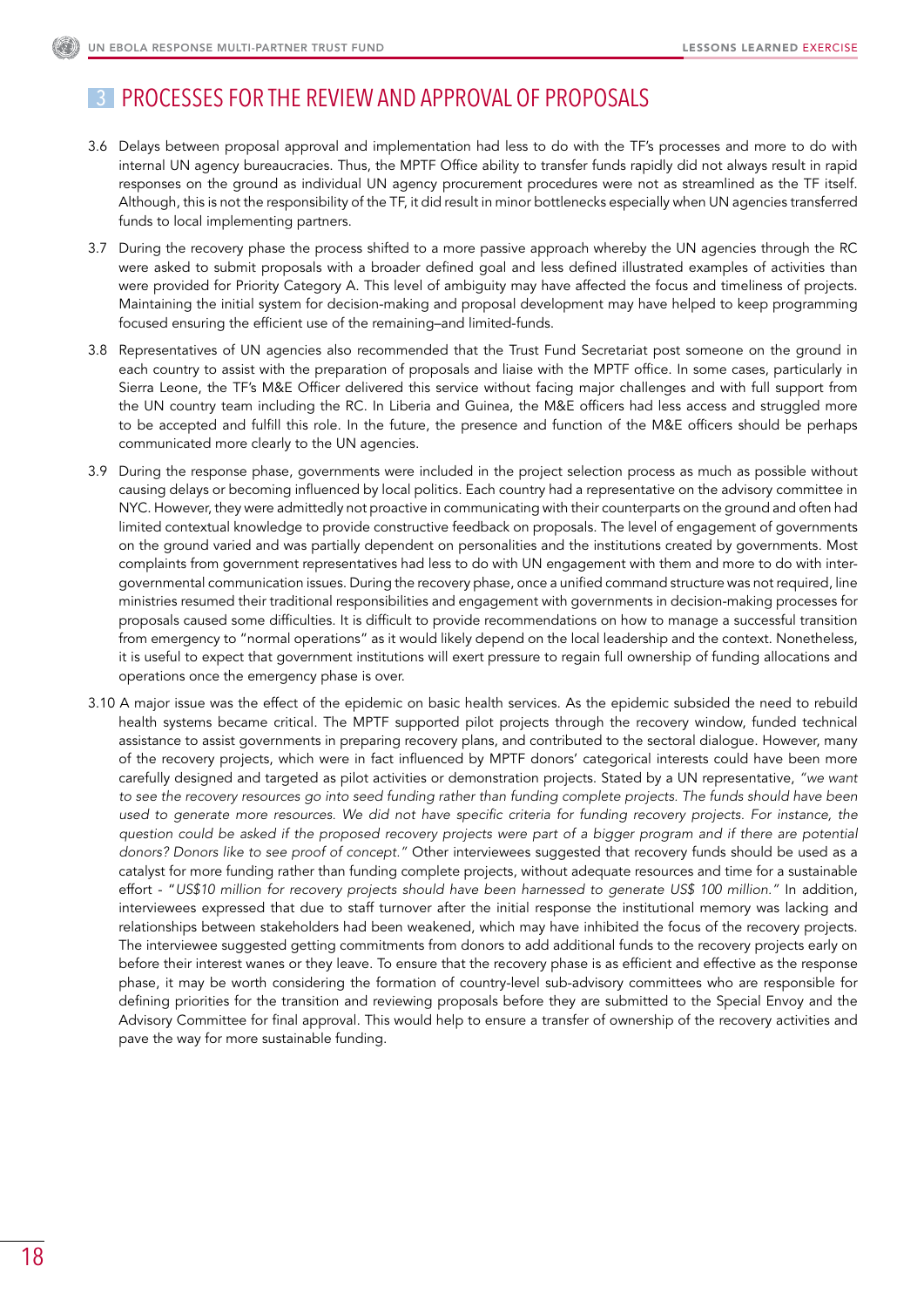### 4 COMMUNICATIONS

There were multiple levels of communication necessary for the effective and efficient operation of the TF. Some of these lines of communication were beyond the scope and capacity of the MPTF office and the Special Envoy, but are worth assessing for future emergency responses of this nature.

#### 4.1 Communication between the Secretariat and Donors

Donors contributing to the TF expressed great satisfaction with the level of responsiveness and professionalism of the Fund's Secretariat. They appreciated the willingness to accommodate their specific needs and interests often with very short notice. This positive communication encouraged several donors to contribute to the fund that typically would not support pooled funding mechanisms. This in term became a catalyst for other donor contributions. If relevant, a recommendation for future TF's may be to inform donors that the funds may be used to support core functions. Several donor agencies expressed that they already provided funds to support UN Agencies core funding. However, it would not have been possible for UN agencies to effectively engage in the Ebola response without additional resources for operations, salaries, etc. Clearer bi-lateral communication with specific donors on why additional core funding was needed might have provided stronger justification for additional funding.

#### 4.2 Communication between the Special Envoy, Secretariat and Trustee/Administrative Agent

Communication between the Special Envoy, the MPTF Office-based Secretariat, and the Administrative Agent was seamless, which contributed to the expeditious receipt, approval, and release of targeted funds.

#### 4.3 Communication between the MPTF office and UN Agencies

Communication between the MPTF office and UN Agencies was also efficient and effective. Representatives of UN agencies praised the MPTF Office's responsiveness and willingness to adapt in real time to changes in context. The MPTF's website provided detailed information on all aspects of the TF including both operations and funding. However, it does not appear that everyone routinely accessed the website for information.

#### 4.4 Communication with government representatives

In each of the three countries a national Ebola response center was established and a senior government representative was appointed to head the Ebola response. The command structure was created by the Head of State in Guinea and put under the President's direct authority. In Liberia, the Response was headed by a Deputy Minister of Health. In Sierra Leone, the Head of NERC was a prominent Cabinet member (currently Minister of Defense). In Sierra Leone, NERC served this function at the national level and was supported by district level structures (DERCs). It is worth noting that the NERC technical staff was mainly composed of expatriate Sierra Leonese mobilized for the response and that the TF covered most staff salaries. This single command structure may have generated tensions with some of the line ministries, but it helped to streamline all UN communication with the government. Stated by a NERC representative, *"David Nabarro's office was very good at engaging with the government, discussing our needs and proposing concrete solutions. Establishing this platform was a big success. It was an enabling forum to drive the response forward."* Also, through daily and weekly meetings with all stakeholders involved in the Ebola response, priorities were clearly articulated and roles and responsibilities were assigned. This helped to ensure that TF projects were not duplicative and filled important gaps. It also helped to ensure transparency of decision making and fund allocation. However, representatives of the Ministry of Health, Finance and other government bodies sometimes felt that they were not privy to decision making processes or information about how the TF resources were allocated. A UNDP representative recommended greater efforts to *"ensure that appropriate representatives of the government (i.e. President's office and Minister of Finance) are knowledgeable of the fund and how it is being used."*

#### 4.5 Communication between MPTF office staff in NYC and M&E officers in the field

The TF also benefitted from communication between the MPTF Office and M&E officers on the ground in each country. Despite different time zones, the communication was consistent which allowed to guide M&E Officers in their day-to-day duties. In the future, these officers could be even more empowered through more active participation in the UN Country Team activities and closer integration to the operation of the UN Country Team. This would enable them to serve more effectively as communication and liaison facilitators, in addition to their project monitoring and reporting activities in the field.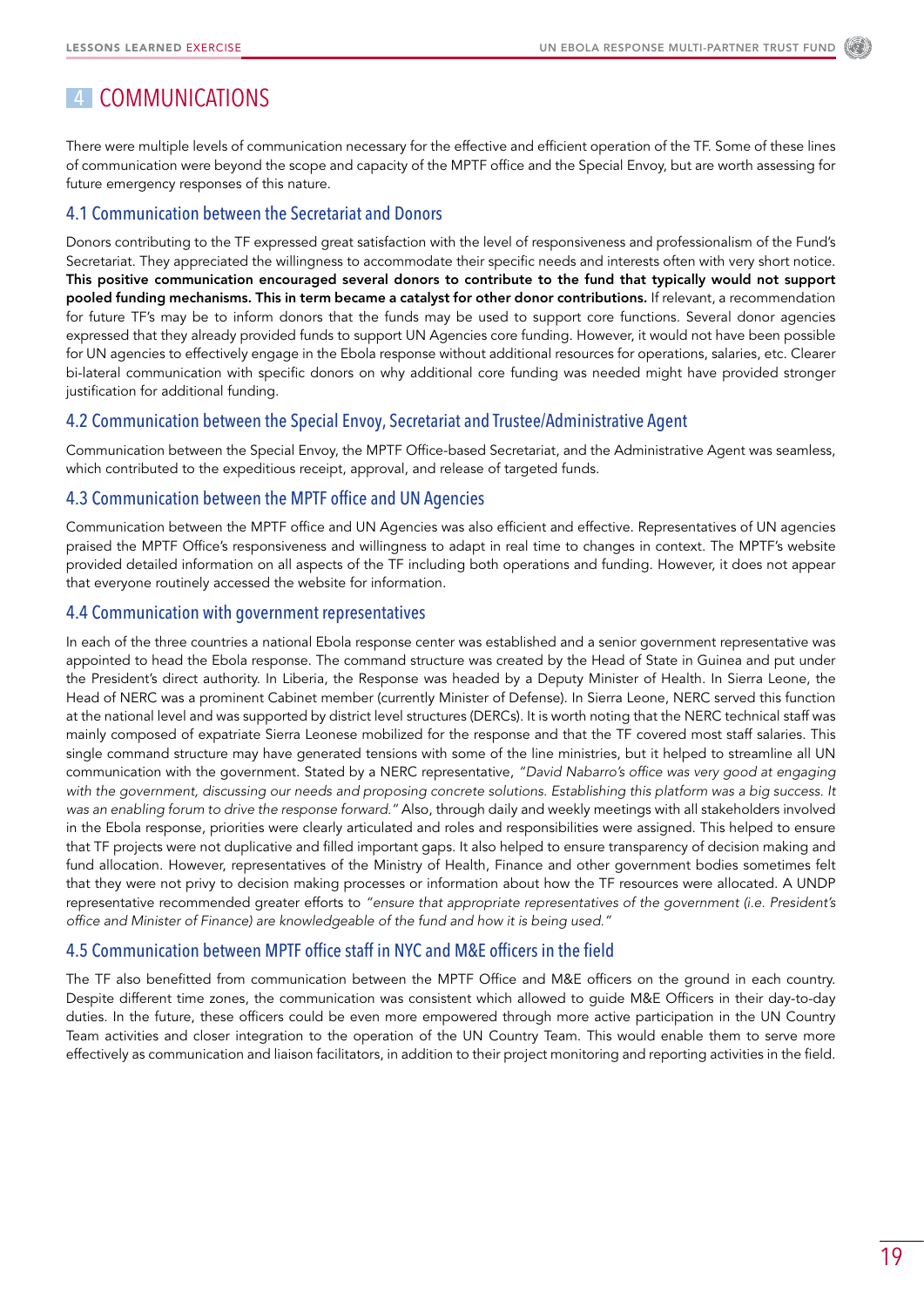### **4 COMMUNICATIONS**

#### 4.6 Communication across the effected countries

Cross learning was limited to a few discrete events. There were several opportunities for UN agencies to share learning across countries. The M&E officers would have also benefitted from more substantive and in-person interaction with their counterparts in each country, which could have facilitated cross-learning between UN agencies. A representative of the advisory committee reiterated this point stating: *"We did not maximize the lessons learned of what worked well. Each country was having its own crisis... Knowledge of one country could have been used to inform programming in other countries. WHO*  and UNDP were lead organizations in each of the three countries... they have people at every level. There should have been a *system for transferring information through a central RC's office that could have been used to inform proposals."*

#### 4.7 Communication with partners, NGOs, CSOs and the general population

Emergency operations at the scale of the Ebola response often result in rumors of misuse of funds. Lack of strategic communication plans to inform the public and non-UN agencies of the TF led to some rumors and questions of where the money was going. For instance, people questioned why so many vehicles were purchased for the government, although the TF was very cautious about the provision of equipment. Vehicles were mostly purchased by bilateral agencies. In the future, more emphasis could be placed on a public strategic communications plan to explain what the fund is and how it is being used. This should be done with prudence as it could lead to unmet expectations. This is also an important dimension of the government's communication responsibilities.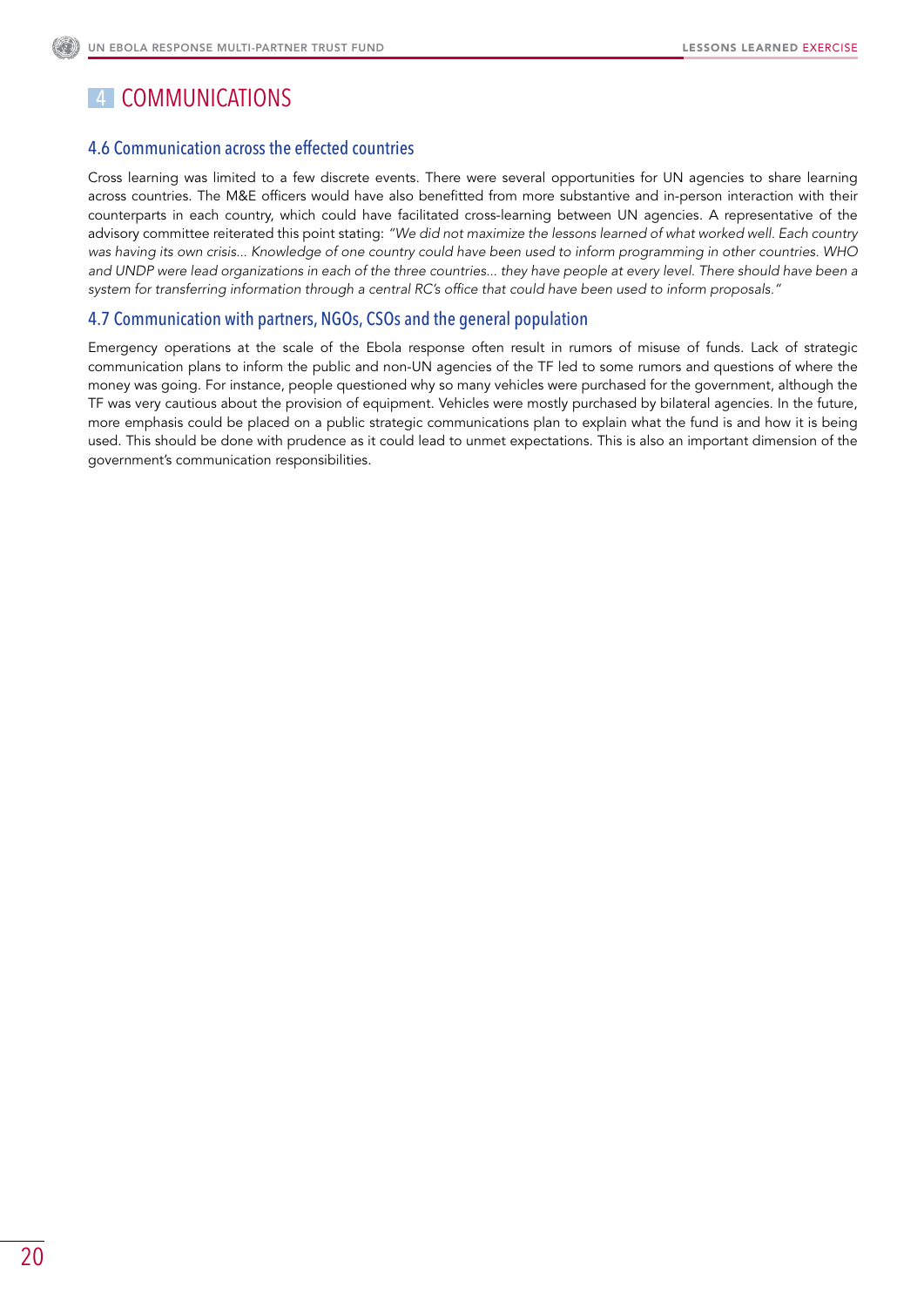### 5 EFFECTIVENESS OF REPORTING PROCEDURES

The reporting procedures were more than adequate considering the unpredictable nature of the response and the diversity of recipients and projects. Also, the amount of documentation provided on the Gateway's Ebola page (http://mptf.org/ ebola) was commendable considering the lean nature of the secretariat in NYC. Using the website as a repository of reports ensured transparent tracking of the use of the funding disbursed to UN agencies.

Due to the Secretariat's limited human resources in New York (Head of the Secretariat and Secretariat Support Officer) and oversight of monitoring on the ground (one M&E officer per country), a large amount of trust and responsibility had to be placed on fund recipients. Agencies were responsible for financial accountability and transparency; quality of programming and oversight; contextual understanding, local knowledge and conflict sensitivity; and an honest appraisal of their ability to execute what is offered in proposals. Noted by a senior UN representative, *"I am not worried about financial management because internal UN accounting rules and regulations apply."* However, once the funds are disbursed beyond UN agencies to secondary recipients it was relatively more difficult to account for tangible assets and their use and impact (ambulances, vehicles, buildings, phones, etc.). Despite the rapid approval and disbursement process, lean reporting requirements, and limited external M&E, robust safeguards were in place to prevent, investigate, and take corrective and legal actions against the mismanagement of funds. UN agencies have their own well-established auditing and investigation process in place. Regarding the International Federation of Red Cross/Red Crescent societies (IFRC), UNDP had assumed Managing Agent responsibilities for the money passed to the IFRC. While the purpose of this LLE exercise was not to evaluate individual projects, there were limited cases where stronger oversight could have improved accountability and encouraged higher quality program design and implementation resulting in greater impact and transference of learning within and across countries.

Since its establishment, the TF introduced monthly reporting requirements based on the request of the Mission of Sierra Leone to monitor progress in almost real time. In 2016, the reporting has been made quarterly. Representatives of UN agencies had varying responses and recommendations for reporting. The majority thought that reporting was reasonable and clear. Stated by a UNFPA representative, *"Monthly reporting was very fair... it was not heavy and the reporting template was easy... something you could do in less than an hour."* However, some interviewees thought that one month was too often and quarterly reporting would be more appropriate. Stated by a UN representative, *"Monthly reporting requirements were too much at a time when the country office had limited staff. It was difficult to even calculate the figures... this requirement was also outside of the MOU."* Many UN agencies had multiple donors with different reporting requirements, which added to the reporting burden. Stated by a WHO representative in Sierra Leone, *"the other donors expected 6-month to yearly reports. Quarterly reporting is quite unusual. But the MPTF was a rapid response mechanism and quarterly reports were justified in that context."*

Overall, the current system for reporting was more than adequate in an emergency and did not put an excessive burden on the implementing agencies while complying with accountability requirements demanded by the donors.

### Recommendations for improving reporting procedures include the following:

- 5.1 Add more colorful reporting including film and video to capture achievements.
- 5.2 In addition to the interim reports, provide light regular written reports to members of the Advisory Committee to inform them of progress, setbacks, and achievements.
- 5.3 Provide feedback on reports so recipients of the fund feel that their efforts to provide regular and high quality reporting is needed and useful rather than just checking off a box. The provision of regular feedback on reports was one of the responsibilities of the M&E officers.
- 5.4 Ensure clear expectations for UN Agencies of what will be measured and reported on by defining indicators and methods of measurement in the initial proposals and as programs are adapted to the context.
- 5.5 One of the Secretariat's responsibilities is to clearly define the TF's role in M&E vis-à-vis existing UN agency policies and procedures. This should include defining roles and responsibilities, carefully balancing UN Agencies capacity.
- 5.6 UN Agencies who were the primary recipients must consider balancing the need for a rapid proposal and approval process with quality program design. When proposals are written fast they can be sloppy and indicators may be poorly defined. This inhibits effective and meaningful reporting.
- 5.7 Deployment of M&E officers improved the quality of proposals and therefore the effective use of resources. For example, in some instances, they helped to make sure that the programs were realistic based on the funds requested, the agencies capacity, and the context.
- 5.8 The performance of the M&E officers varied between countries. Factors enabling or inhibiting their ability to serve their function included: Acceptance from and access to UN agencies, clear lines of communication, and personal competencies and attributes. In the future, the roles and responsibilities of the M&E officer should be more clearly defined and discussed between the Resident Coordinator and the UN Agencies. In addition to the above, M&E officers relied on UN Agencies availability and vehicles (on a full cost recovery basis) for field visits making them dependent on UN agencies for monitoring and evaluating projects. They were not always able to return after monitoring missions to ensure that feedback was applied. Since all UN Agencies had their own evaluation officers, Joint follow-up visits could have been scheduled whenever needed.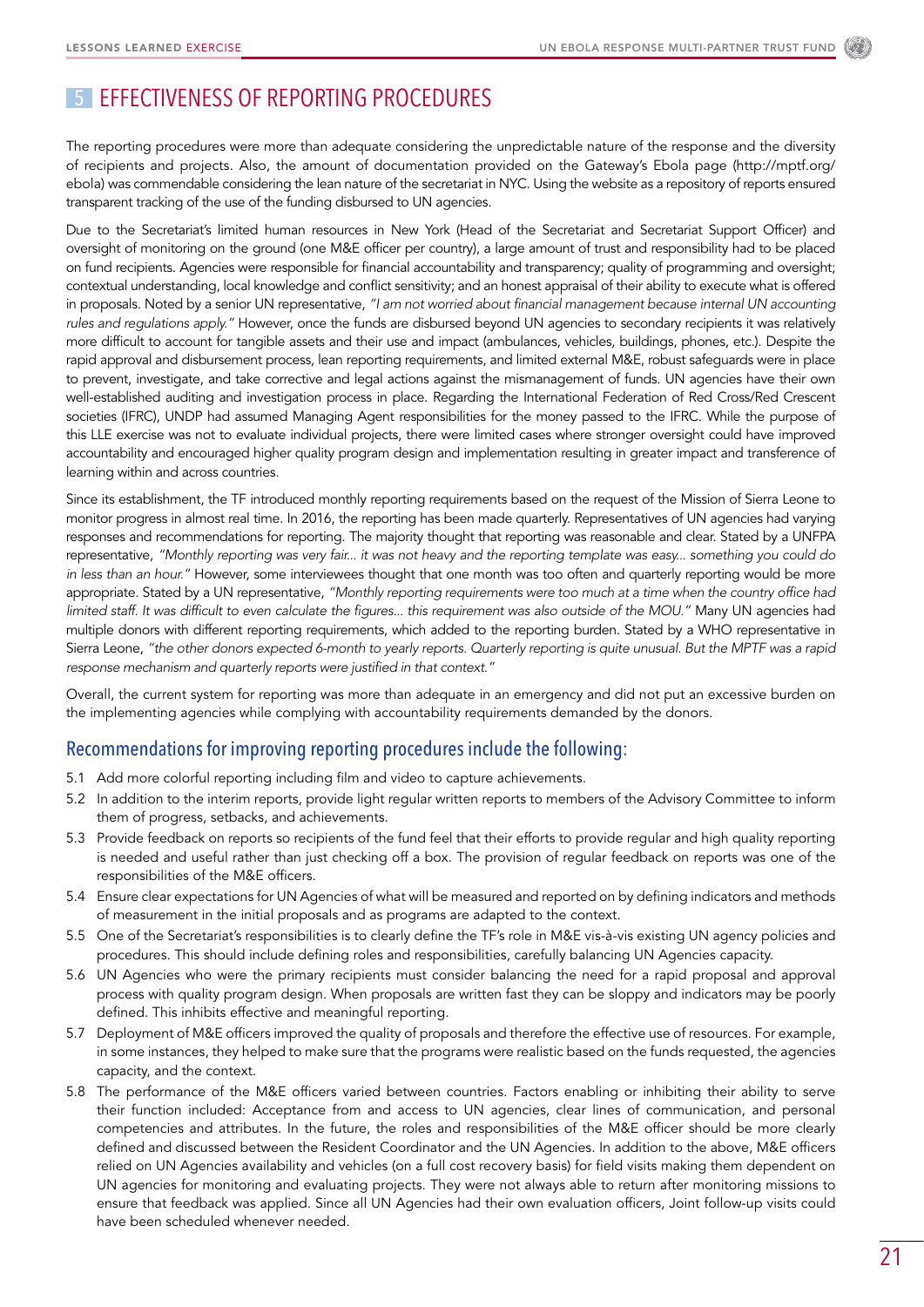### 6 BEST PRACTICES FOR OVERALL EFFECTIVE AND EFFICIENT OPERATION OF THE TF

The Ebola Response was a learning experience for governments, civil society, and development partners including UN agencies. The Ebola MPTF is considered one of the most successful pooled funding mechanisms for good reasons. While the situation is unique, many of the following best practices and lessons learned can be adapted and transferred to other contexts.

- 6.1 Strong leadership The UN Special Envoy for Ebola provided the UN response, strategic advice to UNMEER and UN Agencies, and the TF management with gravitas. His combined technical and programmatic credentials, vast experience handling complex emergencies, and unique aptitude for building consensus around a clearly defined goal and objectives was critical to the efficiency and effectiveness of the TF and the overall UN Ebola response. Stated by a senior UN representative, *"The TF worked very well because there was very early agreement, which ensured no duplication and timely delivery. David Nabarro's relationship with WFP leadership enabled this to happen."* Other interviewees articulated specific feedback on why the leadership was so effective including:
	- Create a big enough tent and bring people in.
	- Encourage people to talk about their ideas and concerns and be willing to actively to everyone including individuals and organizations that the UN system does not typically engage with.
	- Combine a diverse range of thoughts to create a coherent narrative.
	- Provide a historical sense of direction that encourages people to jump on board.
	- Provide an inclusive vision that was practical enough so there would not be too many detractors from the vision.
	- Engage in quiet diplomacy early and often.
	- Regularly travel to the field.
	- Nurture a non-competitive environment to encourage collaboration and problem solving.
	- Closely link funding to a clearly defined strategic framework and implementation plan.
- 6.2 Clear focus Articulating a singular goal and objectives supported by a simple results framework assisted in defining expectations and delineating shared allocation cycle priorities, tracking results, and achieving the overall UN mission.
- 6.3 Political will and commitment While the TF was not meant to address all financial needs and requirements of the Ebola Response, strategically it was an extremely important coordination and financial mechanism because it demonstrated political will and commitment to respond to an unprecedented complex emergency. This assisted in attracting donor funds and motivated a rapid and coherent UN response.
- 6.4 Increased credibility Most UN agencies present at the country level were not equipped to face a complex health emergency of this magnitude. Most of the UN agencies would usually experience difficulties in accessing emergency funds, particularly unrestricted funds in a timely manner. By infusing UN agencies with quick and flexible resources the TF enabled them to act fast, which strengthened the credibility of the UN system's response at a critical time.
- 6.5 Enhanced cooperation to fill gaps The TF created political and financial incentives for inter-agency cooperation. Regular dialogue resulted in effective lines of communication and enabled UN agencies to work together to identify and fill gaps based on priorities. Stated by a WFP representative, *"If we did not receive the funds it would not have been possible for UNHAS to operate. We needed additional aircrafts to get to certain locations... without the TF we could not get the supplies there on time. There would have been a bottleneck for humanitarian movement of people and cargo."*  In addition, *"without constructing Ebola treatment centers in remote locations, it would have been difficult to transport people to urban centers."* The TF also supported implementation by funding technology for communications in Ebola centers including computers, Internet, telephone lines, etc. *"Many donors did not fund this side of the project."* Another example of gap-filling was the TF's support to WHO, which needed an immediate influx of funds to pay staff salaries particularly for field-based epidemiologists.
- 6.6 Strengthened UN platform The TF was essential for enabling UN agencies to put systems in place by allowing them to take quick actions to build up essential internal capacities. These actions resulted in a UN platform capable of serving core logistical functions including flights, construction, and delivery of supplies. Stated by a WFP representative, *"The fund helped a lot with cooperation because it enabled WFP to serve the entire humanitarian community and the governments by providing transport, helicopters, IT, security, and treatment centers. None of the other agencies or the government had the capacity to do this rapidly. David Nabarro and WFP agreed for WFP to go all in. It is not the usual*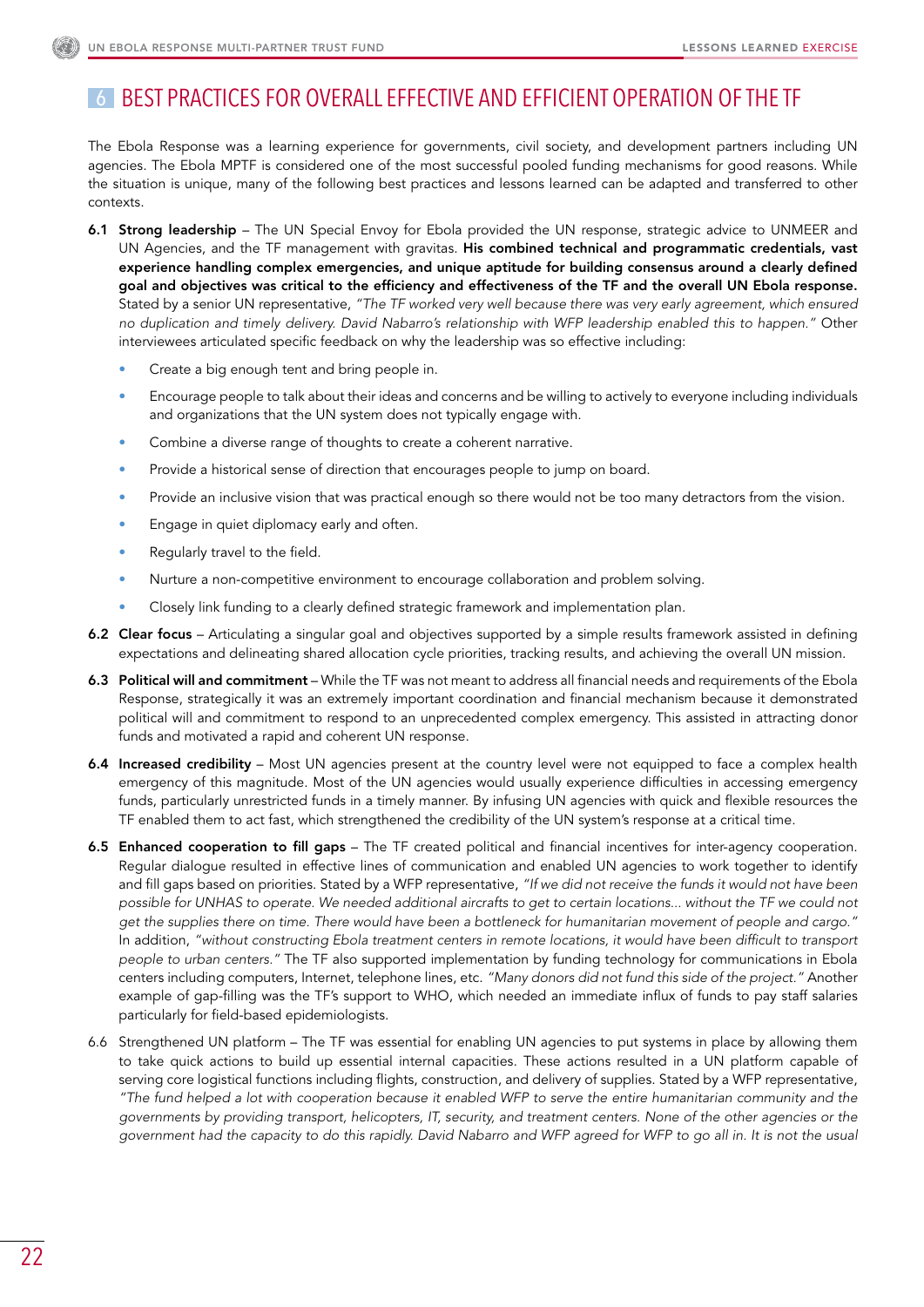## 6 BEST PRACTICES FOR OVERALL EFFECTIVE AND EFFICIENT OPERATION OF THE TF

*mandate of WFP to build treatment centers, but that is what was needed and that is what we did."* The fund also enabled the UN agencies to supplement resources mobilized by other partners such as the World Bank. For instance, UNDP set up and managed a payment system for a range of Ebola response staff and volunteers. An added advantage of this set of practical actions supported by the TF-including the QIPS- was to increase public confidence and social stability especially when trust in national governments was very low.

- 6.7 Rapid, flexible, and context specific response The TF was agile, country driven, and adaptive to changing needs and unpredictable contexts at national and local levels. Effective data collection and consultation mechanisms within the UN system and directly with field-based national response structures<sup>34</sup> enabled the Advisory Committee to make rapid and informed decisions.
- 6.8 Lean and responsive governance structure The dedication, competence, flexible and receptive management style of the Advisory Committee and Secretariat enabled the TF to function efficiently and effectively while maintaining modest operating costs.
- 6.9 Rapid mobilization of funds The TF had one of the highest levels of donor engagement ever seen in UN trust fund history. As of May 2016, the fund had received US\$ 162 million of which US\$ 126 million was received within the first three months. The diversity of donors was also unique. Contributions were received from 43 UN Member States, three quarters of which usually do not participate in pooled funding mechanisms, two foundations, three businesses, many individuals including school children. US\$ 100 million was disbursed for approved projects during the first three months. These numbers illustrate that the Chair of the TF's Advisory Committee supported by the Secretariat effectively collected, allocated, and dispersed a large amount of resources in a rapid and transparent manner with a high level of accountability. A major attraction of the TF was its ability to leverage other donor funding, allocate funds to locally identified and prioritized needs, and help deliver response at scale while meeting transparency and accountability requirements. Due to the high-profile nature of the Ebola epidemic and the political nature of the UN's response, donor contributions often resulted in a leveraging effect. After one country contributed others felt an obligation to contribute even when they were already providing bilateral assistance to UN agencies at the central level or as technical assistance at the country level.
- 6.10 Outreach and reporting regular interaction with and briefings to donors by the Special Envoy and the UN MPTF Office at the technical level facilitated transparent communication and effective operations. This communication was reinforced by regular and high quality reports on the Fund's performance, all of which contributed to donor satisfaction with the TF mechanism and strengthened the Fund's visibility. The Secretariat's responsiveness to different donor needs and interests was highlighted as a strength of the TF. An example includes an interest of a donor serving on the Advisory Committee in supporting maternal health, which resulted in projects including project #33 in Liberia and the posting of midwives in Guinea.
- 6.11Monitoring and Evaluation (M&E) Field level M&E officers in each country contributed to the TF's coherence and effectiveness. They also enabled UN agencies to draft proposals and report on projects with relative ease.
- 6.12 Sustained presence While the TF projects contributed to the achievement of zero transmissions, they also enabled UN agencies and local governments to acquire technical capacity for surveillance and rapid response demonstrated by their ability to contain flares that re-emerged in the three countries even after WHO had announced the end of the public health emergency. The threat of resurgence of the disease in a region where the virus is still present makes this strengthening of surveillance and response systems a vital contribution.

<sup>34</sup> National institutions formed in each country to convene stakeholders, disseminate information, lead and coordinate the Ebola response. These included: National Ebola Response Centre (NERC) in Sierra Leone; Cellule de Coordination Nationale de Lutte Contre la Maladie à Virus Ebola (CNLE) in Guinea; and, the Ebola Response Consortium (ERC) in Liberia. The institutions provided daily updates about the rapidly evolving situation on the ground.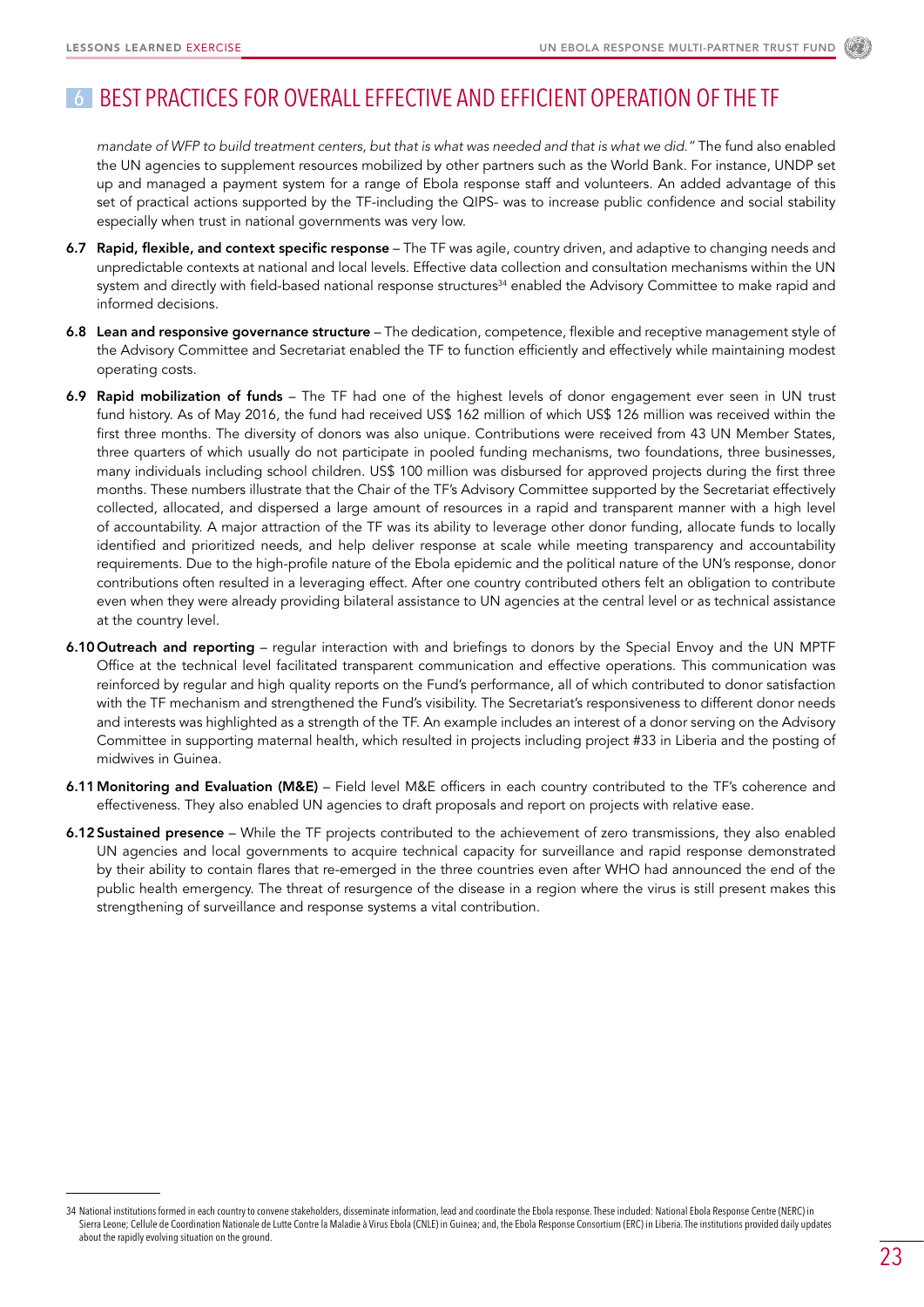### 7 OVERCOMING CHALLENGES AND CONSTRAINTS

No funds targeting complex emergencies operate in a vacuum. Internal and external contextual factors have an impact on a funds efficiency and effectiveness. In the case of the Ebola TF, there were many constraints that could have impeded its efficiency and effectiveness. However, the TF is a flexible instrument able to pivot as the situation changed. As a result, the fund overcome many of the following obstacles:

- 7.1 Delayed Global Response. The TF could not have been launched prior to the Declaration of a PHEI by WHO and the September UN resolutions. But, a massive coordinated response by the international community (outside of NGOs already active on the ground) was overdue.
- 7.2 Complex operating environment. The situation was particularly dramatic, precise epidemiological information was scarce, evolution of the epidemic was largely unpredictable, and rapidly evolving.
- 7.3 Insufficient data and inadequate expertise and experience. Due to its unprecedented nature, there was insufficient data, inadequate expertise and experience pertaining to Ebola.
- 7.4 Limited presence on the ground. Existing UN agencies on the ground were relatively small with a few exceptions like the WFP, which was operating a large regional platform.
- 7.5 Organizational culture and norms. The development of programmatic and operational partnerships between UN Agencies was not part of their organizational culture or traditional modus operandi.
- 7.6 Limited funds and absorption capacity. Although the TF was large by UN Standards some respondents suggested that more funds would have been desirable, but even within the UN system there were limits to absorption capacity in an emergency context.
- 7.7 Selection of recovery projects. Several Recovery projects supported by the TF are still ongoing. The School Rehabilitation in West Point, a poor urban community in Monrovia, can be considered as a success story. The impact of scale of the WASH project in Liberia is not yet apparent and recovery activities are still underway. Its value as a demonstration project could be limited unless the implementing agencies disseminate the outcomes broadly to government partners and other development institutions to scale-up the interventions and ensure sustainability. WASH projects are inter-sectoral, consume large amounts of funds, take time to implement, and require long term commitments.
- 7.8 Funds disbursement. Even though the Advisory Committee, Secretariat, and Administrative Agent could review and approve proposals and transfer funds rapidly, some UN agencies struggled with their own internal bureaucracies to disburse funds either directly or through partners.
- 7.9 Government endorsement of recovery projects. Endorsement by governments of the selection of projects particularly during the recovery phase caused some delays.

<sup>35</sup> At some point during the outbreak West Point had been quarantined, which resulted in severe tensions between the population and law enforcement agencies. Schooling was interrupted for almost a year and some schools were used as treatment centers. It was therefore, appropriate to use the TF (US\$150k) to rehabilitate a school that served a poor community, provide it with adequate water supplies and sanitation, and help put hundreds of children back in school.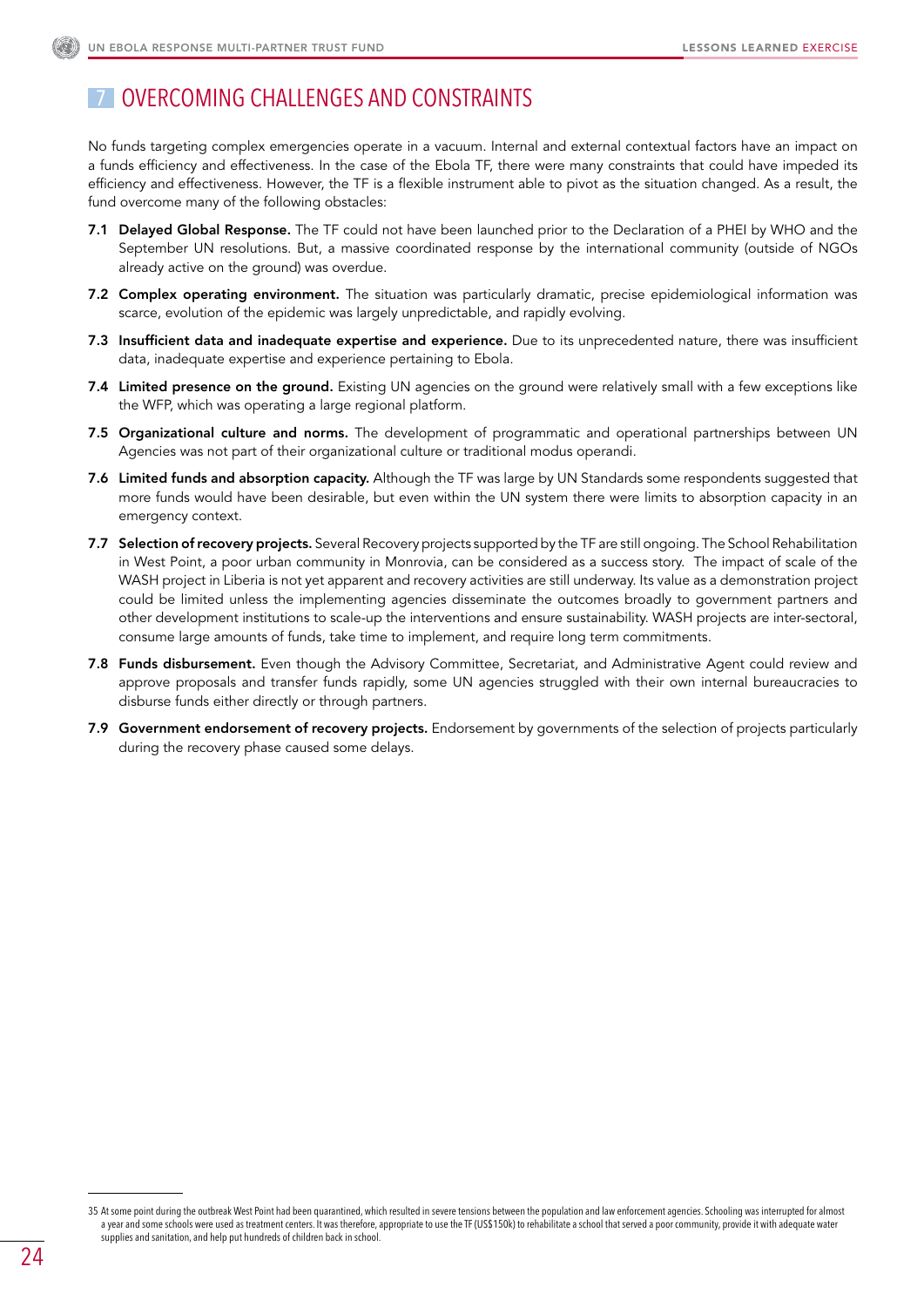### 8 BEST PRACTICES AND LESSONS LEARNED FOR FUTURE POOLED FUNDING **MECHANISMS**

- 8.1. Focus with Flexibility is a key to success in complex emergencies. The TF's ability to adapt to the context was paramount in its effectiveness. Stated by a government official in Liberia, *"the Ebola response was dictated by a combination of the epidemiology of the disease and unique and unforeseen socio-cultural factors."* This necessitated constant adaptation and innovation that most donor funds did not initially support. The TF filled this gap by adapting as the crisis evolved. For example, the TF supported initiatives to raise awareness, debunk myths, address cultural practices, and support community engagement by providing stipends (hazard pay) to staff and volunteers, community radio programs, and other initiatives.
- 8.2 Recognize that communities led and owned the response. While the international response and the TF served an important function by providing essential human and financial resources, the local communities and volunteers who were active in case detection and safe burial were the heroes of the response. Without them, none of the external resources would have reached their targets. They should be acknowledged and rewarded for their courage and efforts.
- 8.3 Build on existing structures. The UN agencies, national and local governments, and civil society all had existing structures many of which were already engaged in the Ebola response prior to the formation of the TF. By complementing and strengthening these structures the TF avoided duplication, the creation of parallel and uncoordinated structures, increasing inefficiencies and frustration. Instead the TF strengthened and empower existing structures.
- 8.4 Encourage inter-agency cooperation through joint programming funded by the TF. Further stated by a UNFPA representative, *"During the inception phase three UN agencies (UNDP, UNFPA, and WHO) partnered to work on the contact tracing and surveillance... Counties were allocated based on existing presence and capacities. Each agency used different approaches based on the context and we learned from each other and capitalized on each other's technical and geographic resources."*
- 8.5 Recognize socio-cultural and political aspects of complex emergency responses. The socio-cultural and political aspects of the Ebola response were just as if not more important than the technical (epidemiological) facets of the response. As one interviewee stated, *"the TF was very important for maintaining social stability."* Donors do not typically fund interventions that address these less predictable and intangible factors. The TF was strategic in testing innovative initiatives that helped to build the confidence of other donors to support similar community engagement and sensitization initiatives. The TF filled an important gap by supporting UNICEF with funds to train social workers in case management, design a child protection information management system, train mental health technicians, and provide direct funding to children who lost a parent or were orphaned.
- 8.6 Identify and engage with civil society and support strong local partners early In some instances, UN agencies were not best placed to implement response and recovery initiatives. In such cases interventions were more effective when TF resources were channeled to local NGOs and CBOs. In the future, it would be prudent to identify and engage with these institutions early.
- 8.7 Sustain Momentum. There has been significant staff turn-over and the institutional memory from the Ebola response is waning. It is therefore important to avoid complacency, continue building capacity within and outside the UN and sustain the momentum.
- 8.8 Disaster Preparedness. Although Ebola was known in other parts of Africa, except for a handful of NGOs operating on the ground at the onset of the epidemic, the international community's response was delayed by several factors including politics, lack of information, and lack of local expertise costing unnecessary loss of lives. In the future, it is hoped that governments and UN agencies will be better prepared to detect and respond to complex health emergencies involving Ebola Virus as well as other pathogens. In the short term this includes the potential resurgence of Ebola in Guinea, Liberia, and Sierra Leone, perhaps where the virus is still present among survivors and in its animal reservoir. Recovery funds could be targeted to support preparedness plans supplementing other donor's involvement.
- 8.9 Start planning for recovery earlier in the process. While it is important not to divert funds and attention from the immediate response, specialized UN agencies could be tasked with planning for the recovery phase at an early stage, including addressing the needs of survivors. In the case of Ebola, many survivors suffered for over a year before anyone started to focus on them in a systematic manner. Beyond physical ailments, individuals and communities effected by Ebola as well as those directly involved in the response suffered from stigmatization, loss of property and livelihoods. Proposals and funding could have been allocated for this sooner although in all fairness, at an early stage it was clearly impossible to predict elements such as the survival rate, and the duration of the epidemic.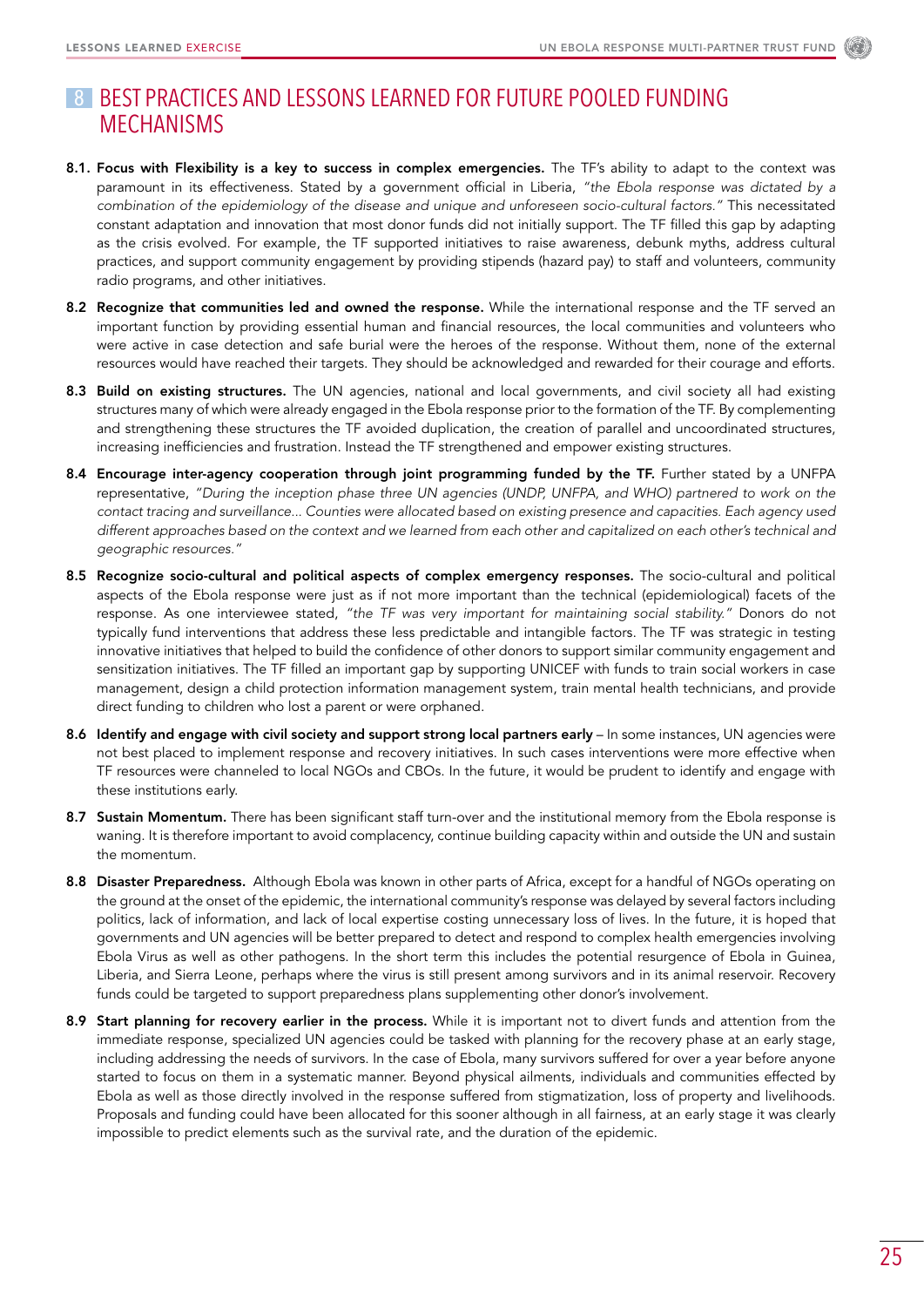### 8 BEST PRACTICES AND LESSONS LEARNED FOR FUTURE POOLED FUNDING **MECHANISMS**

- 8.10 Ensure the recovery phase is as focused as the response phase. Clearly define what recovery means and provide more a more concrete timeframe on how long the recovery phase will last. Proposals that go beyond this time frame should include a sustainability plan. In addition, prior to the recovery phase, the TF's MoU, objectives, priorities, should be reviewed with the Board to ensure that they remain appropriate based on the changed context and priorities. This might include adapting the proposal template, reporting requirements,<sup>36</sup> and adjusting the TF Advisory Committee's mission. It may also include a greater balance between immediate response and broader programming from the beginning. By anticipating the programming of a recovery phase, greater planning, human and financial resources could have been allocated sooner.
- 8.11 Encourage Cross-fertilization. There was limited interaction between countries. While the context was often different there were opportunities for cross-learning that were missed. M&E officers could have been empowered and equipped to serve this cross-fertilization function by sharing best practices, lessons learned, and innovations across countries. For instance, the burial team recovery program being supported by the Federation of Red Cross in the three countries could be transferred to other potentially affected countries in the Africa region. Another example is the varied use of QIPS in each country. The richness of these experiences should be documented and shared.
- 8.12 Leadership and institutional norms. Avoid dependency on a few individuals. The success of the TF is largely attributed to the action and influence of a few individuals. It would be challenging, but useful to determine ways to turn individual initiatives and characteristics into institutional norms and systems.
- 8.13 Accommodate varied donor needs and interests. By adapting to unique demands without compromising the integrity of the TF or the response, the fund attracted a relatively large amount of funding from a very diverse range of donors.
- 8.14 Equip and empower M&E officers this global Trust Fund piloted the country-based M&E capacity. In Liberia and Guinea, it seems that the M&E officers lacked the necessary support from UN Agencies and authority to perform their function in the most effective manner. In the future, it is recommended that M&E officers are fully equipped and empowered. It is also important that M&E Officers are a part of the Resident Coordinator's Office and are included in all meetings and briefings.
- 8.15 Conduct an independent mid-term review. While the TF employed M&E officers in each of the three countries, it would have been useful to conduct an independent mid-term review of the TF so that learning could be applied prior to the completion of the fund. This would have been especially useful for the transition from response to recovery.
- 8.16 Ensure effective communication and transparency at every level. The Fund's web-site has served as the strong communication tool, which is updated every two hours. This should include a strategic communications plan to inform non-UN agencies, CSOs, international NGOs and government institutions about activities supported by the fund.

### 9 MAJOR BENEFITS OF POOLED FUNDING MECHANISMS

According to the Work Bank WDR (2011), "*MDTFs have become a popular financing mechanism and are an important tool of achieving aid effectiveness. They improve the transparency of donor investments, reduce transaction costs, ensure greater coherence with national planning, and provide a platform for resource mobilization, donor coordination and dialogue with national authorities."* 

The Ebola MPTF highlighted these benefits and provided proof that pooled funding mechanisms are an effective and efficient tool for resourcing complex emergencies in fragile states with limited government capacity. Most of these strengths have been articulated throughout this report. To summarize, the TF provided value for money by providing a rapid infusion of financial resources into the UN system with limited transaction costs and streamlined administrative procedures. It also provided a necessary level of flexibility so that UN agencies could adapt to the evolving and unpredictable reality on the ground in real time. The response rate between proposal submission and disbursement of funds and, additionally, the provision of QIPS, enabled UN agencies to act quickly and operate across humanitarian and development divide through a blended instrument. In addition, because most the funds were not earmarked, the funds could be targeted to fill important gaps, which most donors do not support. The fund also enabled UN agencies to take calculated risks by piloting innovative approaches, which could be scaled up by UN agencies and other stakeholders. In addition to the above, the TF also exemplified the catalytic effect of pooled funding mechanisms. For example, several major donors invested in the fund to encourage other donors to invest in the Ebola response, which proved to be successful. The TF also enabled smaller nations to participate in the response.

<sup>36</sup> In fact, the Fund switched from monthly to quarterly requirements in 2016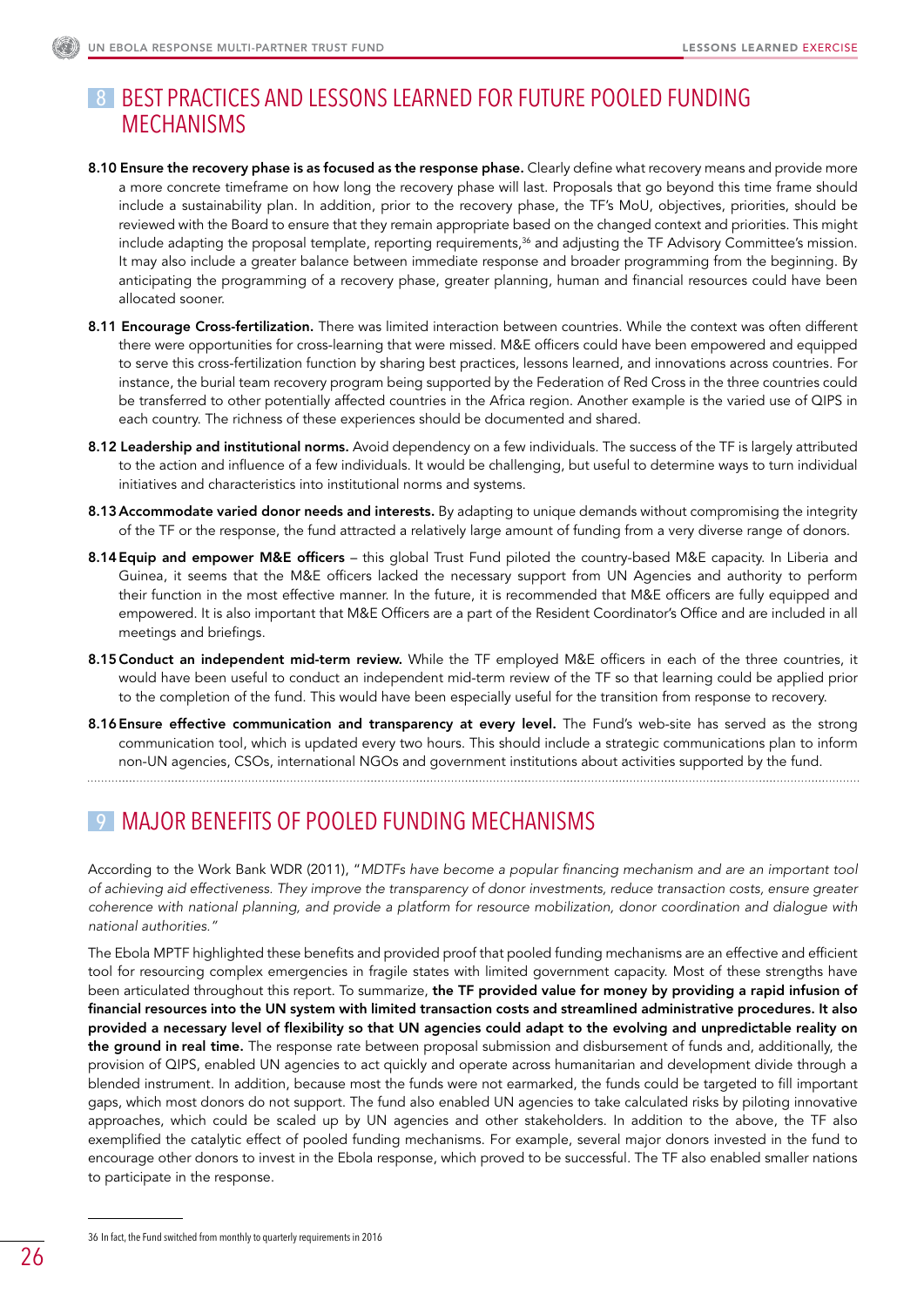### 10 RECOMMENDATIONS FOR BUILDING STRONGER, MORE RESILIENT HEALTH SYSTEMS

During the Ebola response and immediate recovery phases, significant efforts were made by national and internationals, public and private institutions, as well as citizens at every level. This created momentum, built human capacities, and infused resources into infrastructure and equipment. However, health systems in all three countries remain fragile and ill-equipped. Challenges related to infrastructure, human resources, HMIS and surveillance systems, quality of care and financing, as well as socio-cultural and political issues remain major obstacles to building stronger, more resilient health systems. In its current form, the MPTF is not the right mechanism to respond to the long-term recovery needs including the strengthening of the national health systems. This was never its aim. However, the momentum, human and financial resources, infrastructure, and equipment should not be squandered. The window for harnessing this opportunity is unlikely to remain open long. Therefore, the following are some recommendations for building on the current momentum and donor interest in Guinea, Liberia, and Sierra Leone.

- **Replicate the factors of a successful response** by aligning leadership, strategy, structure, and resources with a welldefined mission.
- Identify and engage a range of stakeholders to define a common and uniting goal with a clear strategy and results framework that national and international actors agree to. Then, set priorities to help sequence initiatives. This could begin by ensuring that recovery initiatives are clearly defined based on preventing a resurgence of Ebola and other immediate health concerns. Or, ensuring that if there is another outbreak, systems are in place to respond immediately.
- Define roles and responsibilities based on competencies, experience, and relationships.
- Ensure that resources are adequate, timeframes are practical, and expectations are realistic for building stronger, more resilience health systems.
- If seed money is allocated to support recovery projects, planning for sustainability is paramount and requires strong partnerships with governments other donors and financing institutions including the private sector.
- Continue and expand recovery initiatives that **build confidence in governments** at every level while also engaging with communities to gain their buy-in and support.
- Leverage support to find ways to continue funding staff (doctors, midwives, etc.) and encouraging volunteers (surveillance, contact tracers, etc.) to use their skills, experience, and confidence to support national, district level, and local health systems.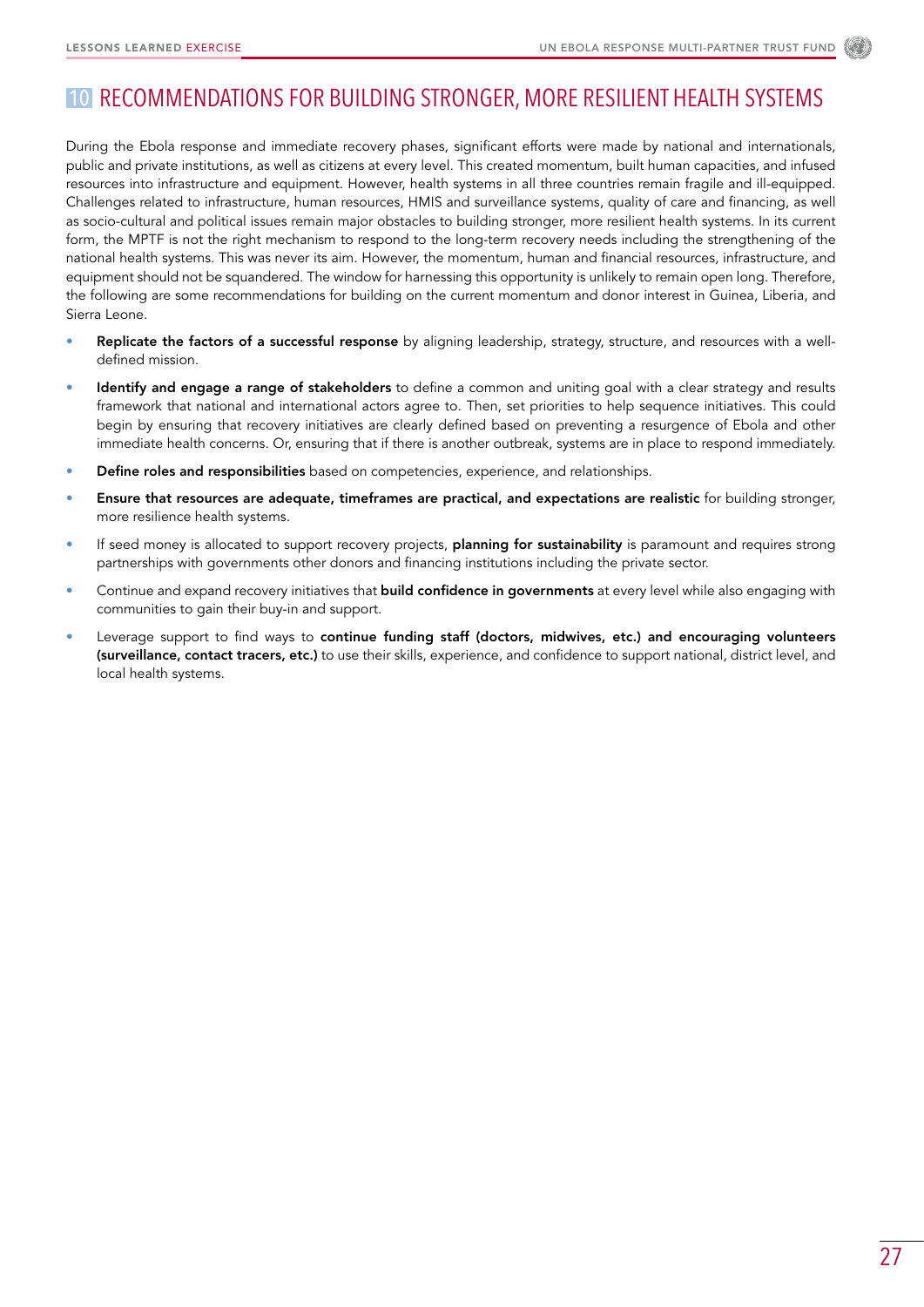### **11 RECOMMENDATIONS FOR UTILIZING THE REMAINING BALANCE OF THE** UN EBOLA MPTF

- 11.1 Ebola will not be the last lethal pathogen to emerge in West Africa where the risk of major diseases outbreaks or pandemics is still very real. Countries remain at great risk and with limited capabilities to detect and respond to a disease outbreak.
- 11.2 The 2014-2016 Ebola Virus epidemic has provided an opportunity to test the capacity for preparedness and response at country and regional levels as well as within the UN system. The epidemic highlighted numerous difficulties and in many ways the response was a painful learning experience for most actors and stakeholders.
- 11.3 While many useful lessons were learned, there exists a risk that the capabilities that have been built through a combination of strong national and international commitment and supported by a massive mobilization of resources will progressively - or rapidly - erode and that the momentum that has been created during the past three years will be lost.
- 11.4 One way for the UN agencies to capitalize on the lessons learned is to use the remaining Ebola MPTF funding to complement ongoing efforts deployed by the countries and their partners to build more resilient health systems. In the short-to-medium term the focus should be kept on preparedness and on the most effective way to support national government's capacity for response to health emergencies. While a strengthening of surveillance systems and preparedness are now included in sector investment plans developed in the three countries - and in fact, in most Sub-Saharan Africa countries - there remain gaps in the capacity and distribution of the health workforce, uncertainties about the availability of equipment for Infection Prevention and Control (IPC), the functioning of laboratory services, the effectiveness of communications and logistics. In addition, cross-border collaboration is weak, and there is a lack of coordination and alignment to address the human-animal interface.
- 11.5 Specialized UN agencies (WHO, UNICEF, UNFPA, UNDP, WFP) and the Red Cross are in a unique position to make an effective contribution to government-led efforts to strengthen the response capacity to known or less-known future threats.
	- They have technical staff on the ground with tested expertise in disease surveillance, training, logistics, communication and the timely provision of equipment such as vehicles, IT equipment, laboratory equipment, medicines and PPE.
	- Their field experience gives them the ability to link top-down response to local action.
	- Their West-African experience adds to the knowledge acquired in other countries in response to different threats such as Influenza pandemics, SARS, MERS and, more recently, Zika.
	- They can rely on close relationships with government institutions and have developed strong coordination mechanisms with the donor community.
	- They have convincingly demonstrated their ability to act in a synergistic manner and to best use each agency's comparative advantage, as this LLE shows.
	- They are in a privileged position to identify gaps in readiness.
- 11.6 The study recommends that the Ebola MPTF encourage concerned UN Agencies in each country to develop flagship joint programmes (one in each country) to reinforce national and subnational capacity to prevent, detect and mitigate outbreaks of priority diseases selected as the most likely causes of epidemics in each of the three countries and the region such as cholera, yellow fever and other viral hemorrhagic fevers, measles, malaria, meningitis, etc.
- 11.7 Within the relatively short timeframe that is left to program remaining resources, joint projects could be prepared and submitted for approval if they meet the following criteria: government-led, aligned with national priorities, community-focused, building on existing structures established for integrated diseases surveillance and response, filling gaps while avoiding duplication. It would be preferable to focus on key components of preparedness including: (1) surveillance, (2) infection prevention and control, (3) health workforce readiness, and (4) community outreach.
- 11.8 Several tools exist to assess preparedness, including checklists developed by WHO such as the toolkit for assessing health system capacity for crisis management, as well as several frameworks such as IHR 2005 with 2016 revisions, the Pandemic Influenza Preparedness Framework (2011-2016), the Global Health Security Agenda (2014), and the Sendai Framework for Disaster Reduction.
- 11.9 Each joint programme should logically be prepared after the completion of a rapid assessment to identify existing gaps in capacity, resources, and support. Programmes proposed for financing by the Ebola MPTF should aim at filling these gaps which are more likely to be found at district and community levels than at the national level.
- 11.10 Supporting reality checks and response testing could be included in the projects. Moreover, given the trans-boundary nature of future threats, UN agencies who operate in Guinea, Liberia and Sierra Leone should also consider engaging with UN counterparts in the neighboring countries to design and test a regional scale response exercise.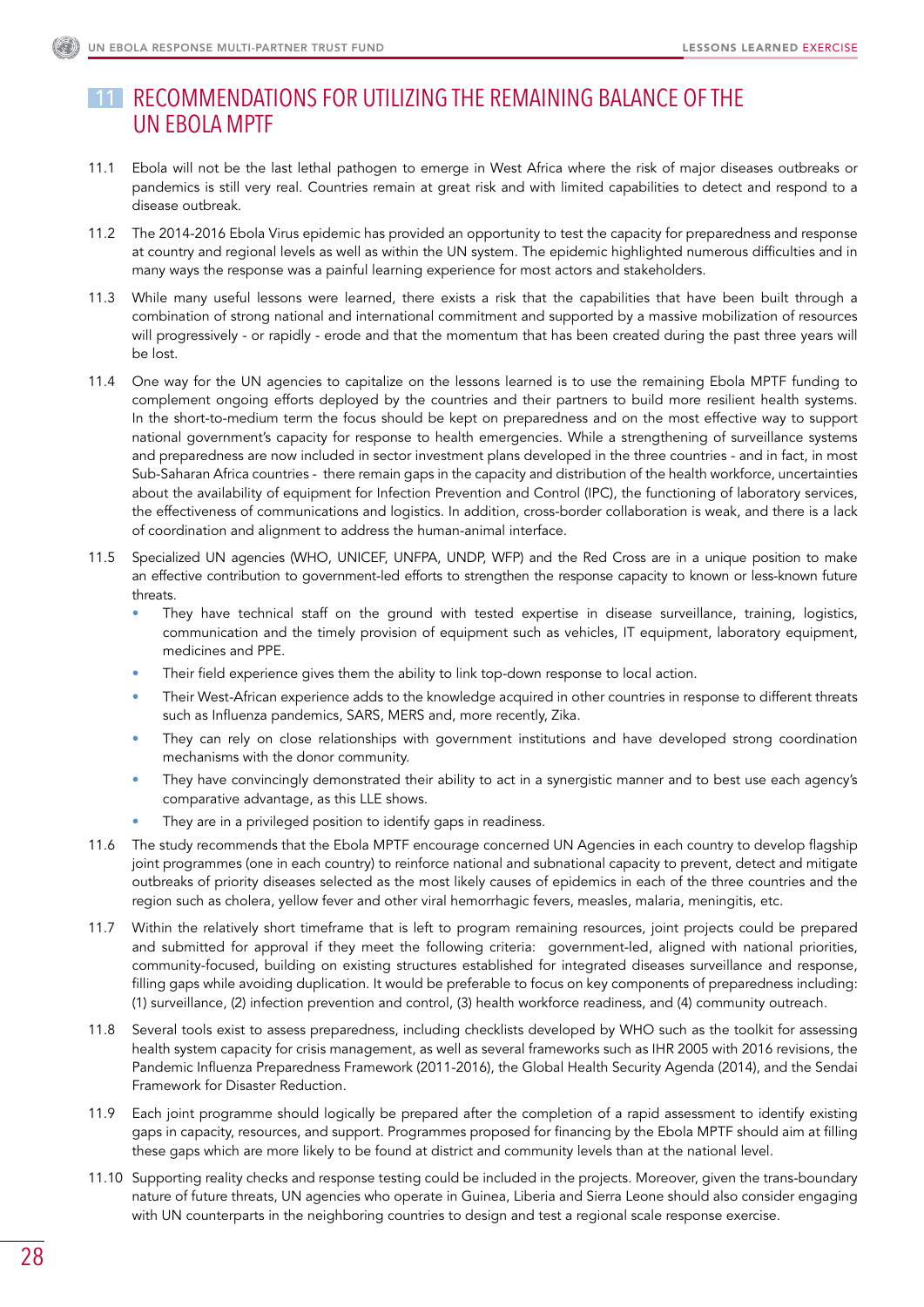### 11 RECOMMENDATIONS FOR UTILIZING THE REMAINING BALANCE OF THE UN EBOLA MPTF

- 11.11 Projects submitted for funding to the MPTF Advisory Board should be based on joint programming but within this joint programmatic framework each agency should identify specific activities under their responsibility. For example, UNICEF would develop plans to maintain immunizations and other child health services during a crisis; UNFPA would focus on maintaining reproductive health care and newborn care; WHO would keep the lead on surveillance, hospital preparedness, infection control, laboratory support, and the sustainability of key programs such as malaria control; UNDP would be in the best strategic position to encourage and support inter sectoral actions and overall coordination; WFP would play a key role in supporting logistics and provision of air service on a cost-recovery basis. IFRC would lead the community level surveillance activities, including cross-border surveillance, and case management of facilities. All agencies could assist the central level if required but they will be encouraged to aim their support at sub-national and community levels.
- 11.12 Guidelines for preparation:
	- To expedite preparation, the format of the joint proposals should be kept simple and straightforward as in previous projects supported by the MPTF. It should include clear and realistic goals, time-bound and measurable outcomes.
	- The proposals would be based upon a rapid and candid assessment of preparedness, identifications of existing strengths and weaknesses. It should have a defined collective objective – commonly agreement quantifiable and measurable result or impact in preparedness, requiring the combined effort of different actors.
	- Proposals will describe areas and functions where the UN Agencies, working together, would be in a unique position to make a significant contribution. They will show how UN agencies will work in a coordinated and synergistic way.
	- To maintain the spirit of inclusiveness and transparency that prevailed during the previous TF supported operations, specific activities will be identified and discussed with governments and other stakeholders. The proposal will demonstrate alignment with government priorities and consider activities supported through other mechanisms and by other donors.
	- Costing and budgeting should be realistic and directly linked to specific outcomes.
	- Finally, the proposal should, as in the past, include a robust results matrix, M&E plan including intermediary results and, ideally indicators measuring improvements in the overall country preparedness.
- 11.13 The following section suggests, but is not limited to, some specific areas that continue to require attention. They are mentioned for illustrative purpose:
	- Health workforce: continue capacity building at district or sub-district levels and institutionalize the role of community health workers.
	- Hospital preparedness: how to build a surge capacity for hospitals and other health facilities to enable them to fulfill their role in national and local response and to ensure the provision of critical health services. Some hospitals may already have preparedness and response plans that could be updated and adjusted.
	- Community based surveillance: training, IT and communication equipment in place for early warning and realtime reporting, logistics.
	- Laboratory capacity: ensure that there is a functioning network of laboratories with reagents, guidelines and equipment for handling samples, trained technicians.
	- Reserve stock of PPE and other pieces of equipment for IPC.
	- Communication: this has been erratic at the onset of the Ebola epidemic and would require a more structured, planned and country/culture specific approach to provide timely and accurate information to the public and avoid repeating past mistakes.
	- Planning for maintaining key services during an outbreak: immunization, safe deliveries and care of the newborn. These services had all but collapsed during the Ebola epidemic.
	- Financing and conducting field tests at subnational national and regional levels. The UN agencies could support these tests while advocating for budget line items to be allocated to preparedness, including testing.
- 11.14 Other important issues that may be addressed with the Ebola MPTF support include: the fragmentation of regional systems and the lack of robust mechanisms for regional cooperation and rapid information sharing. The lack of attention to animal-environmental interface of disease outbreak threats could also be addressed. In addition, the UN Agencies can advocate for line item financing of IHR 2005 core capacities and support ECOWAS networking arrangements.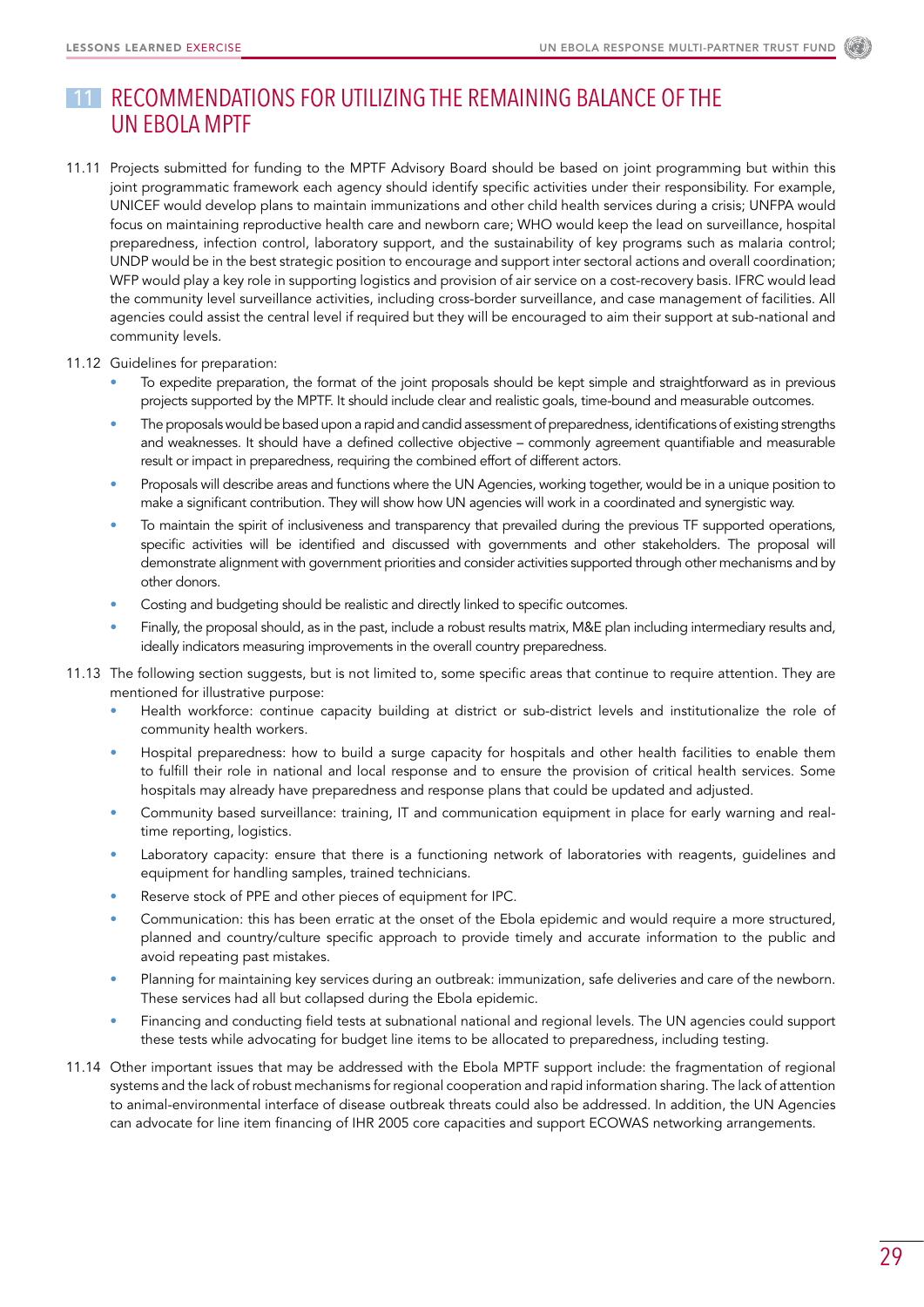# ANNEX 1: RESPONSE STRATEGY (STEPP) AND MISSION CRITICAL ACTIONS (MCA)

| <b>STEPP STRATEGY</b>                                                                                                                                                                                                                                                                                                                                |
|------------------------------------------------------------------------------------------------------------------------------------------------------------------------------------------------------------------------------------------------------------------------------------------------------------------------------------------------------|
| <b>STOP</b><br>Strategic Objective 1:<br>the outbreak<br>• Mission Critical Action 1: Identify and Trace People with Ebola<br>• Mission Critical Action 2: Safe and Dignified Burials                                                                                                                                                                |
| <b>Strategic Objective 2:</b><br>TREAT<br>the infected<br>• Mission Critical Action 3: Care for Persons with Ebola and Infection Control<br><b>Mission Critical Action 4: Medical Care for Responders Provision</b>                                                                                                                                  |
| <b>Strategic Objective 3:</b><br><b>ENSURE</b><br>essential services<br>• Mission Critical Action 5: Provision of Food Security and Nutrition<br>• Mission Critical Action 6: Access to Basic (including non-Ebola Health) Services<br>• Mission Critical Action 7: Cash Incentives for Workers<br>• Mission Critical Action 8: Recovery and Economy |
| Strategic Objective 4:<br><b>PRESERVE</b><br>stability<br>• Mission Critical Action 9: Reliable Supplies of Materials and Equipment<br>• Mission Critical Action 10: Transport and Fuel<br>• Mission Critical Action 11: Social Mobilization and Community Engagement<br>• Mission Critical Action 12: Messaging                                     |
| <b>Strategic Objective 5:</b><br>PREVENT<br>outbreaks<br>• Mission Critical Action 13: Preventing Outbreaks<br>• Other: Enabling Support to all Objectives                                                                                                                                                                                           |
| <b>RECOVERY STRATEGY</b>                                                                                                                                                                                                                                                                                                                             |
| <b>RS01</b><br><b>RECOVERY Objective 1:</b><br>● Health, Nutrition, and Water, Sanitation and Hygiene (WASH)                                                                                                                                                                                                                                         |
| <b>RS02</b><br><b>RECOVERY Objective 2:</b>                                                                                                                                                                                                                                                                                                          |
| Socio-Economic Revitalization                                                                                                                                                                                                                                                                                                                        |
| <b>RECOVERY Objective 3:</b><br>RS03<br><b>Basic Services and Infrastructure</b>                                                                                                                                                                                                                                                                     |
| <b>RECOVERY Objective 4:</b><br>RS <sub>04</sub>                                                                                                                                                                                                                                                                                                     |
| Governance, Peace Building and Social Cohesion                                                                                                                                                                                                                                                                                                       |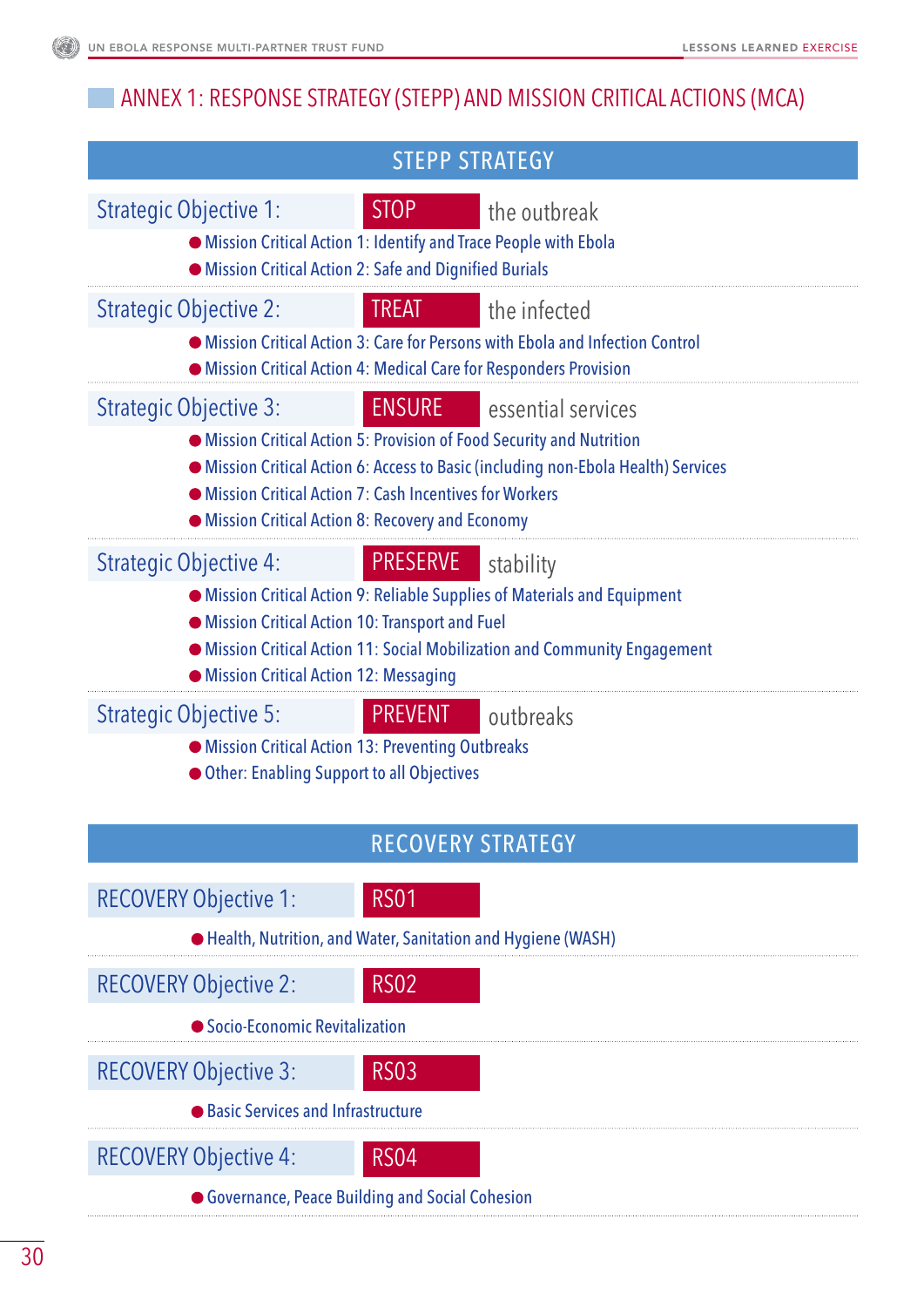The following illustrative examples showcase how the TF enabled flexible, adaptive, and creative programming that filled gaps and facilitated inter-agency cooperation and coordination. Many of these projects also served as catalysts enabling and enhancing other interventions. It is important to note that many of the initiatives that the TF supported had already been identified and initiated by national and local government officials, NGOs, and communities. The UN agencies should get credit for recognizing, supporting, expanding, and building on these initiatives, but major accolades should go to the nationals who had the courage to risk their lives, become infected, and severe family and communal ties to stop Ebola.

### 1. Quick Impact Programme (QIP) Fund - Sierra Leone

The Ebola epidemic was unprecedented and therefore unpredictable and the international and national infrastructure for such a response was inadequate and unprepared. Most donor funds were earmarked and took time to administer, which does not help when needs are immediate and difficult to plan. Even the general TF process, which was meant to be rapid, took a minimum of 7 days for approval and then there were some delays for UN agencies to liquidate and apply the funds to their proposed projects or to transfer to implementing partners. In such circumstances, it is helpful to have a bucket of un-earmarked funds that can be dispersed rapidly as needs arise. The QIPs programme in Sierra Leone served this function well. Stated by a UN representative, *"A lot of funds were big and their scopes were wide. We noticed that a lot of the work*  was being done by CSOs and communities. QIPs was a flexible fund that enabled UNMEER to rapidly support high impact *and low cost initiatives. Our most important projects were not the 7 million or the 1.2 million, but was the 1 million dollars that was distributed across 46 projects."*

During the response phase, a total of 46 QIPS were approved (totaling US\$ 700,000) and implemented in 13 of Sierra Leone's 14 districts.<sup>37</sup> While the resources in this fund were relatively small, many of the projects served key functions in the first and second stages of the response by filling underfunded and unfunded gaps that no other funds would have supported so rapidly (often within 24 – 48 hours). For example, during the surge phase, the QIPS supported "Ebola Treatment Centers (ETCs)... and projects focusing on Hazard pay, cross-border initiatives and Infection Prevention and Control (IPC)." During the second phase of the response QIPS supported *"social mobilization and awareness creation, especially with women; training surveillance tams on mobile-based data collection and analysis; enhancing communication through radio and TV programmes; engaging survivors and traditional healers as part of the social mobilization and awareness response; cross-border meetings to improve screening and protocols for border monitoring; supporting quarantined households; active surveillance, contact tracing, and providing Essential Services."*38 Beyond the tangible benefits of the QIPs, they served an important function of building relationships with UN agencies and government bodies and local stakeholders who were directly involved in the response. This increased UNMEER's visibility and legitimacy at the field level, which in turn increased local trust and support for other UN agency initiatives. This assisted in creating an operational space at the local level by gaining buy-in from communities and working through them. QIPS also motivated field operations teams by assisting them to solve immediate problems. Based on the success and necessity of the QIPs in Sierra Leone, an additional US\$ 500,000 was approved so that UNMEER could continue supporting flexible and rapid support to DERCs and NGOs so they could respond immediately to needs on the ground to achieve a resilient zero cases of Ebola. When UNMEER began to phase out, the management of the QIPs program was transferred to UNDP in July 2015. The following provides more concreate examples of a diverse range of QIPs projects.

- Short term operational capital injection of US\$ 150,000 to enable National Ebola Response Centre's (NERC) to open rapidly particularly in areas effected by high surges of cases.
- Provided US\$ 4,230 to Adnan's Supermarket to ensure the availability of freezers, cool boxes, and bungee cords that Holding Centers and Treatment Centers needed for storing blood samples and freezing cold packs for transporting the samples.
- Injected US\$ 146,860.11 to support the Western Area NERC to train 3,430 community social mobilizers to conduct doorto-door visits and establish local check points and purchased fuel, vehicles, motorbikes, telecommunication and radio coverage, megaphones, batteries for thermometer /megaphones, and water. The assisted the establishment of joint surveillance and social mobilization teams, which had a significant impact on reducing contagion.
- Provided US\$ 18,169 to help fuel a water treatment facility in Kambia District. This injection of funds ensured clean water to the District's Ebola Response Centre and Treatment Centers during the emergency phase. Based on the success of this project another donor took over the responsibility to fund the fuel for the treatment facility.
- Provided US\$ 13,860 to the Sierra Leone Red Cross Society to mobilize, train, and deploy Ebola survivors to liaise between the Social Mobilization team and the communities in Port Loko.

<sup>37</sup> UNMEER Programme Narrative Report (January 2015 to May 2015)

<sup>38</sup> Ebola Response Quick Impact Projects Under the Multi-Partner Trust Fund. Mr. Mohamed Kakay, UNMEER. UNDP Sierra Leone. 30 June 2015.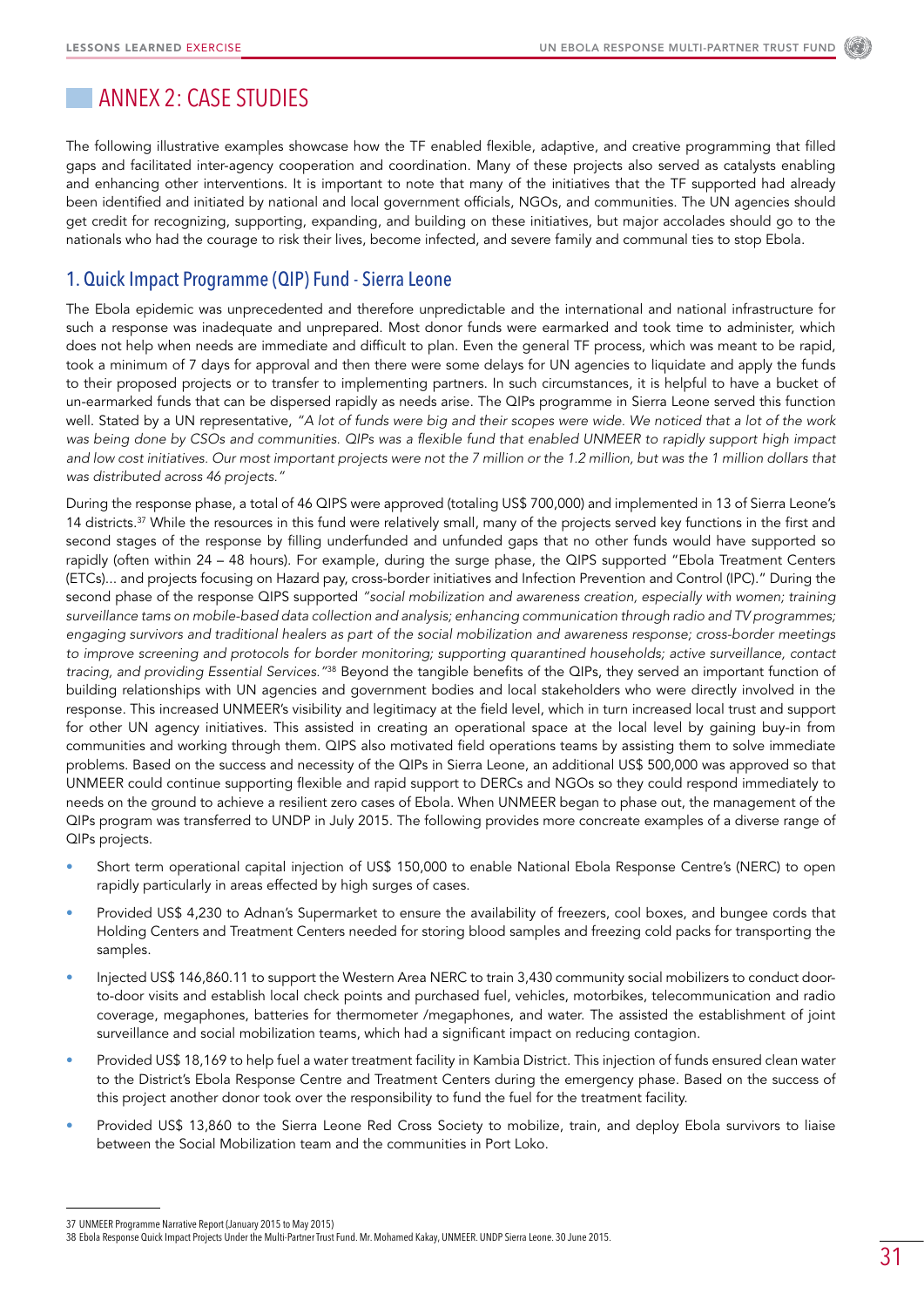- Provided US\$ 2,362.64 to support a cross-border meeting between Gueckedou-Guinea, Lofa-Liberia, Kailahun-Sierra. Leone. This meeting helped to strengthen cross-border surveillance and responses including the formation of a crossborder monitoring mechanism for contacts and case investigation
- Provided US\$ 11,200 to support the creation of an information management system to ensure an efficient and effective payment system for Ebola Response Workers.
- Provided US\$ 2,945 for replacement mattresses and decontamination kits to quarantined homes.
- Provided US\$ 6,642 to construct and install 20 pit latrines with shelters for quarantined homes in Kambia district.
- Provided US\$ 18,376.67 to train and sensitize traditional healers to reduce the transmission of Ebola via their practices.
- Provided US\$ 27,360 to renovate a Contact Accommodation Centre in Hastings to isolate high-risk contacts and keep them under surveillance.

### 2. Joint Disease Surveillance Project – Community Based Initiative (CBI) - Liberia

In complex health emergencies, such as the Ebola, cultural sensitivities and infrastructure constraints often pose challenges to efficient and effective responses. This is particularly true in urban slums and ethnic settlements where close-knit community structures, traditional rituals, and distrust in government and outsiders often inhibit rapid identification, isolation, and treatment. Based on the literature and interviews, lack of consideration of these constraints hindered the initial Ebola response, which was by-and-large top down. Lack of engagement with traditional, religious, and community leaders as well as women and youth, often led to distrust and ineffective external interventions focused on quarantine, body collection, and burials. Infrastructure constraints such as lack of running water and overcrowding also inhibited even the most basic protocols such as hand washing. The following excerpt articulates this reality:

The first suspected case in West Point was reported to the National Ebola Incident Management System on 6 August 2014. The slum was particularly vulnerable to intense transmission given the cramped conditions of more than 80 000 persons living in less than a half square kilometer without municipal water or a sewage system and only 1 physician. Poverty compounded the distrust of external authorities, including skepticism about whether the Ebola outbreak was real. Initially, no Ebola treatment unit facilities were available to isolate infected patients. A holding center was opened for interim isolation. When it began to receive patients from outside of West Point, unrest erupted over concern that disease was being imported into the community. On 18 August, the center was ransacked and contaminated materials were looted. To prevent the spread of Ebola, the government quarantined the entire slum on 20 August using police and military forces, leading to clashes with the community and the death of a boy shot in his legs.39

Members of the Ebola Incident Management System recognized this reality and the potential consequences of Ebola spreading rapidly inside and out of West Point unless a less-invasive community based approach was employed. This led to the conception of the Community Based Initiative (CBI), which was first piloted in West Point, Monrovia's largest slum and later applied in several other counties (Margibi and Montserrado) that experienced outbreaks during the resurgence of Ebola. With support from WHO, UNDP, and UNICEF, this innovative idea was first envisaged by Ms. Bernice Dahn, Minister of Health and her Deputy, Mr. Tolbert Nyenswah, and was fine-tuned through a consultative process with civil society actors including community, tribal, and religious leaders and other stakeholders who provided recommendations on how to effectively and efficiently engage communities in the public health response. Broadly, the following activities<sup>40</sup> ensued:

- Community led mapping of West Point to determine human resource requirements
- Identification and training of community focal points on surveillance.
- Designated community members were assigned to provide daily surveillance to approximately 25 households.
- Supervisors received and were trained to use a mobile telephone preloaded with a user-friendly application for submitting data in real time to inform rapid response action by case investigation, contact tracing, burial, and ambulance teams.
- Trained community members collected forms each day that reported on the sick, dead, visitors, and other factors that influenced Ebola transmission in their communities.
- A hierarchical reporting and coordinating structure was executed, with the community members submitting these forms to their immediate supervisors, who sent aggregate data to the district-level supervisors.
- The CBI team and local leaders developed a procedure to deliver food and offer social support to make householdbased quarantine of contacts feasible.

<sup>39</sup> Interrupting Ebola Transmission in Liberia Through Community-Based Initiatives. Annals of Internal Medicine (Vol. 164 No. 5), March 2016. Dr. Mosoka Fallah et. al. 40 Ibid.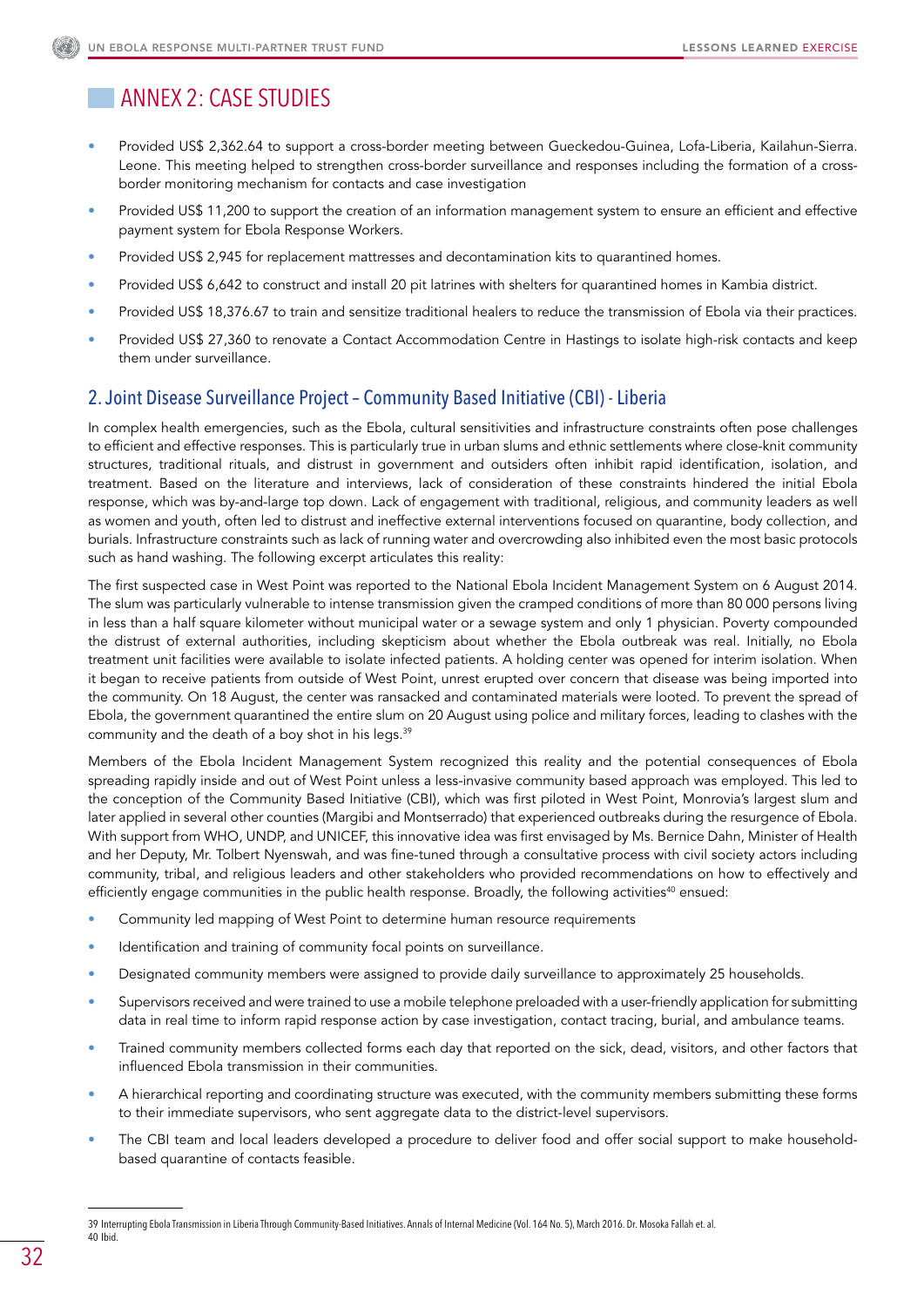These initiatives had a substantial positive impact on the community's cooperation and participation in contact-tracing and case isolation.41 Per reports, *"Within 24 hours of launching the CBI in West Point, 42 persons with Ebola-like symptoms were identified and transported to Ebola treatment units... 34 deaths [were uncovered] from suspected Ebola and several secret burials that had not been reported because of mistrust of authorities or concern about stigma."*<sup>42</sup>

Based on its success, CBI was scaled up by the Ministry of Health to Montserrado County. Then, in July 2015, after Liberia was classified as Ebola-free, a new case was detected in Margibi County near the international airport. Initially, the infected boy was misdiagnosed with Malaria resulting in the potential for many contacts and contagion. The system set up by the CBI was fundamental in isolating this case and stopping contagion.<sup>43</sup>

This case study highlights the efficiency and effectiveness of the TF and its capacity to encourage inter-agency cooperation. In general terms, UNDP supported CBI training and employed community members and coordinators.<sup>44</sup> UNDP also provided vehicles and drivers for CBI staff. WHO provided technical support as well as incentives (stipends) for ACFs and coordinators and UNICEF supported social mobilization efforts at the community level as well as providing psychosocial support. WFP provided food and NFIs for isolated communities and quarantined families that were identified by the CBI teams. This initiative also worked closely with the CDC to track contacts and a consortium of INGOs headed by the International Rescue Committee (IRC) was engaged to train community members in surveillance and contact tracing.

### 3. Survivors Program - Sierra Leone

During complex humanitarian emergencies, emphasis is often placed on immediate needs like stopping contagion. Thus, many very vulnerable groups are often forgotten. For example, as caretakers, women were often in direct contact with Ebola cases exposing them to infection. Those that were infected and survived often lost loved ones, livelihoods, and were victims of social stigma and rejection. Also, in the process of decontamination, many survivors lost everything. To better understand the impact of the epidemic from a gender perspective, UN Women worked with the bureau of statistics, which has a presence throughout all of Sierra Leone, to disaggregate the data based on gender. Based on the findings, UN Women recognized the high impact of Ebola on women and worked with UNDP to develop the Survivors Program. The program included a solidarity package (direct unconditional cash transfer) for 650 female survivors including skill development and stipends to help them get back on their feet. Based on interviews, the program has been very successful in speeding up the de-stigmatization and re-integration process so that women survivors can go back into their communities with dignity. Stated by a UN Women staff, "because they now have financial resources, the communities see survivors as being productive and independent. It also gives them a sense of belonging... For many of the women this is the first time they have had savings in their lives... Many of the recipients are doing better than they were before they became infected... It also provided space for women to come together and learn and talk about their human rights. This was not articulated in the program design, but it was an unintended result." Not only did this program support female survivors and their families, it also increased UN Women's visibility and influence on decision making across the UN system.

### 4. Risk Allowance - Sierra Leone

All three countries faced extreme challenges in incentivizing health workers to continue doing their jobs and for community volunteers to serve on the front lines of the Ebola Response. Per a UN representative, the risk allowance *"was the backbone of the Ebola response... we realized there were five major parts to the response and none of them could be done without staff. People were going on strike and not going to work due to fear of Ebola. The stipend encouraged them to work and volunteer."* The TF filled this important gap that few other donors would have traditionally supported. UNDP used the funds to step out of its traditional mandate to manage the entire verification process and distribute the funds efficiently and effectively.

<sup>41</sup> "Door-to-door assessments in West Point were accomplished by 152 active case finders, 15 psychosocial support workers, 8 supervisors, and 2 district leaders."

<sup>42</sup> Ibid.

<sup>43</sup> See Responding to Resurgences of Ebola Virus Disease through the Community-based Initiative: The community leads, we follow. Mosoka Fallah et al. for a more detailed description of this case.

<sup>44</sup> Per reports, approximately, 6500 persons were employed and equipped for 6 months at a cost of approximately US\$ 65,000.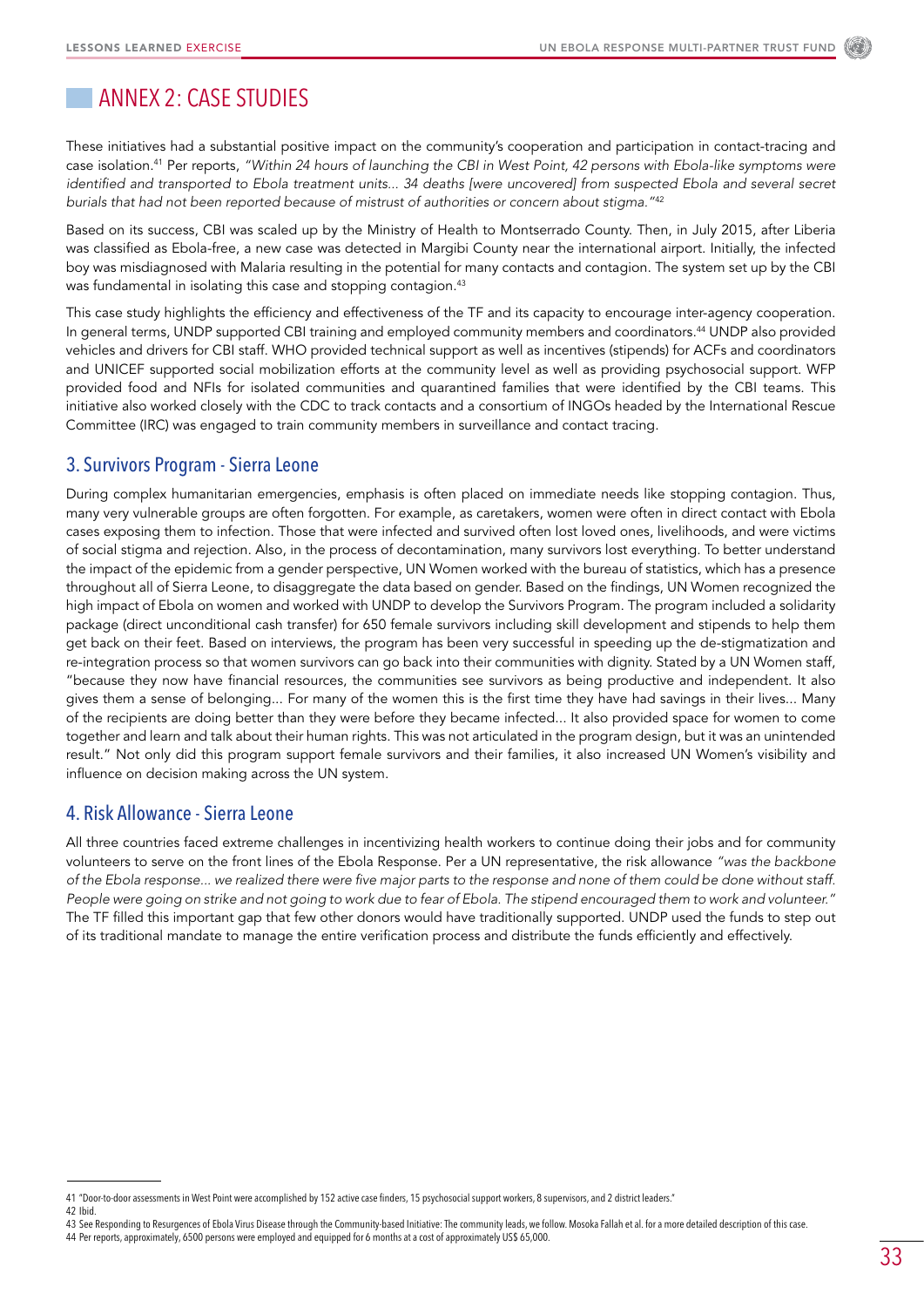### 5. Social Mobilization, Community Engagement, and Confidence Building – Guinea

Socio-cultural complexities of the Ebola response were initially underestimated. Also, during the initial response communications, especially at the local level, was not optimal, resulting in confusion and conspiracy theories. The confusion caused by often competing messages and misinformation, combined with traditional cultural norms and practices, inhibited medical responses. Recognizing the need to engage directly with communities to raise awareness and change attitudes and behaviors, the TF supported a joint program led by UNICEF and UNDP to support communities to setup a dynamic and robust communications platform including support for rural radio services, Community Watch Committees (CWCs), door-todoor sensitization and referral of suspected Ebola cased and contact cases in some of the most affected districts in Guinea. They achieved this by identifying and supporting a broad range of community influencers including traditional and religious leaders, law enforcement, women and youth groups. By providing accurate information, clear instructions, and debunking myths this program helped to inform and gain the trust of communities, which opened the door for more medical-related interventions.

Another project focused on social mobilization and community engagement particularly in Guinea's frontier regions where the threat of cross-border contamination was high. Combining their expertise, geographic reach, and national and local partners, UNFPA, UNDP, and UNICEF supported the Manu River Union (MRU) to advocate for a regional response. They also built the capacity of and supported national and local NGOs, administrative and political leaders, traditional and religious leaders and healers, youth and women's groups to increase community trust and raise awareness on ways to prevent contagion. The program also coordinated with the World Bank and the national business organization (GOHA) to better equip and construct checkpoints to monitor and secure Guinea's borders.

Additional projects led by UNICEF in Guinea also supported community engagement and built trust in the Ebola response and health services using various modalities such as the formation of CWCs, community dialogue forums, rapid response teams, engagement with transport unions for sensitization and community based surveillance, early warning and report systems using technology, sensitization through rural radios, psychosocial support to survivors and orphans, etc. This awareness raising and confidence building enabled direct community engagement. For instance, led by WHO, a project focused on Identifying and Tracing People with Ebola supported over 1,600 Contact Tracers, Supervisors, and District Monitors and 95 epidemiologists to identify and monitor over 25,000 people who had come into direct contact with the virus. This was fundamental for early treatment and containment.

### 6. Reinforcement of the Guinean Red Cross

Recognizing that the Guinean Red Cross (GRC) had staff, offices, existing relationships, and a large cadre of volunteers throughout Guinea, UNDP and WHO leveraged the TF to enhance the GRC's capacity in strategic areas such as Safe and Dignified Burials (SDB). Traditionally, family and community members come in close contact with the deceased including washing their bodies, which places them at high risk. To overcome this challenge, WHO worked with social anthropologists, community and religious leaders and organizations to adapt burial ceremonies to minimize the risks posed to mourners. This resulted in a set of guidelines for safe and dignified burials that were safe and sensitive to cultural practices and customs. Once these guidelines were developed, WHO provided experts to train volunteers (52 teams) to conduct the burials and change the community's attitudes and behaviors away from dangerous traditional practices. The TF also supported the deployment of 15 field supervisors and 6 logisticians to ensure safe burials. Thus, approximately 9,904 SDBs were performed and 7442 places were disinfected. To reward these volunteers and reinforce their sense of duty, the TF supported the Livelihoods for IFRC Safe and Dignified Burials Volunteers<sup>45</sup>. Many of the volunteers experienced extreme stigmatization and disenfranchisement from their families and communities due to their involvement with burials. During focus group discussions and interviews with the participants of this program, it was clear that many of the volunteers experienced trauma, stress, and many challenges during and after their involvement in the burials. This project had a major impact on their ability to overcome these challenges.

<sup>45</sup> IFRC also had access to its own funding sources through international appeals.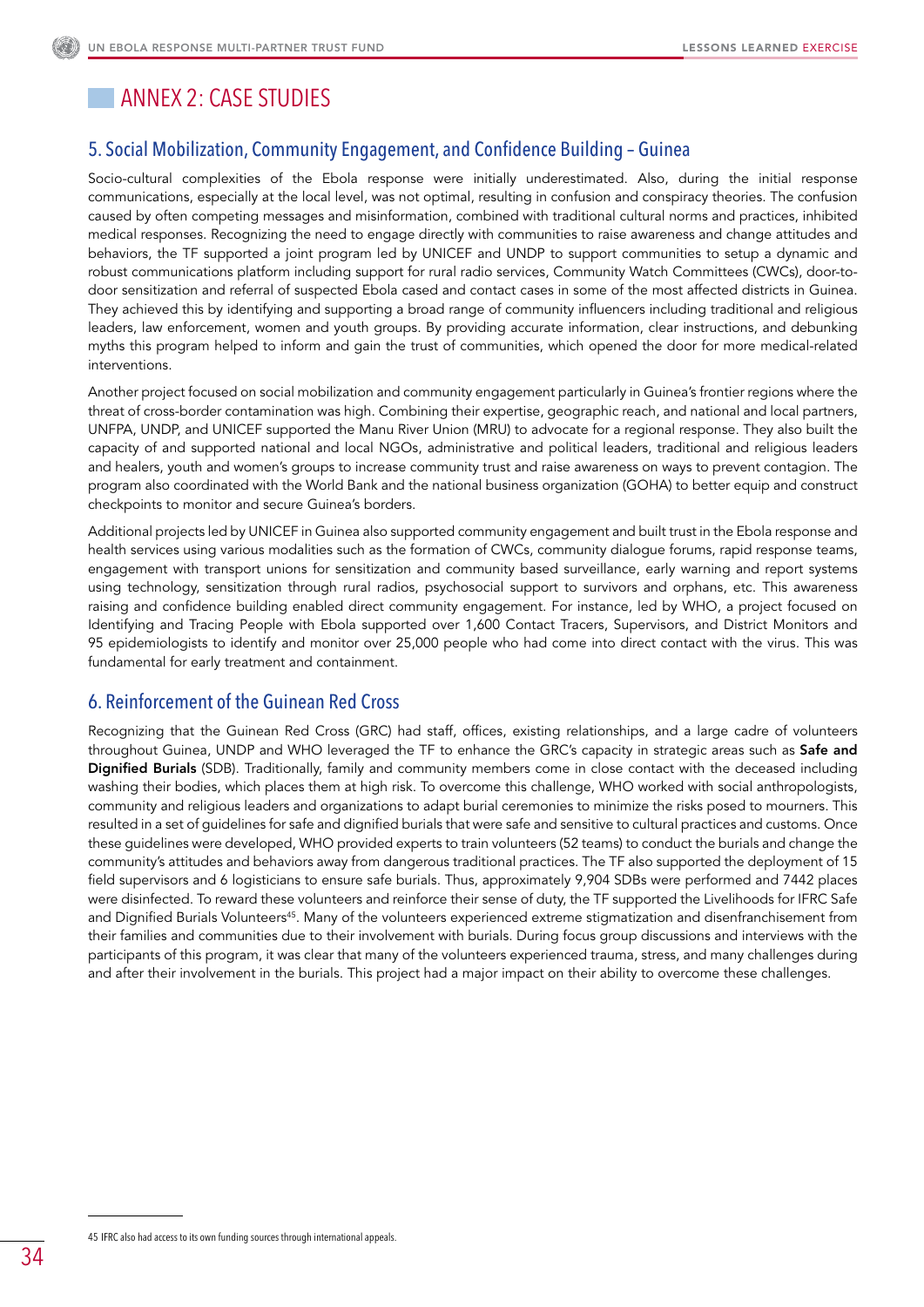### ANNEX 3: LITERATURE REVIEW AND INTERVIEW GUIDE

The following provides a general template for the literature review and interviews. Some of these questions did not apply depending on the interviewee and availability of data. The evaluation team used their discretion to determine the best methods to use for exploring these questions to the best of their ability within constraints related to time, access, and other factors.

#### 1. Achievement of Trust Fund Goals:

- 1.1 A key factor determining the merits of a TF is the amount of funding it can allocate. Funding of a TF depends on country contexts and their visibility, donor budgets, and resource mobilization efforts, but also significantly on the perceived merits and performance of a TF. What are the perceived merits of this TF?
- 1.2 A chief attraction of the TF for the major donors is its ability to leverage other donor funding, allocate funds to locally identified and prioritized needs, and help deliver response at scale. Has the TF achieved this? What was the process of getting funds? Was this efficient and effective? How can this process be more efficient in the future? How can this be improved?
- 1.3 Has the Fund demonstrated its ability to be situation driven, adapt to the changing needs of country contexts, and retain flexibility?
- 1.4 The value of a Trust Fund lies in its ability to provide un-earmarked funding in response to emerging needs through an inclusive and field-driven decision-making process. Has the TF effectively achieved this?
- 1.5 The funding priorities were a function of three variables: i) the latest assessment of the evolving epidemiology of the outbreak (from WHO and other sources); ii) priority needs in the Ebola response, as assessed by regular interaction with all stakeholders in the response; and iii) the comparative advantage of the UN System, as assessed by the Special Envoy and his interactions with the UN Agencies, Funds and Programs. Have those effectively contributed to effectively achieving the goals of the Fund?
- 1.6 Does the TF assist in mobilizing funds from a broad range of stakeholders (Member States, regional legislative bodies, inter-governmental or nongovernmental organizations, businesses, and individuals? How can this be improved?
- 1.7 Does the TF provide a results-based management system to enable monitoring of the Fund's contribution to the Ebola response? How can this be improved?
- 1.8 What are the lessons to be included in the set-up of a future Health Emergency Trust Fund?

#### 2. Achievement of Strategic Objectives and MCAs

- 2.1 Were the funds used to address well defined and specific challenges? Were these gaps that existing funds could not fill in a timely or appropriate manner.
- 2.2 What was the division of labor and responsibilities between the UN recipients in relation to the SOs?
- 2.3 Which RESPONSE Strategic Objectives and MCAs are best served by the TF and why? Which RESPONSE Strategic Objectives and MCAs are least served?
- 2.4 Which RECOVERY Strategic Objectives are best served by the TF and why? Which are least served by the TF and why?
- 2.5 What are the strengths and weaknesses of the TF mechanism?
- 2.6 Were the SOs (of the Response Phase) aligned with Government and other stakeholder's priorities.
- 2.7 Recommendations

#### 3. Legal arrangements

- 3.1 Do the arrangements establishing the TF (namely the Terms of Reference, Memorandum of Understanding with UN Entities, and Standard Administrative Arrangements with donors) support or obstruct the ability to focus on underfunded priority activities?
- 3.2 Do they encourage or inhibit flexibility?
- 3.3 Do they assist in mobilizing and disbursing funds rapidly?
- 3.4 What works?
- 3.5 What does not work?
- 3.6 Recommendations

#### 4. Governance Structure

- 4.1 Does the structure (Advisory Committee chaired by the Special Envoy on Ebola) support or obstruct the ability to focus on under-funded priority activities?
- 4.2 Does the structure encourage or inhibit flexibility?
- 4.3 Does the structure assist in mobilizing and disbursing funds rapidly? What was the process of getting funds? What this effective? Recommendations for improvement? How can this process be more efficient in the future?
- 4.4 Does the structure include a mechanism for risk assessment and mitigation?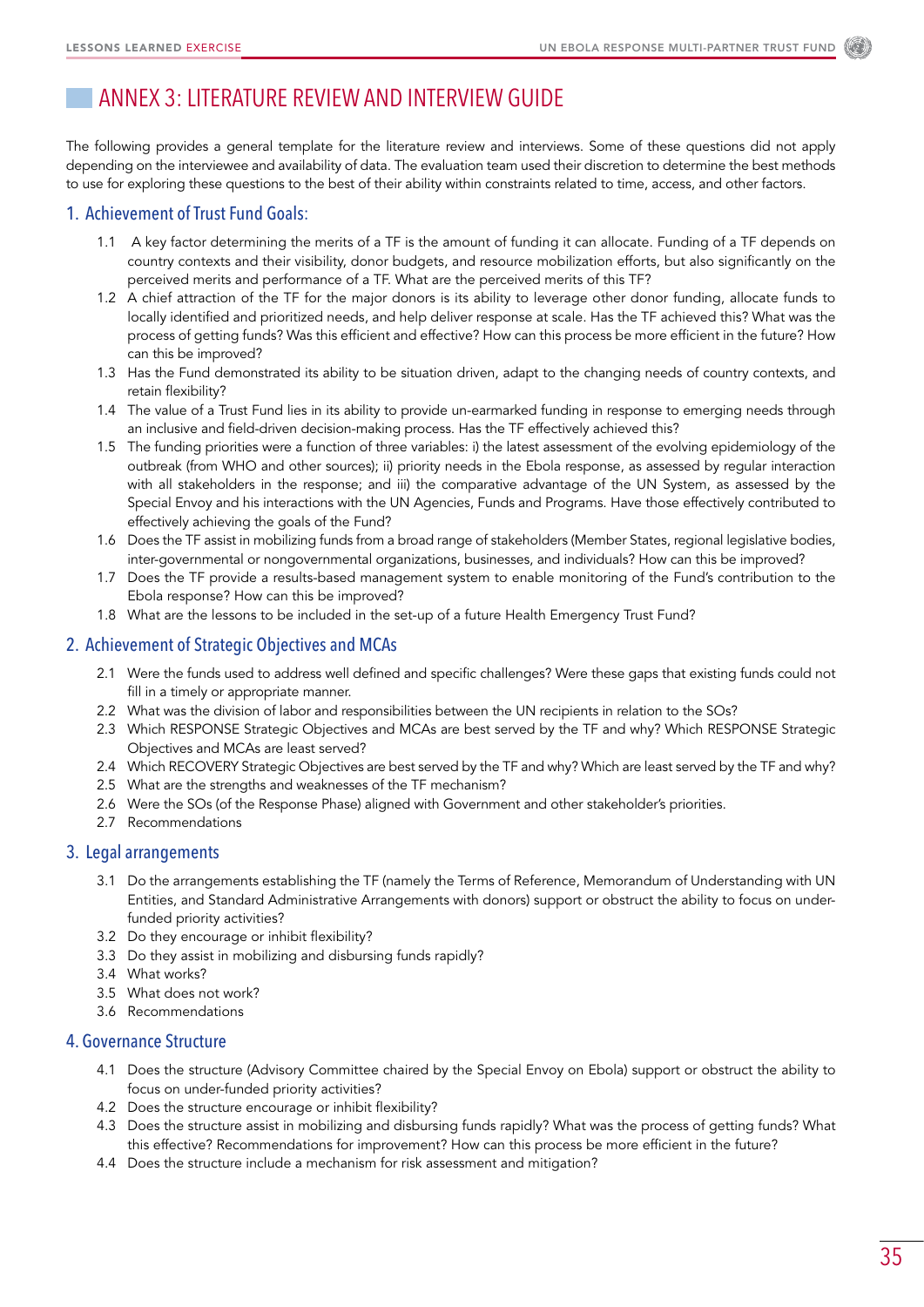### ANNEX 3: LITERATURE REVIEW AND INTERVIEW GUIDE

- 4.5 Does the structure incorporate an accountability mechanism?
- 4.6 What works?
- 4.7 What does not work?
- 4.8 Recommendations

#### 5. Processes for the review and approval of proposals

- 5.1 Did the processes support or obstruct the ability to focus on under-funded priority activities?
- 5.2 Were project designs kept simple and realistic?
- 5.3 How effective was the TF in gap filling and how was it complementary of other funding mechanisms, resource mobilization through different channels?
- 5.4 Did they encourage or inhibit flexibility?
- 5.5 Did they assist in mobilizing and disbursing funds rapidly?
- 5.6 Were the host governments involved in the selection of projects and allocation of funds? What was the level of consultation?
- 5.7 Recommendations

#### 6. Communications

- 6.1 Communication on the TF outside the countries of operation.
- 6.2 Communication on the TF in the countries of operation.

#### 7. Effectiveness of Reporting Procedures

- 7.1 Did the reporting procedures allow for transparent tracking of the use of the funding disbursed?
- 7.2 Are the audit clauses covered in the MOU for financial accountability sufficient?
- 7.3 Has the GATEWAY's Ebola page (http://mptf.undp.org/ebola), the one-line platform, contributed to the transparency of Fund's operations? Are there other mechanisms that promote transparency?
- 7.4 Has the Fund coherently communicated its achievements?
- 7.4 What are some of the challenges or obstacles to reporting?
- 7.5 What works?
- 7.6 What does not work?
- 7.7 Recommendations

#### 8. Summary of best practices that have contributed to the overall effective and efficient operation of the Fund.

- 9. Summary of constraints that have impeded the Fund's overall effectiveness.
- 10. Summary of Best Practices that can be applied to future pooled funding mechanisms.

#### 11. What are the major benefits of a pooled funding mechanism? For example,

- Increase or decrease in transaction costs?
- Increase or decrease in management burdens and administrative procedures?
- Increase or decrease in flexibility and fluidity of funds?
- Increase or decrease in response rate?
- Increase or decrease in targeting of funds to underfunded gaps?
- Increase or decrease in capacity to adapt to complex contexts?
- Increase or decrease capacity to engage in low capacity and fragile environments?

#### 12. Recommendations for building a stronger and more resilient health system

• How should existing resources in the TF be applied?

#### Case Studies

Pending time constraints and availability of data, the evaluation team will conduct case studies of a few specific projects in each country for deeper analysis of the efficiency and effectiveness of the TF. The UN teams have already identified field site visits in each of the three countries. Ideally, the evaluation team will utilize these field visits for these case studies. To streamline the final report, the data collected from these case studies will be included in the sections above.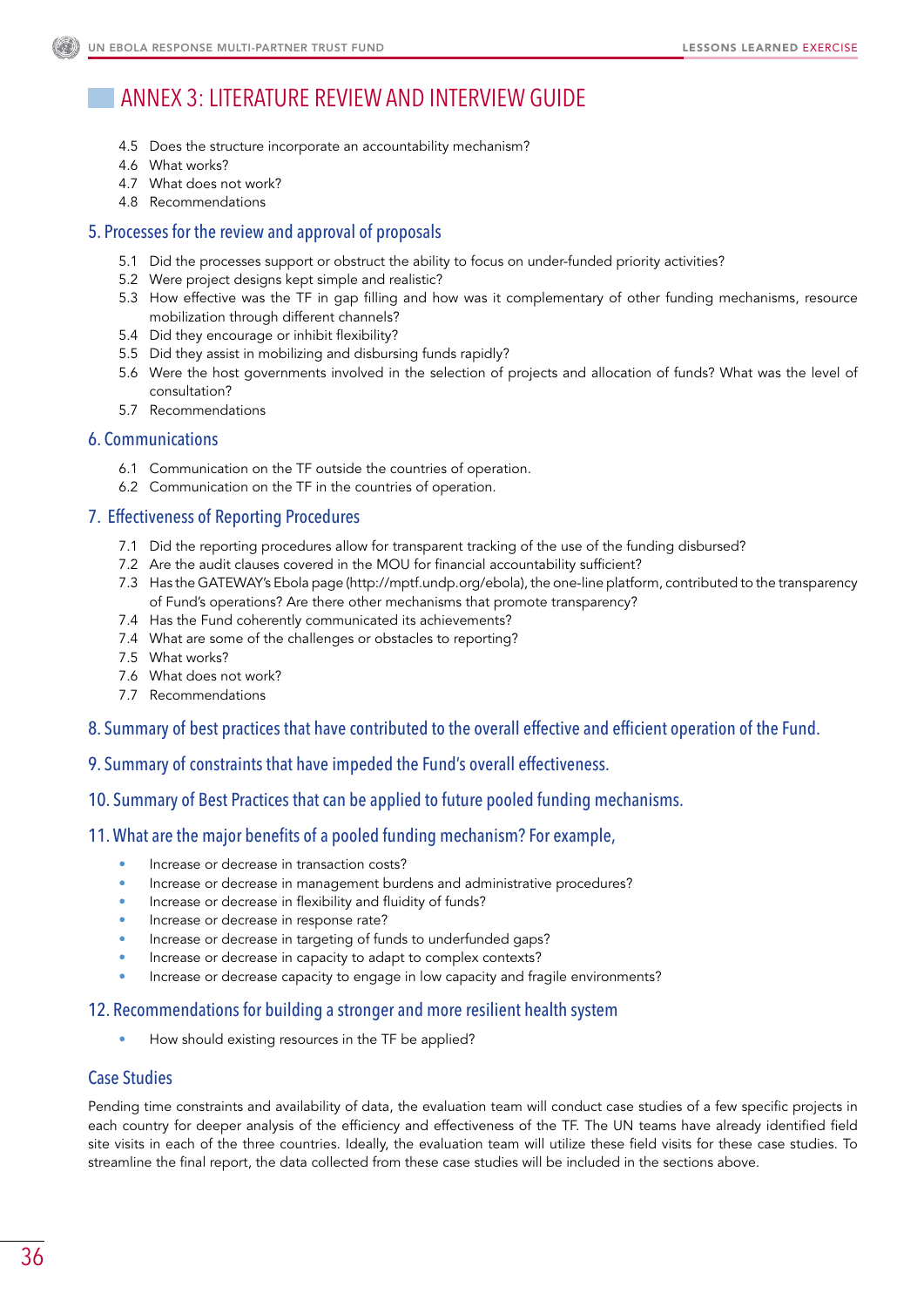# **ANNEX 4: PROJECTS PER COUNTRY**

### SIERRA LEONE

| Project ID     | Project description                   | <b>Theme</b>                         | Agency         |
|----------------|---------------------------------------|--------------------------------------|----------------|
| 00092527       | <b>MCA03 #1 SLE AIR SERVICES</b>      | SO2 TREAT the infected               | <b>WFP</b>     |
| 00092528       | MCA03 #1 SLE TRANSP ESS. ITEMS        | SO2 TREAT the infected               | <b>WFP</b>     |
| 00092529       | MCA03 #1 GIN ESTABLSHMNT ETUs         | SO2 TREAT the infected               | WFP            |
| 00092530       | MCA03 #1 SLE COMMUNCTN EQPMNT         | SO2 TREAT the infected               | <b>WFP</b>     |
| 00092650       | MCA13 #11SLE QUICK IMPCT PRJCT        | <b>SO5 PREVENT</b>                   | <b>UNDP</b>    |
| 00092650       | MCA13 #11SLE QUICK IMPCT PRJCT        | <b>SO5 PREVENT</b>                   | <b>UNMEER</b>  |
| 00092905       | MCA07 #9 SLE PAYMNT EBOLA WORK        | SO3 ENSURE essential services        | <b>UNDP</b>    |
| 00092907       | MCA13 #17 SLE RRSTs ESTABLISHM        | <b>SO5 PREVENT</b>                   | <b>UNOPS</b>   |
| 00092907       | MCA13 #17 SLE RRSTs ESTABLISHM        | <b>SO5 PREVENT</b>                   | <b>UNMEER</b>  |
| 00092908       | MCA13 #18 SLE NERC SECRETARIAT        | <b>SO5 PREVENT</b>                   | <b>UNMEER</b>  |
| 00093086       | <b>MCA13 #5 SLE DETENTION CENTERS</b> | <b>SO5 PREVENT</b>                   | <b>UNDP</b>    |
| 00093223       | MCA10 #22 SLE EBOLA CHARTERS          | <b>SO4 PRESERVE stability</b>        | <b>UNICEF</b>  |
| 00093253       | MCA01 #16 SLE EPIDEM DIST MNGM        | SO1 STOP the outbreak                | WHO            |
| 00093256       | MCA03 #16 SLE IPC DISTRCT MNGM        | SO2 TREAT the infected               | WHO            |
| 00093283       | MCA03 #1 SLE STORAGE CAPACITY         | SO2 TREAT the infected               | <b>WFP</b>     |
| 00093285       | MCA04 #1 SLE UN CLINICS               | SO2 TREAT the infected               | <b>WFP</b>     |
| 00093528       | MCA09 #16 SLE DISTRICT LOGISTI        | SO4 PRESERVE stability               | <b>WHO</b>     |
| 00093972       | MCA11 #16 SLE DISTRICT SOCIAL         | <b>SO4 PRESERVE stability</b>        | <b>WHO</b>     |
| 00094514       | MCA08 SLE #15 EBOLA SURVIVORS         | <b>SO3 ENSURE essential services</b> | <b>UNWOMEN</b> |
| 00094514       | <b>MCA08 SLE #15 EBOLA SURVIVORS</b>  | SO3 ENSURE essential services        | <b>UNDP</b>    |
| 00095545       | MCA08 #38 SLE RED CROSS VOLUNTEER     | SO3 ENSURE essential services        | <b>UNDP</b>    |
| 00096306       | MCA04 #40 SLE UN MEDICAL CLINIC       | SO2 TREAT the infected               | <b>UNDP</b>    |
| 00096318       | MCA01 #17 SLE STRNG EVD SURVIL        | SO1 STOP the outbreak                | <b>WHO</b>     |
| 00096723       | RSO3 #45 SLE EBOLA SURVIVORS          | RSO3 Basic Service & Infrastructure  | <b>UNICEF</b>  |
| 00096723       | RSO3 #45 SLE EBOLA SURVIVORS          | RSO3 Basic Service & Infrastructure  | WHO            |
| 00096725       | MCA06 #48 SLE SOCIAL MOBILIZAT        | <b>SO3 ENSURE essential services</b> | <b>UNICEF</b>  |
| 00097555       | MCA13 #50 SLE SUPPORT TO THE UNRC     | <b>SO5 PREVENT</b>                   | <b>UNDP</b>    |
| <b>LIBERIA</b> |                                       |                                      |                |
| 00092448       | <b>MCA03 #1 LBR AIR SERVICES</b>      | SO2 TREAT the infected               | <b>WFP</b>     |
| 00092643       | MCA03 #1 LBR TRANSP ESS. ITEMS        | SO2 TREAT the infected               | <b>WFP</b>     |
| 00092648       | MCA13 #11LBR QUICK IMPCT PRJCT        | <b>SO5 PREVENT</b>                   | <b>UNDP</b>    |
| 00092648       | MCA13 #11LBR QUICK IMPCT PRJCT        | <b>SO5 PREVENT</b>                   | UNMEER         |
| 00092903       | MCA07 #8 LBR PAYMNT EBOLA WORK        | SO3 ENSURE essential services        | <b>UNDP</b>    |
| 00093136       | MCA06 #4 LBR CHILDREN PROTECTN        | SO3 ENSURE essential services        | UNICEF         |
| 00093189       | MCA10 #22 LBR EBOLA CHARTERS          | <b>SO4 PRESERVE stability</b>        | UNICEF         |
| 00093218       | MCA01 #10 LBR INTERRUPT TRANSM        | SO1 STOP the outbreak                | <b>UNFPA</b>   |
| 00093218       | MCA01 #10 LBR INTERRUPT TRANSM        | SO1 STOP the outbreak                | <b>WHO</b>     |
| 00093218       | MCA01 #10 LBR INTERRUPT TRANSM        | SO1 STOP the outbreak                | <b>UNDP</b>    |
| 00093220       | MCA11 #25 LBR OUTRCH&AWARNESS         | SO4 PRESERVE stability               | UNICEF         |
| 00093252       | MCA01 #16 LBR EPIDEM DIST MNGM        | SO1 STOP the outbreak                | <b>WHO</b>     |
| 00093255       | MCA03 #16 LBR IPC DISTRCT MNGM        | SO2 TREAT the infected               | <b>WHO</b>     |
| 00093282       | MCA03 #1 LBR STORAGE CAPACITY         | SO2 TREAT the infected               | <b>WFP</b>     |
| 00093527       | MCA09 #16 LBR DISTRICT LOGISTI        | SO4 PRESERVE stability               | WHO            |
| 00093971       | MCA11 #16 LBR DISTRICT SOCIAL         | SO4 PRESERVE stability               | <b>WHO</b>     |
| 00096703       | RSO1 #33 LBR RESTORING MIDWIFERY      | <b>RSO1 Health Nutrition WASH</b>    | <b>UNFPA</b>   |
| 00097556       | MCA13 #51 LBR SUPPORT TO THE UNRC     | <b>SO5 PREVENT</b>                   | <b>UNDP</b>    |
| 00097566       | RSO1 #46 LBR UPGRADING WASH           | RSO1 Health Nutrition WASH           | ILO            |
| 00097566       | RSO1 #46 LBR UPGRADING WASH           | RSO1 Health Nutrition WASH           | UNHABITAT      |
| 00097566       | RSO1 #46 LBR UPGRADING WASH           | RSO1 Health Nutrition WASH           | UNICEF         |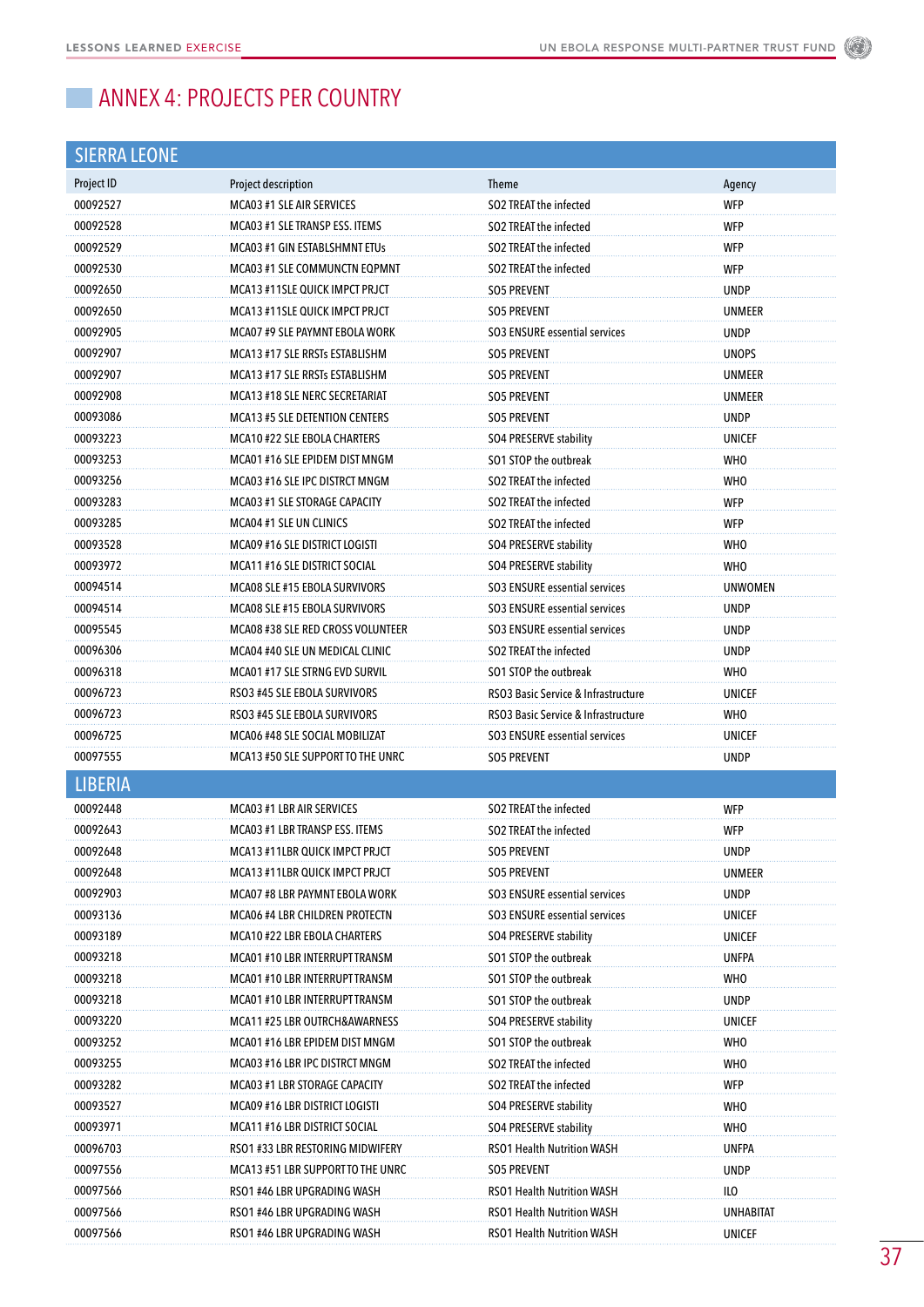# **ANNEX 4: PROJECTS PER COUNTRY**

| <b>LIBERIA</b> |                                     |                                      |               |
|----------------|-------------------------------------|--------------------------------------|---------------|
| Project ID     | Project description                 | <b>Theme</b>                         | Agency        |
| 00100247       | MCA6 #53 LBR STRENGTH MATERN HEALTH | SO3 ENSURE essential services        | <b>UNFPA</b>  |
| 00100247       | MCA6 #53 LBR STRENGTH MATERN HEALTH | <b>SO3 ENSURE essential services</b> | <b>UNICEF</b> |
| 00100247       | MCA6 #53 LBR STRENGTH MATERN HEALTH | SO3 ENSURE essential services        | <b>WHO</b>    |
| <b>GUINEA</b>  |                                     |                                      |               |
| 00092450       | <b>MCA03 #1 GIN AIR SERVICES</b>    | SO2 TREAT the infected               | <b>WFP</b>    |
| 00092529       | MCA03 #1 GIN ESTABLSHMNT ETUs       | SO2 TREAT the infected               | WFP           |
| 00092644       | MCA03 #1 GIN TRANSP ESS. ITEMS      | SO2 TREAT the infected               | <b>WFP</b>    |
| 00092649       | MCA13 #11GIN QUICK IMPCT PRJCT      | <b>SO5 PREVENT</b>                   | <b>UNDP</b>   |
| 00092649       | MCA13 #11GIN QUICK IMPCT PRJCT      | <b>SO5 PREVENT</b>                   | <b>UNMEER</b> |
| 00092847       | MCA03 #1 GIN STORAGE CAPACITY       | SO2 TREAT the infected               | <b>WFP</b>    |
| 00092904       | MCA07 #7 GIN PAYMNT EBOLA WORK      | SO3 ENSURE essential services        | <b>UNDP</b>   |
| 00093105       | MCA11 #3 GIN SOCIAL MOB&COMMUN      | SO4 PRESERVE stability               | <b>UNICEF</b> |
| 00093105       | MCA11 #3 GIN SOCIAL MOB&COMMUN      | <b>SO4 PRESERVE stability</b>        | <b>UNDP</b>   |
| 00093219       | MCA03 #23 GIN CCCs                  | SO2 TREAT the infected               | <b>UNICEF</b> |
| 00093226       | MCA10 #22 GIN EBOLA CHARTERS        | <b>SO4 PRESERVE stability</b>        | <b>UNICEF</b> |
| 00093251       | MCA01 #16 GIN EPIDEM DIST MNGM      | SO1 STOP the outbreak                | <b>WHO</b>    |
| 00093254       | MCA03 #16 GIN IPC DISTRCT MNGM      | SO2 TREAT the infected               | <b>WHO</b>    |
| 00093284       | <b>MCA04 #1 GIN UN CLINICS</b>      | SO2 TREAT the infected               | <b>WFP</b>    |
| 00093526       | MCA09 #16 GIN DISTRICT LOGISTI      | SO4 PRESERVE stability               | <b>WHO</b>    |
| 00093970       | MCA11 #16 GIN DISTRICT SOCIAL       | <b>SO4 PRESERVE stability</b>        | <b>WHO</b>    |
| 00094442       | MCA11 #29 GIN SUPPORT CBUs MRU      | <b>SO4 PRESERVE stability</b>        | <b>UNFPA</b>  |
| 00094442       | MCA11 #29 GIN SUPPORT CBUs MRU      | <b>SO4 PRESERVE stability</b>        | <b>UNICEF</b> |
| 00094442       | MCA11 #29 GIN SUPPORT CBUs MRU      | <b>SO4 PRESERVE stability</b>        | <b>UNDP</b>   |
| 00094960       | MCA01 #35 GIN SENSITIZ EARLY DETECT | SO1 STOP the outbreak                | <b>WHO</b>    |
| 00095292       | MCA11 #36 GIN SOCIAL MOBILIZAT      | <b>SO4 PRESERVE stability</b>        | <b>UNICEF</b> |
| 00095447       | MCA02 #30 GIN RED CROSS REINFO      | SO1 STOP the outbreak                | <b>WHO</b>    |
| 00095447       | MCA02 #30 GIN RED CROSS REINFO      | SO1 STOP the outbreak                | <b>UNDP</b>   |
| 00095944       | MCA02 #32 GIN SAFE BURIALS          | SO1 STOP the outbreak                | <b>UNDP</b>   |
| 00096294       | MCA04 #40 GIN UN MEDICAL CLINIC     | SO2 TREAT the infected               | <b>UNDP</b>   |
| 00096648       | MCA09 #42 GIN PREVENT EVD SPREAD    | <b>SO4 PRESERVE stability</b>        | <b>UNDP</b>   |
| 00096705       | RSO2 #43 GIN STRENGTHENING RECOVERY | RSO2 Socio-Economic Revitalizn       | UNFPA         |
| 00096705       | RSO2 #43 GIN STRENGTHENING RECOVERY | RSO2 Socio-Economic Revitalizn       | <b>UNDP</b>   |
| 00096708       | RSO4 #44 GIN GOVERNMENT SUPPORT     | RSO4 Govern PeaceBldg Cohesion       | <b>UNDP</b>   |
| 00096724       | MCA11 #47 GIN SOCIAL MOBILIZAT      | <b>SO4 PRESERVE stability</b>        | UNICEF        |
| 00097554       | MCA13 #49 GIN SUPPORT TO THE UNRC   | <b>SO5 PREVENT</b>                   | <b>UNDP</b>   |
| 00098865       | MCA03 #54 GIN VACCINATION COHORT    | SO2 TREAT the infected               | <b>WHO</b>    |
| 00098865       | MCA03 #54 GIN VACCINATION COHORT    | <b>SO5 PREVENT</b>                   | <b>WHO</b>    |
| 00099263       | RSO2 #52 GIN RECOVERY SUPPORT       | RSO2 Socio-Economic Revitalizn       | <b>UNDP</b>   |
| 00099916       | MCA3 #57 GIN VACCINATION COHORT     | SO2 TREAT the infected               | <b>WHO</b>    |
| 00100017       | RSO3 #55 GIN EMERGENCY MATERNA      | RSO3 Basic Service & Infrastr        | <b>UNFPA</b>  |
| 00101174       | MCA2 #58 STRENGTHENING RESPONSE     | SO1 STOP the outbreak                | <b>UNDP</b>   |
| 00101175       | MCA3 #58 STRENGTHENING RESPONSE     | SO2 TREAT the infected               | <b>UNDP</b>   |
| 00101176       | MCA13 #58 STRENGTHENING RESPONSE    | <b>SO5 PREVENT</b>                   | <b>UNDP</b>   |
| 00101177       | MCA6 #59 PREVENT NEW INFECTIONS     | SO3 ENSURE essential services        | <b>UNICEF</b> |
| 00101347       | MCA10 #61 EBOLA FLARE-UP EXPENSES   | <b>SO4 PRESERVE stability</b>        | <b>WFP</b>    |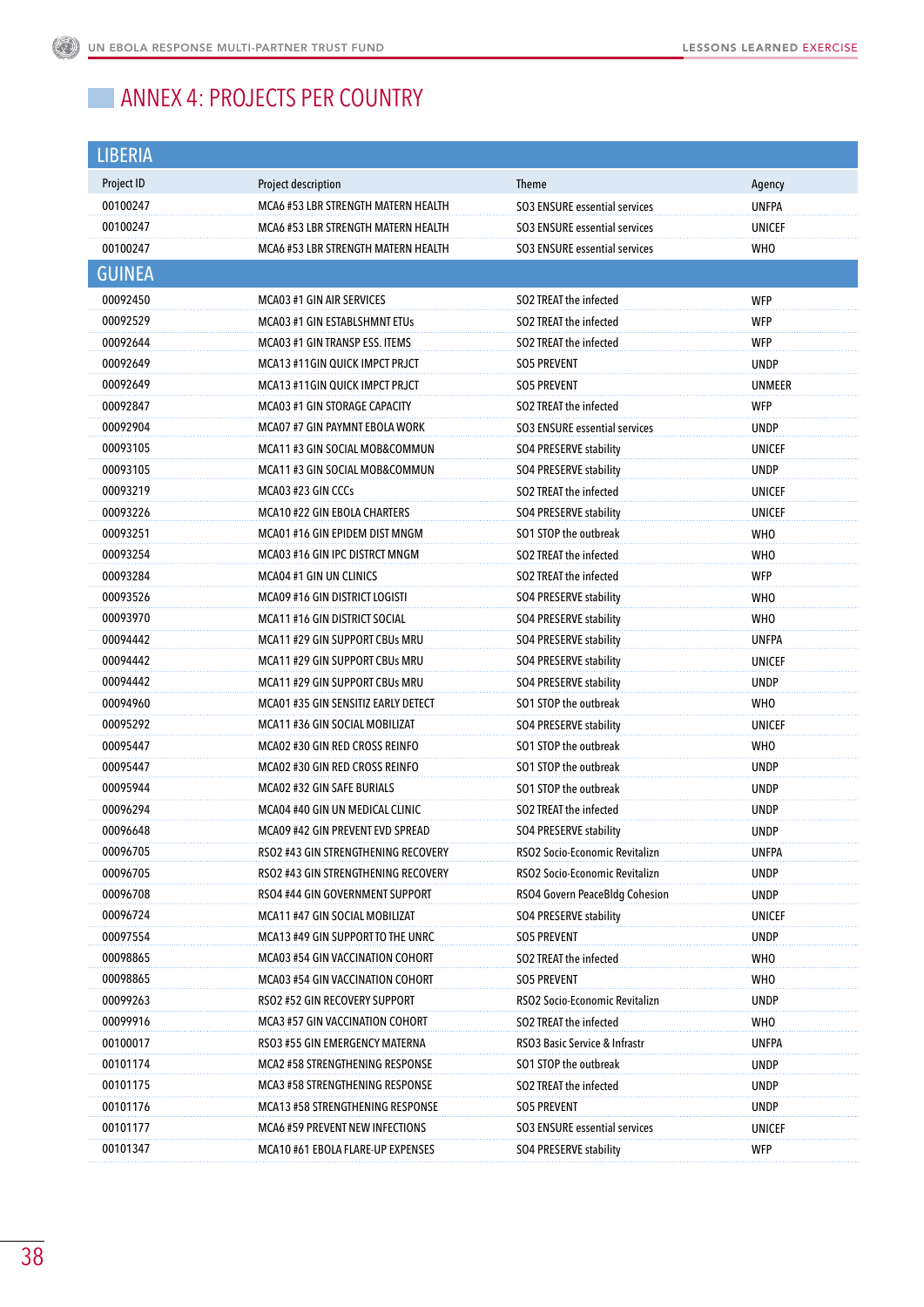## **ACRONYMS**

| Acronym                                                                | <b>Definition</b> |
|------------------------------------------------------------------------|-------------------|
| <b>Advisory Committee</b>                                              | AC                |
| African Union                                                          | AU                |
| <b>Center for Disease Control</b>                                      | CDC               |
| <b>Community Watch Committee</b>                                       | <b>CWC</b>        |
| Contre la Maladie à Virus Ebola                                        | <b>CMVE</b>       |
| Ebola Response Consortium                                              | ERC               |
| <b>Economic Community of West African States</b>                       | ECOWAS            |
| International Labour Organization                                      | ILO               |
| International Civil Aviation Organization                              | <b>ICAO</b>       |
| International Federation of Red Cross/Red Crescent                     | <b>IFRC</b>       |
| Joint United Nations Programme on HIV/AIDS                             | <b>UNAIDS</b>     |
| Infection Prevention and Control                                       | <b>IPC</b>        |
| Lessons Learned Exercise                                               | LLE               |
| Médecins Sans Frontières                                               | <b>MSF</b>        |
| Memorandum of Understanding                                            | <b>MOU</b>        |
| <b>Mission Critical Action</b>                                         | <b>MCA</b>        |
| Multi-Partner Trust Fund                                               | <b>MPTF</b>       |
| National Ebola Response Center                                         | <b>NERC</b>       |
| Non-Food Item                                                          | <b>NFI</b>        |
| Personal Protective Equipment                                          | PPE               |
| <b>Resident Coordinator</b>                                            | <b>RC</b>         |
| Secretary General                                                      | SG                |
| <b>Standard Administration Arrangement</b>                             | SAA               |
| Strategic Objective                                                    | SO.               |
| Terms of Reference                                                     | ToR               |
| UN Ebola Multi-Partner Trust Fund                                      | TF                |
| UN Mission for Emergency Ebola Response                                | <b>UNMEER</b>     |
| United Nations Children's Fund                                         | <b>UNICEF</b>     |
| United Nations Development Program                                     | <b>UNDP</b>       |
| United Nations Entity for Gender Equality and the Empowerment of Women | <b>UNWOMEN</b>    |
| United Nations Fund for Population Activities                          | <b>UNFPA</b>      |
| United Nations Human Settlements Programme                             | UN-Habitat        |
| United Nations Office for Project Services                             | <b>UNOPS</b>      |
| World Food Program                                                     | WFP               |
| World Health Organization                                              | <b>WHO</b>        |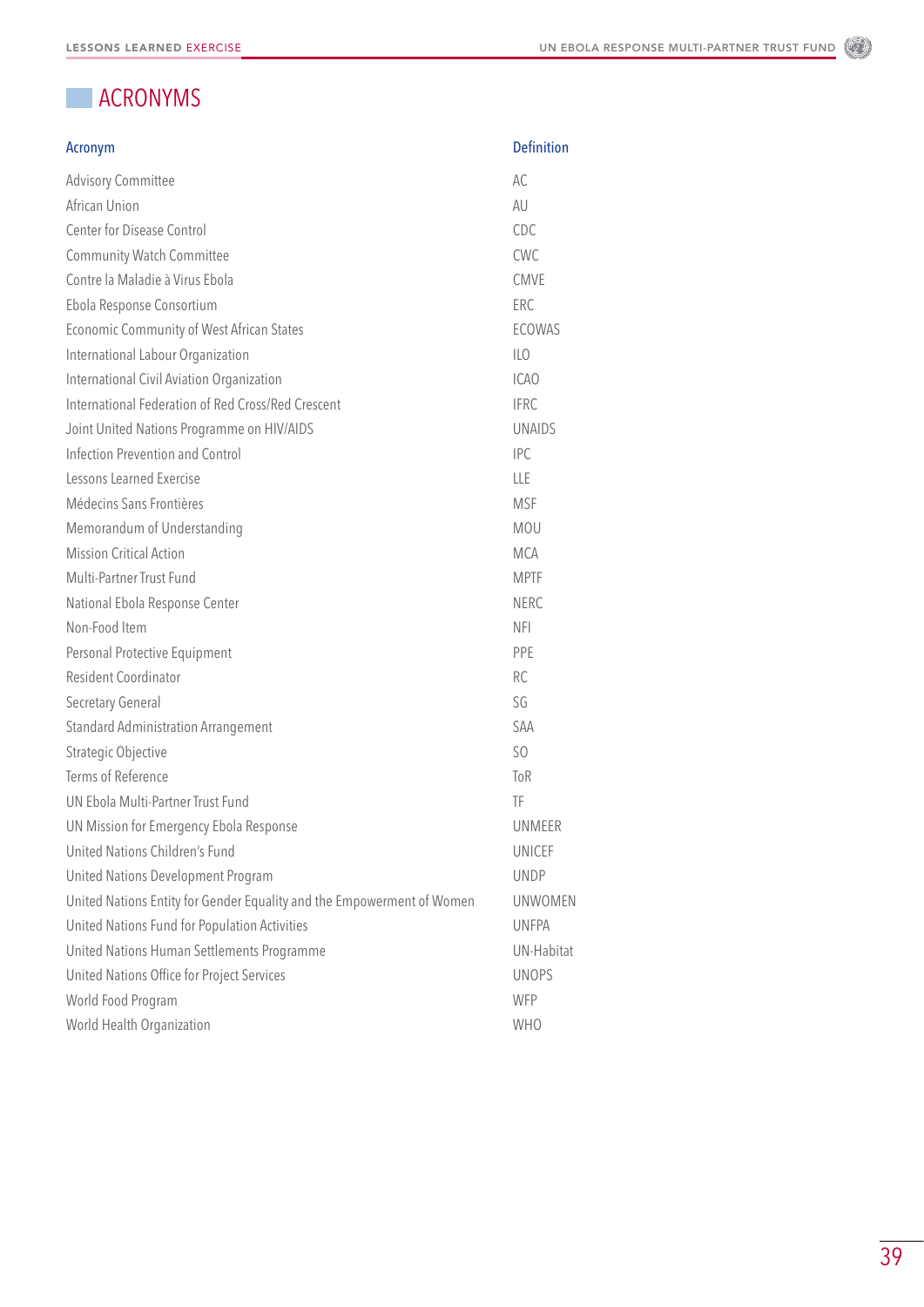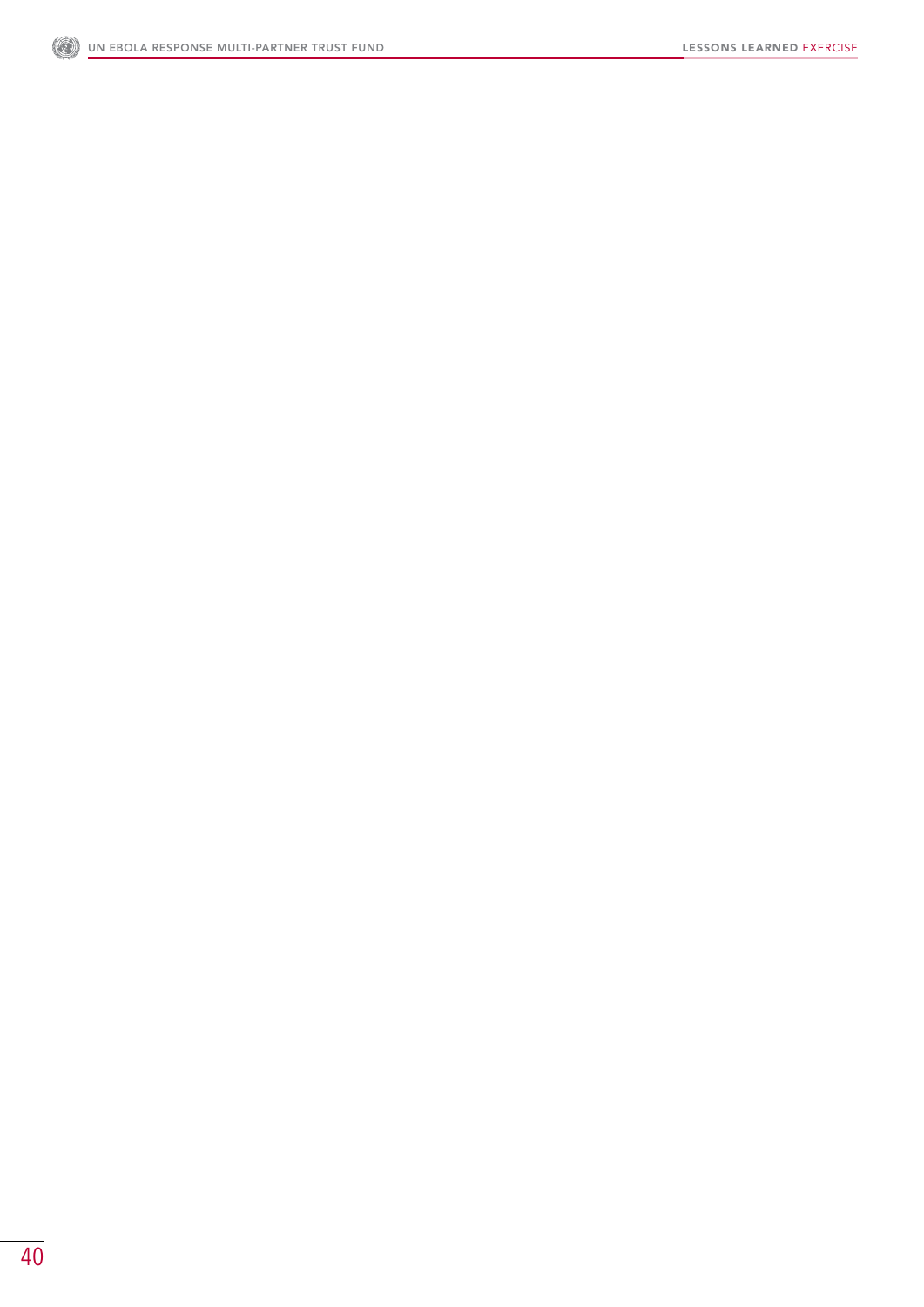